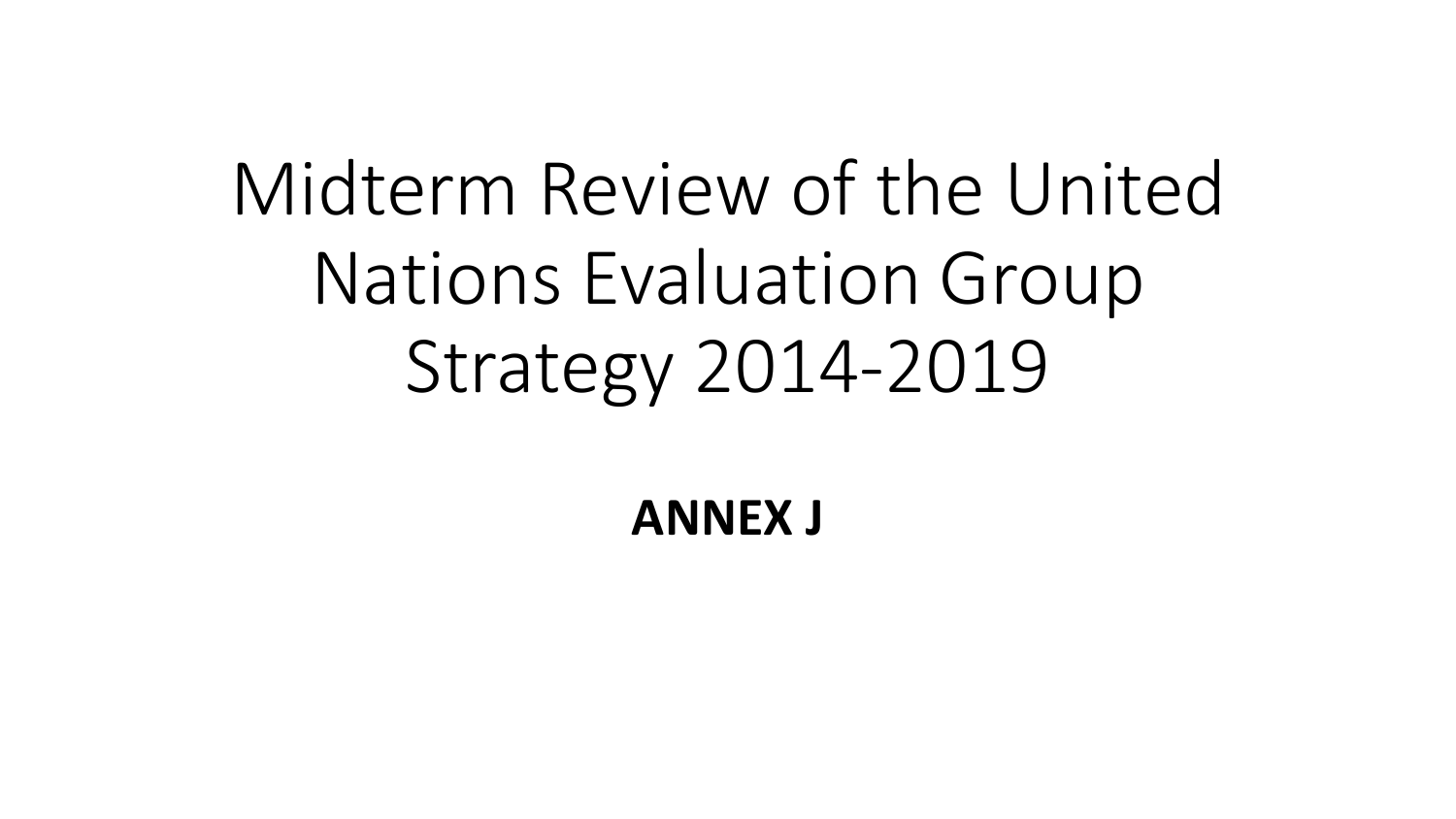## UNEG at the crossroads

UNEG Heads meeting Geneva April 6<sup>th</sup> 2018

Findings and preliminary conclusions of the Mid-Term Review of the UNEG Strategy 2014-2019

Wayne MacDonald and Faith Tempest



April 6th 2018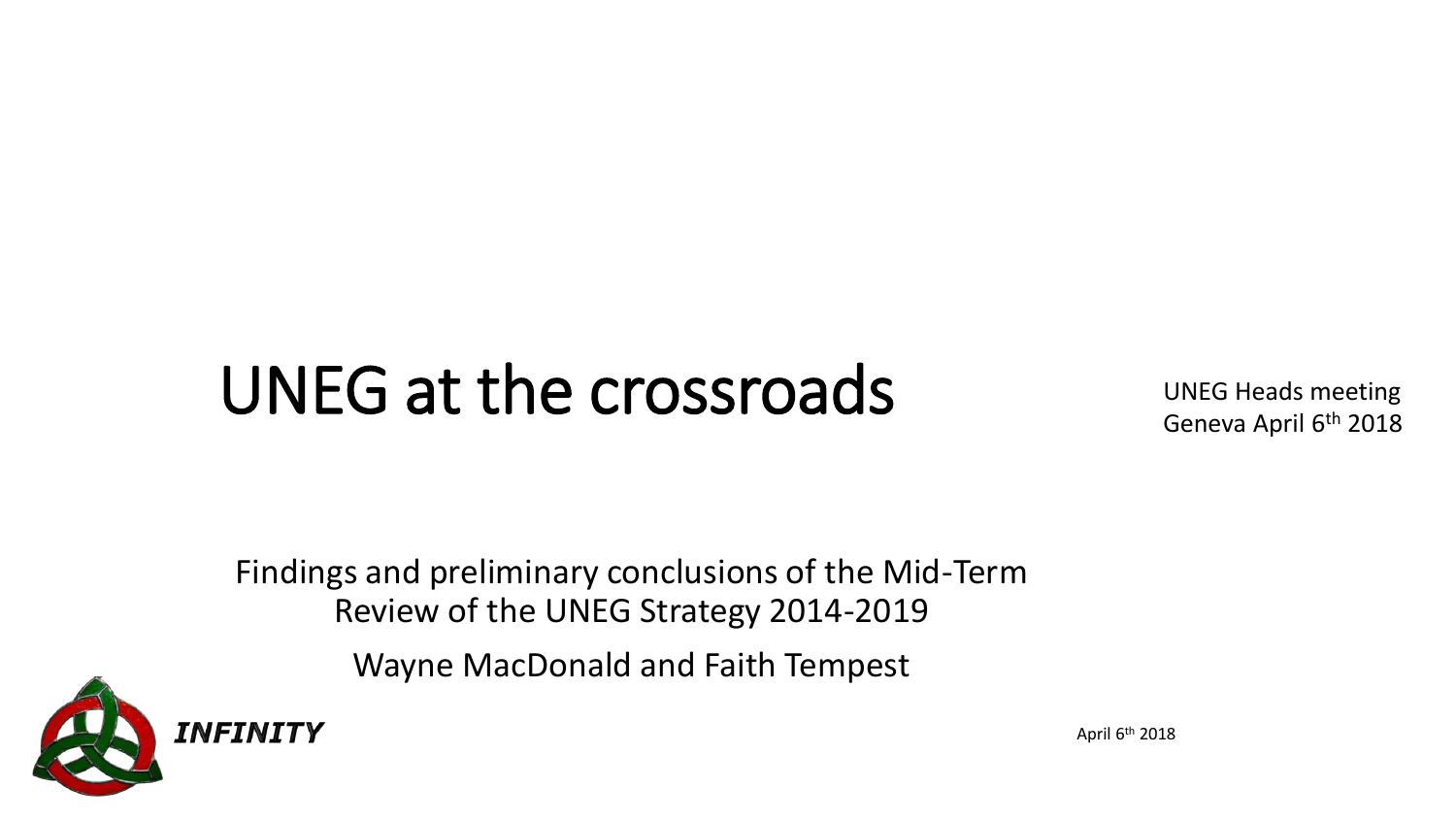#### Introduction

- Scope of the Review
	- Period 2015-2018
	- Capture evolving context
- Review Objectives
	- Relevance of strategic focus in rapidly changing context
	- UNEG's progress and achievement towards its goals
	- Efficiency in use of financial resources
	- UNEG's internal governance, management and operational structure
- Review Team Guidance
	- MTR Management Group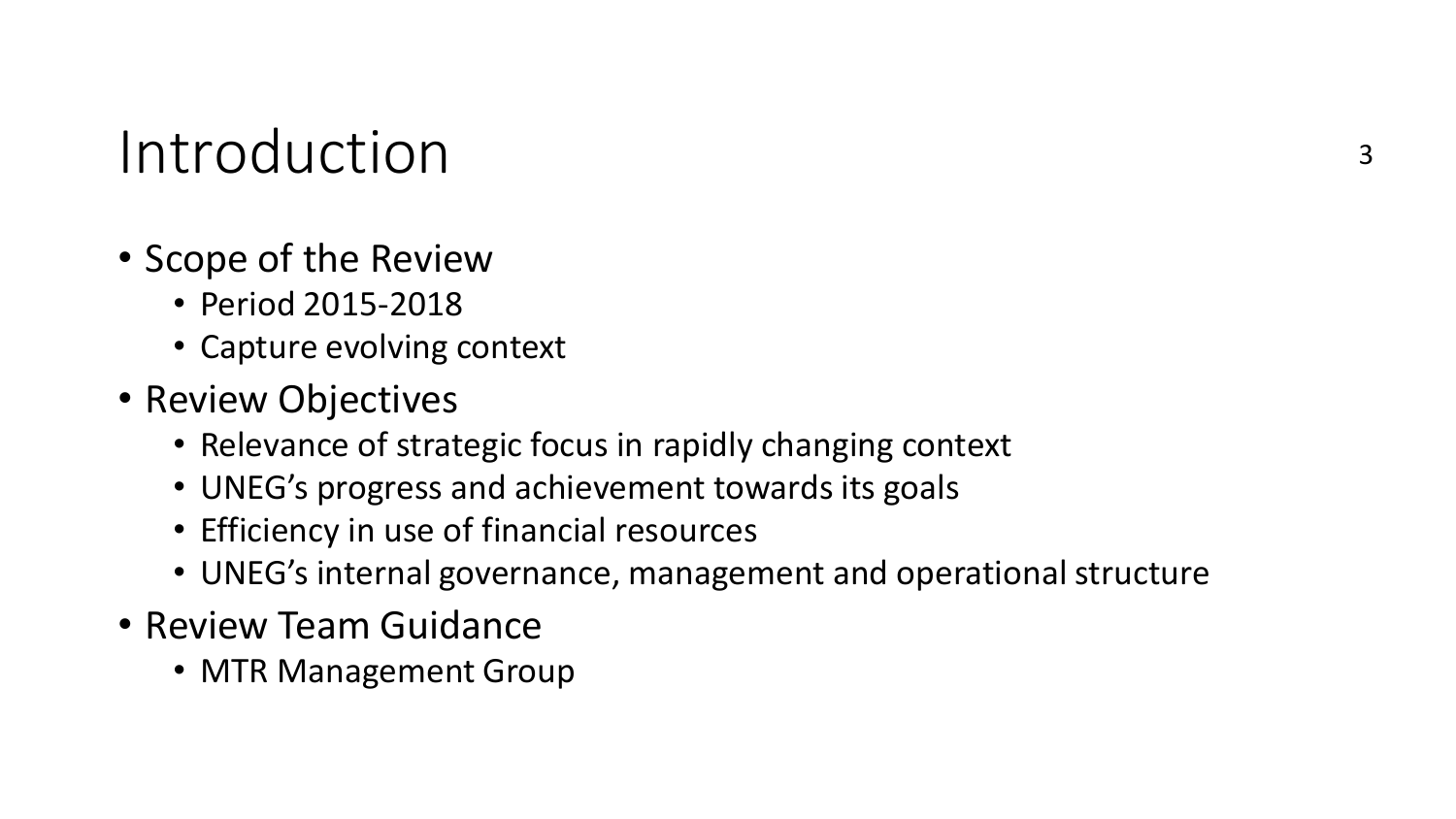#### Review Methodology  $\bigcup$  4

- Document Analysis
- Quantitative Analysis
- Interviews
- E-Surveys
- Comparative Benchmarking
- SWOT Workshops New York, Geneva & Rome
- Reference Data Tables 1 and 2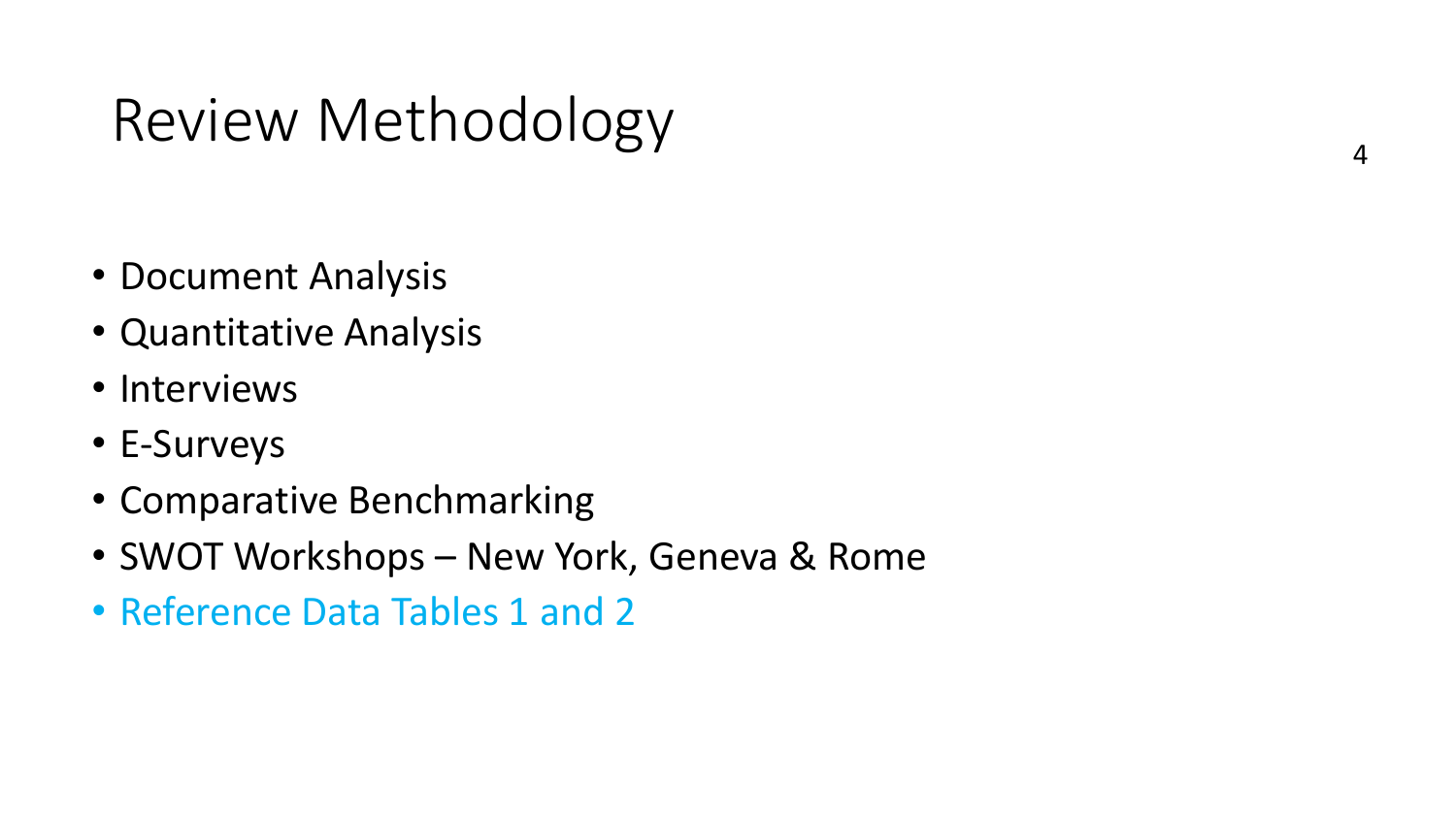#### LIMITATIONS

- Timing of UNDP's announcement on its position regarding support to the Secretariat (after collection of the survey data and completion of interviews)
- Some questions in UNEG member e-survey with high non-response rates (up to 20% for some questions)
- E-surveys for Evaluation Community and Evaluation Users had low response rates
- Given the locations of the SWOT (New York, Rome, Geneva), although participation was higher than in 2013, UNEG members outside these locations were unable to participate in the SWOT workshops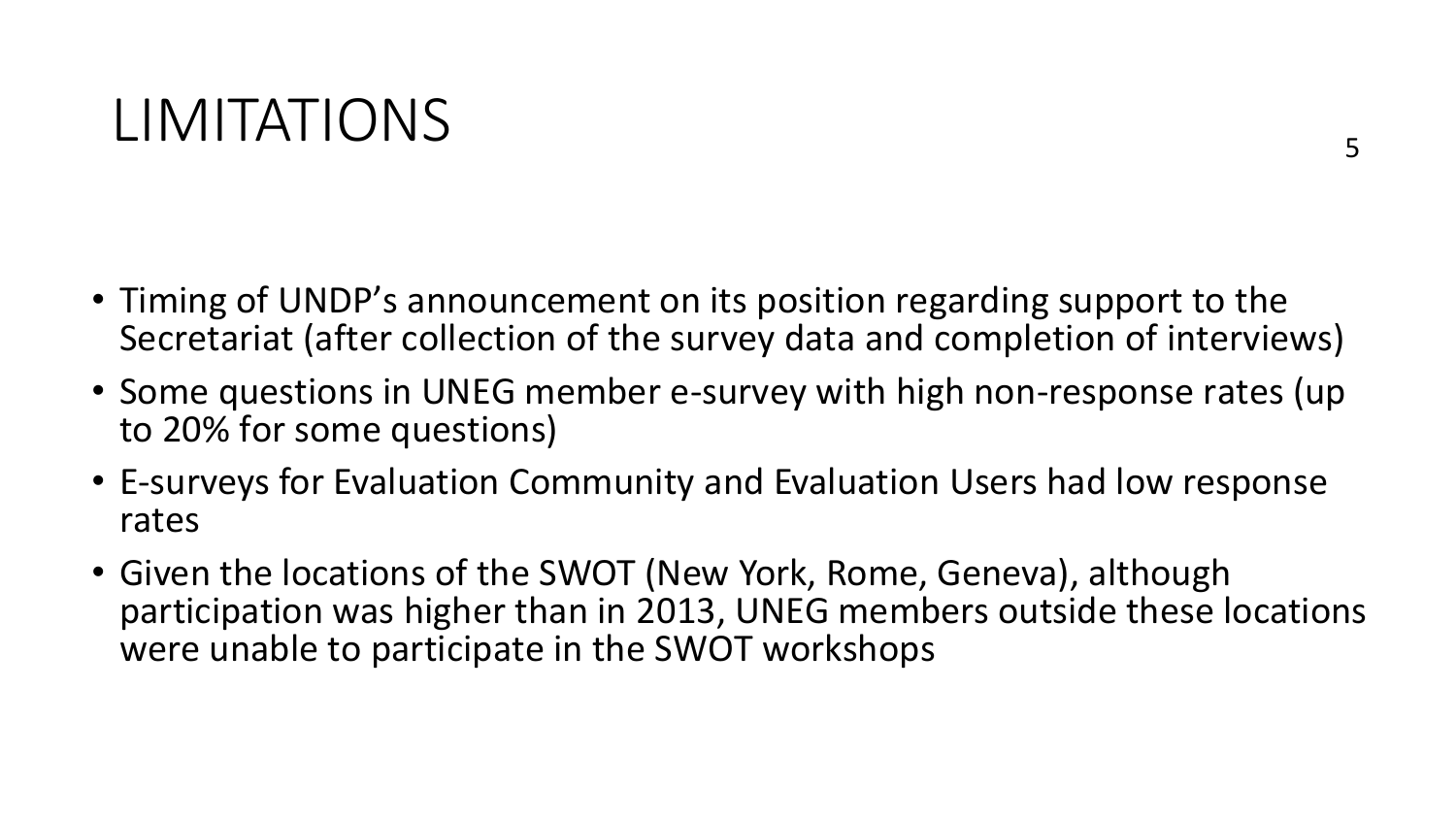#### Logic Model - United Nations Evaluation Groups Strategy 2014 -2019

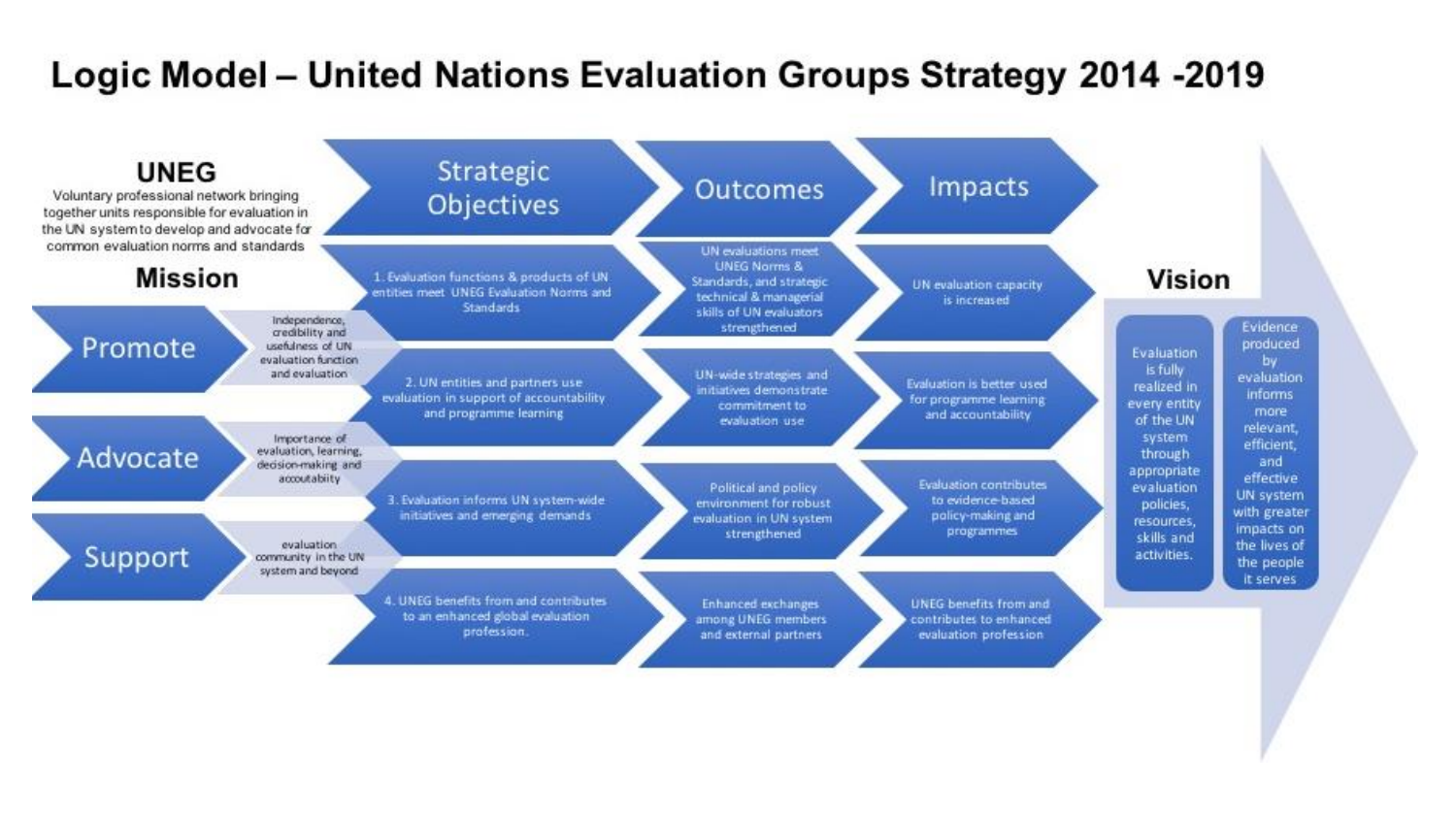#### UNEG profile

- **Started in 1984 - Inter Agency Working Group (IAWG) - and later UNEG (2003)**
- **Grew from 18 members (1986) to 29 members (1999)**
- **Current UNEG - 47 members, 7 observers and 5 institutional partners**
- **Executive Group – 1 Chair plus 4 Vice-Chairs (all D-2 level, with 4 from Europe/1 from NY), and Executive Coordinator (D1)**
- **UNEG Heads – D2 (19%); D1 (19%); P5 (29%); P4 (26%)**
- **Who appoints UNEG Heads – Governing body (11%), organization head (65%); other (24%)**
- **Gender of UNEG Heads – male (60%); female (40%)**
- **Evaluation function – centralized only (45%); centralized/decentralized (48%)**
- **Joint evaluation activities – none undertaken (57%)**
- **National Evaluation Capacity Development – None (73%)**
- **Has approved evaluation policy/system for tracking evaluation recommendation implement (93%)**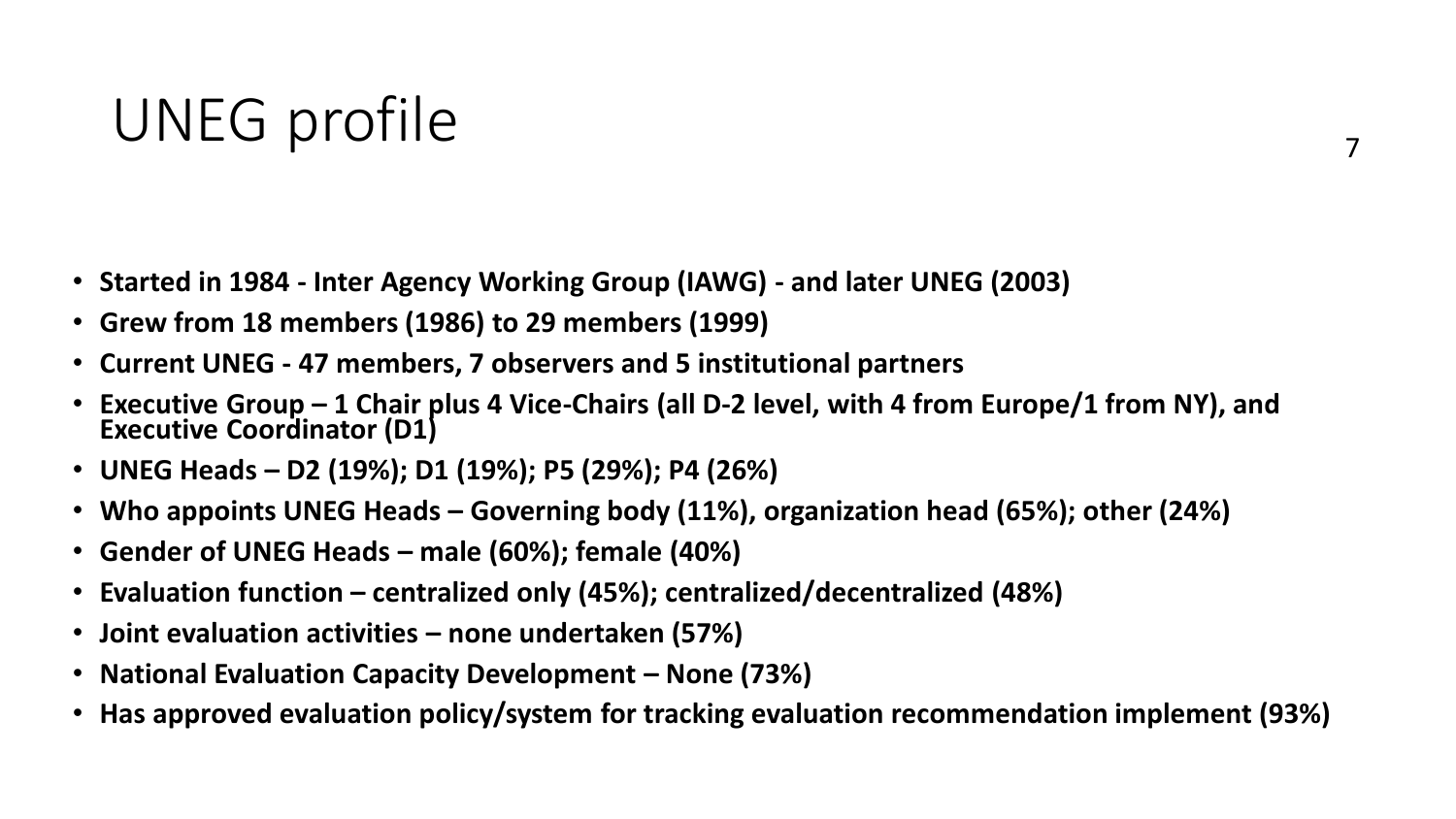# Findings - Relevance

Are UNEG's Strategic Objectives relevant to UNEG's role as a professional network; to the interests and needs of members; to the SDGs; and to the UN Reform agenda?

Reference Data Tables: 16, 17, 19, 21, 23, 25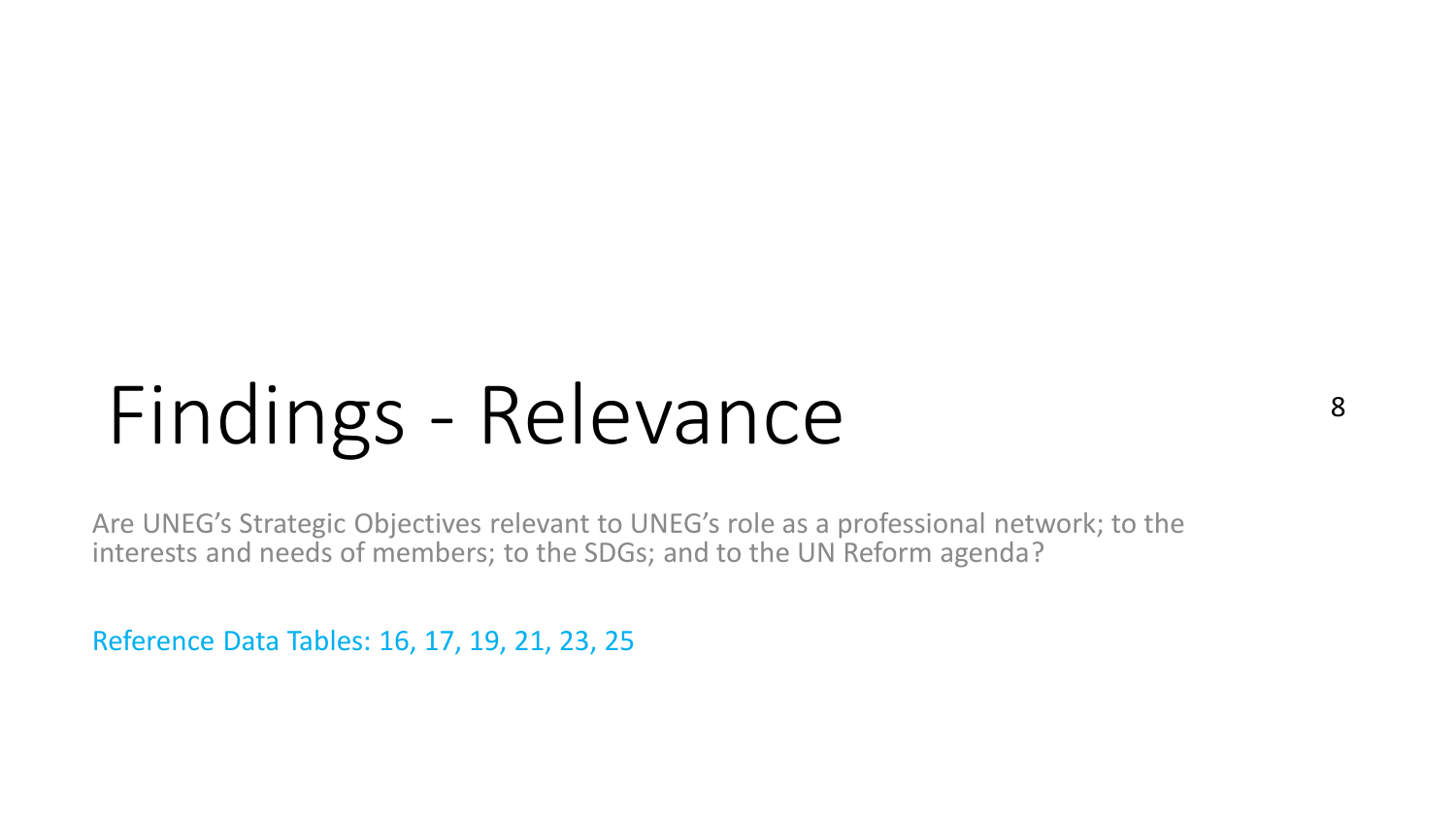### Relevance of SOs to UNEG vision and mission <sub>9</sub>

- UNEG heads (91%) feel the SOs are relevant or strongly relevant to UNEG's vision and mission, somewhat higher proportion than Staff (71%); a quarter of staff stated they did not know.
- There was little distinction between size of unit, although respondents in large units were more likely to state they did not know
- There is appreciation for the SOs encompassing the work of evaluation units and giving clear direction for UNEG (especially within larger strategies including the SDGs)
- There is concern that the SOs need to be reviewed to reflect changes in evaluation, as well as the broader context of the SDGs and UN reform
- There is also concern that the SOs have lost direction/ become fragmented, and that the WGs are either not delivering or are tangential to the SOs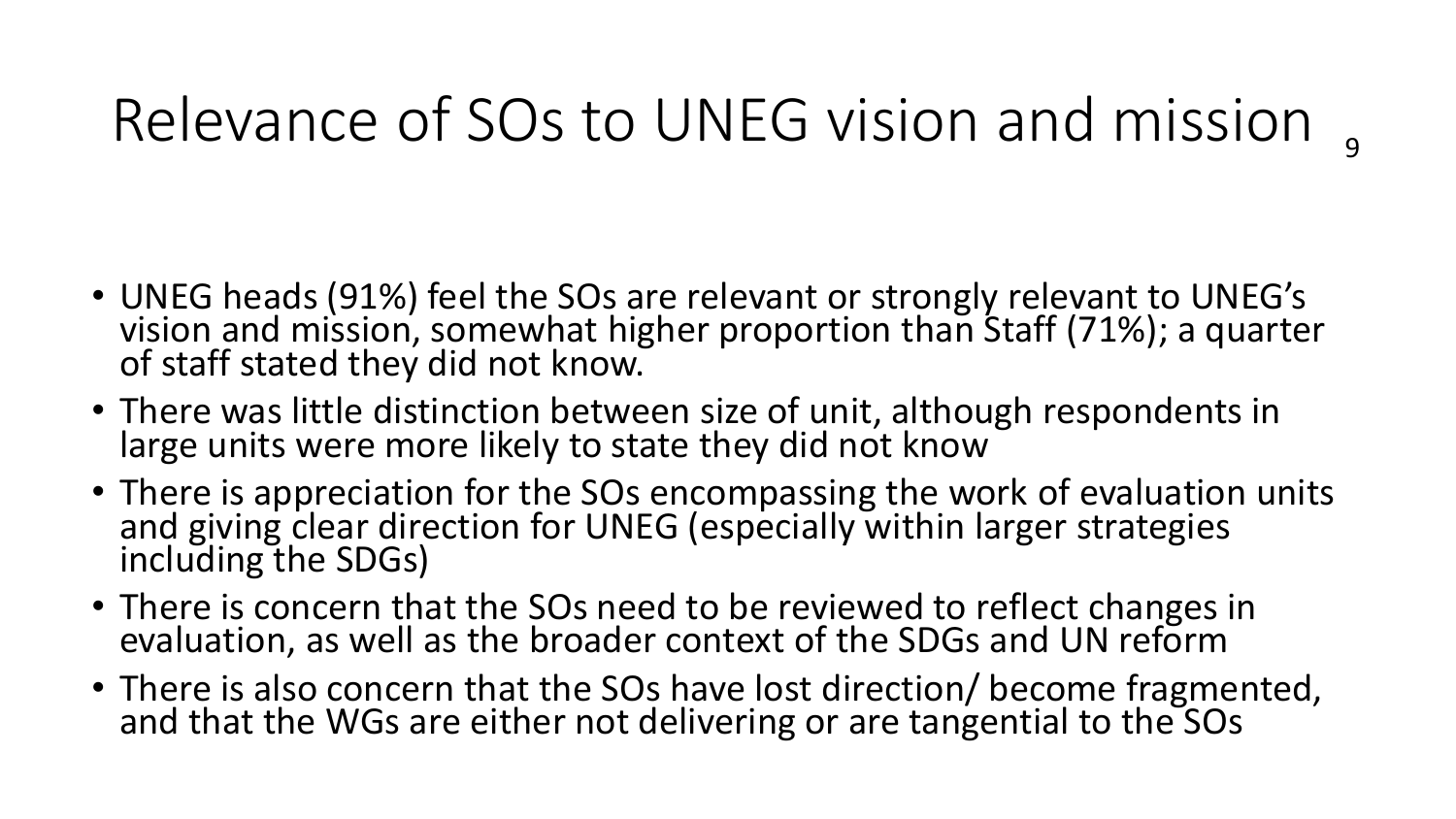#### Relevance to interests of UNEG members

- The SOs are considered to be strongly representative or representative of member interests, although almost a quarter of UNEG Staff stated that they did not know
- However they are also seen to be broad, the result of compromise necessary to be relevant to the diverse membership of UNEG
- The UNEG Norms and Standards are by for the most relevant and useful aspect of UNEG's work to its members. This is similar (though not directly comparable) to the 2013 assessment
- Areas of less relevance are promoting innovation, facilitating capacity development networks beyond the UN, facilitating partnerships beyond the UN, promoting joint initiatives and supporting NECD. There is a difference of opinion on the latter two issues between UNEG Heads and UNEG Staff
- Of much more concern is the relevance or focus of the working groups under each SO – these need to be more focused and responsive UNEG member needs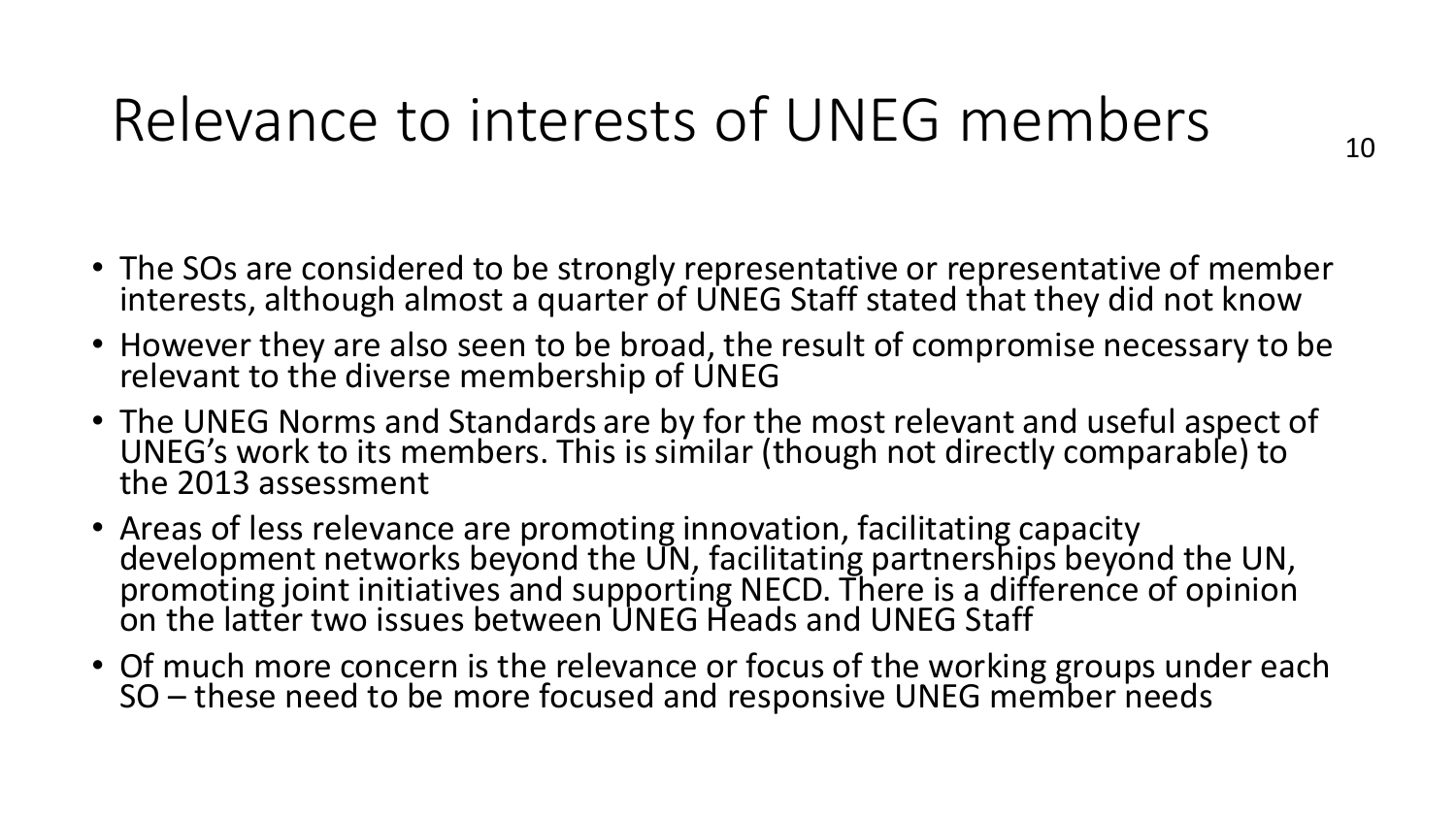### Relevance: comparing present and future UNEG roles

- Both UNEG Heads and Staff expect all roles to be more strongly relevant in the future
- There are some shifts in the ranking, with expectations of increased emphasis on strengthening staff competence, and reduced emphasis on the independence of evaluation as a practice in UN organisations
- Both of the roles which are outward focused (networking beyond the UN) are expected to be less relevant
- Joint initiatives and supporting national evaluation capacity development are expected to be more relevant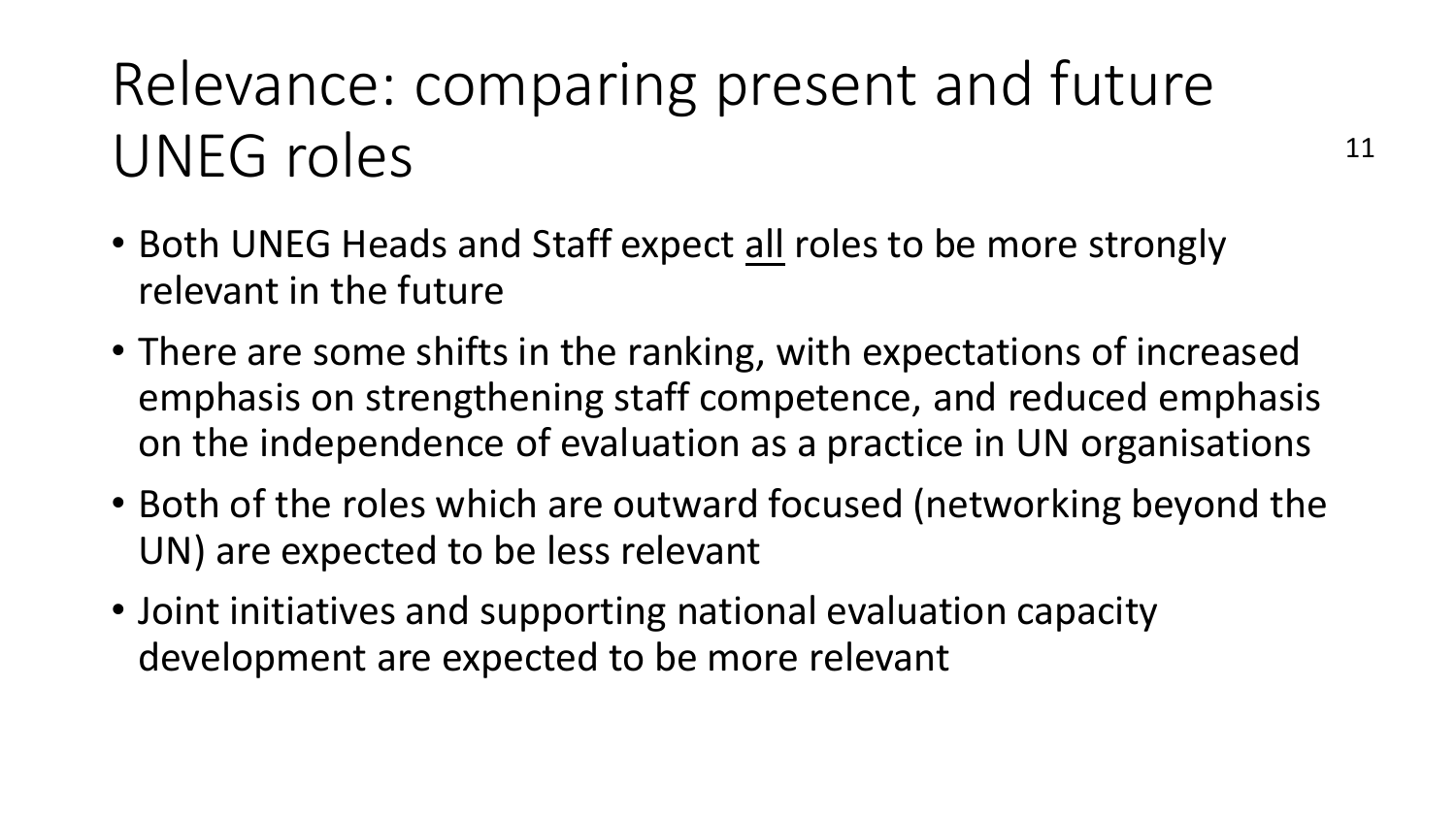#### Relevance to Agenda 2030 and the SDGs

- In general, UNEG members agree that the SOs are strongly relevant or relevant to the SDGs; a smaller proportion of UNEG heads than UNEG staff felt they are strongly relevant; most respondents describe them as somewhat relevant
- Relevance is linked to the broad SDG agenda (so SOs are inevitably relevant) or the framework nature of the SDGs; also noted that SOs 3 and 4 are more relevant than SOs 1 and 2
- The UN focus of the SOs, with little emphasis on national evaluation capacity development is an issue which needs to change to make the SOs more relevant to SDGs
- Respondents noted that since the SOs were developed before the SDGs were agreed there should be review to make the articulation clearer
- Some respondents and interviewees noted that the SDGs were not relevant to them – though there are potentially many links as shown in the following slide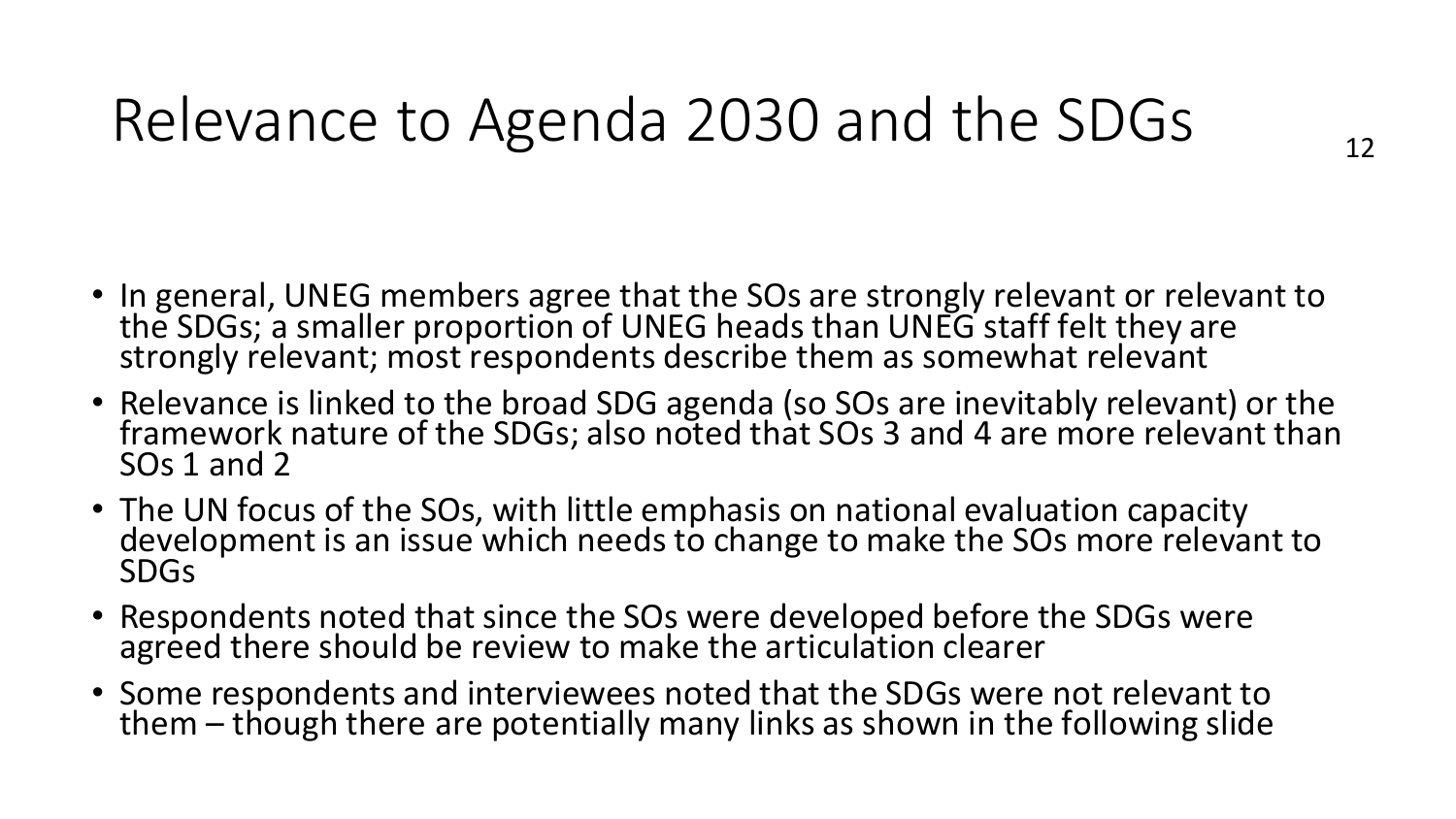### Selected UNEG Members Mapped to SDGs 13

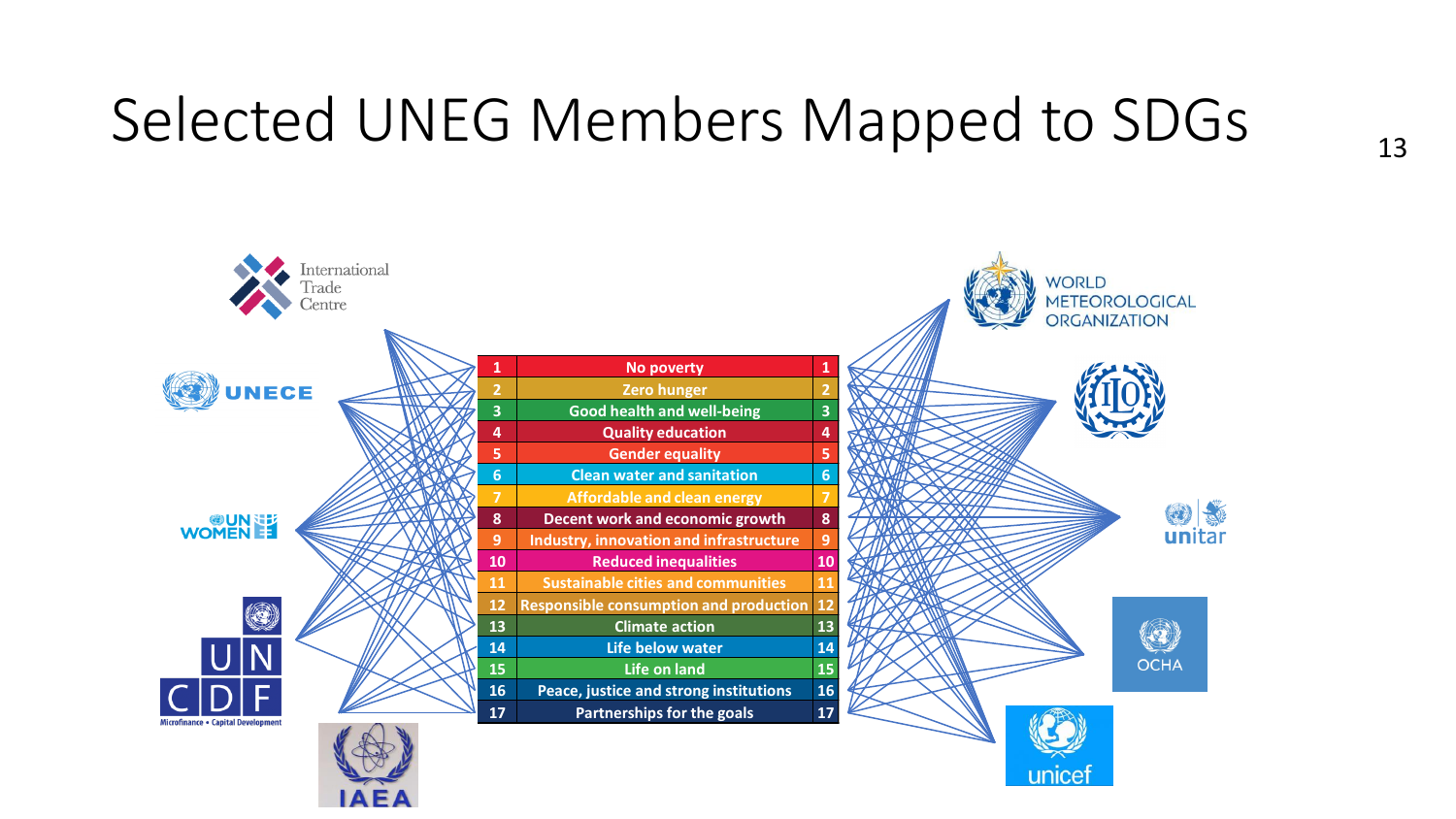#### Relevance to the UN reform agenda

- Only 17.7% felt the SOs were strongly relevant to UN reform, 49% that they are relevant. 8.3% of respondents felt they are not relevant.
- In the survey this had a high rate of "don't know" responses (25% overall, 29.3% UNEG staff, 20.6% UNEG heads) perhaps indicating lack of clarity on the UN reform agenda
- Respondents feel that it is possible to "reverse engineer" the SOs to the objectives of UN reform (eg coherence, better accountability, joint work etc), the more recent developments in UN reform may require more work on defining UNEG's specific role.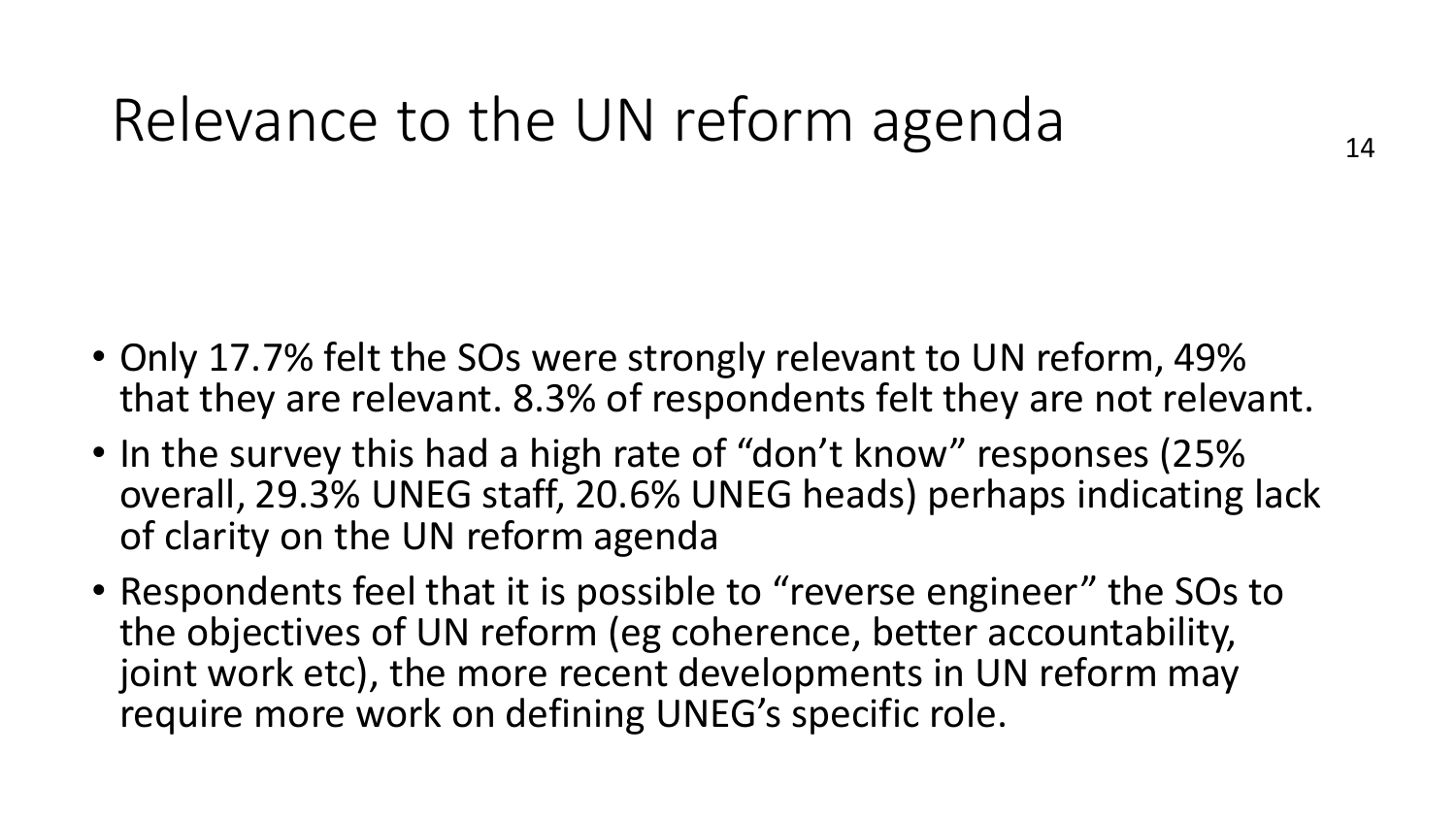#### Relevance of SOs to UN reform agenda

- UNEG heads and staff feel that the SOs are relevant to the UN reform agenda, but not strongly so, with a large proportion of 'don't know' responses
- SO3 considered to be clearly related to UN reform; some disagreement about the others
- Several respondents noted that UNEG should take advantage of the SG's efforts to raise the profile of evaluation; and that the SOs need to be reviewed (especially at WG level) to be more responsive and relevant
- Recent statement at ECOSOC suggests that there is still lack of clarity on potential UNEG role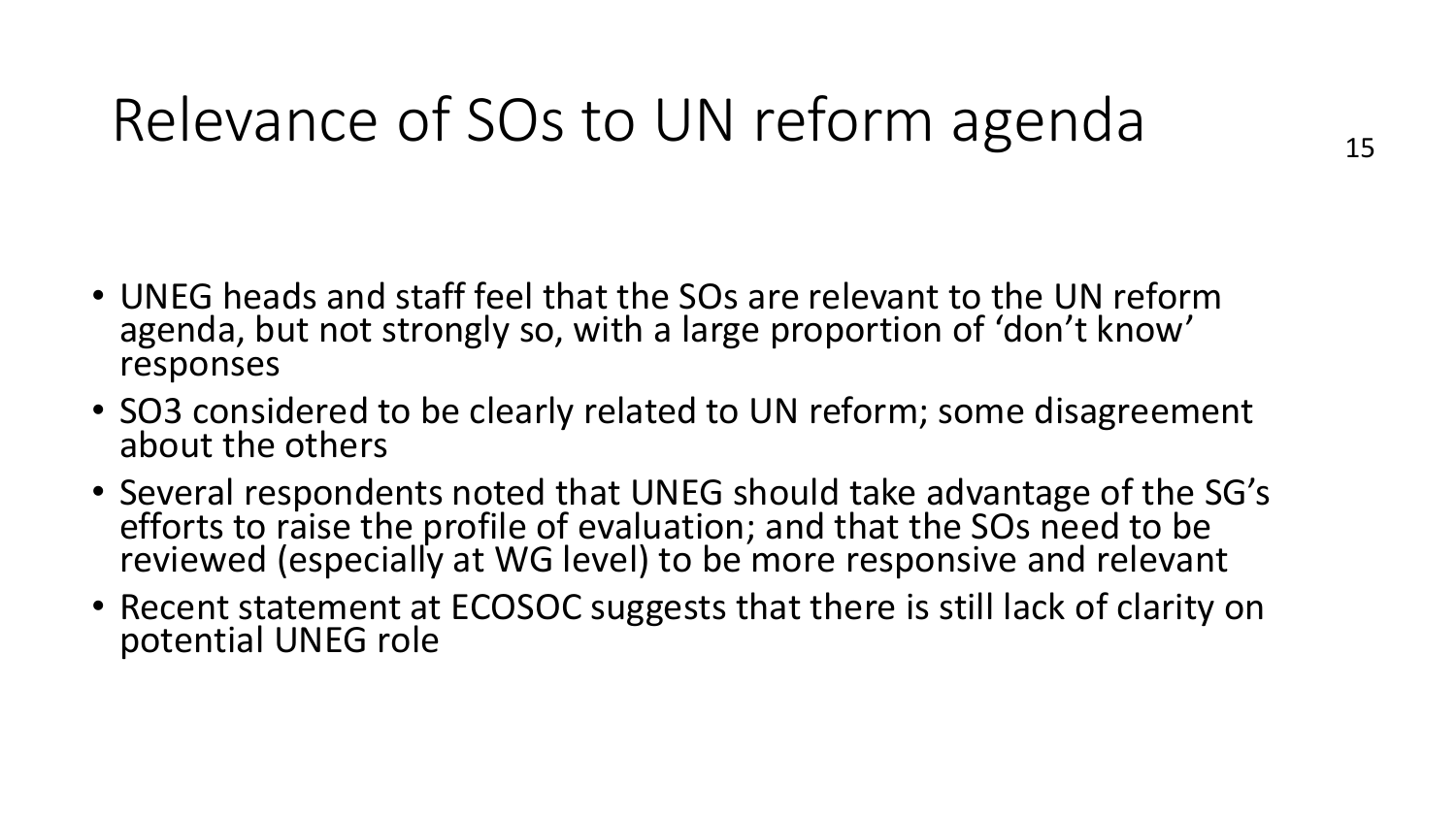## Findings - Effectiveness

What progress has been made to date in achieving the goals under each of the four Strategic Objectives as defined by the UNEG Strategy 2014-2019 as well as the Annual Work Programmes? What are key achievements, areas of challenges?

Reference Data Tables: 33, 36, 37, 39, 41, 45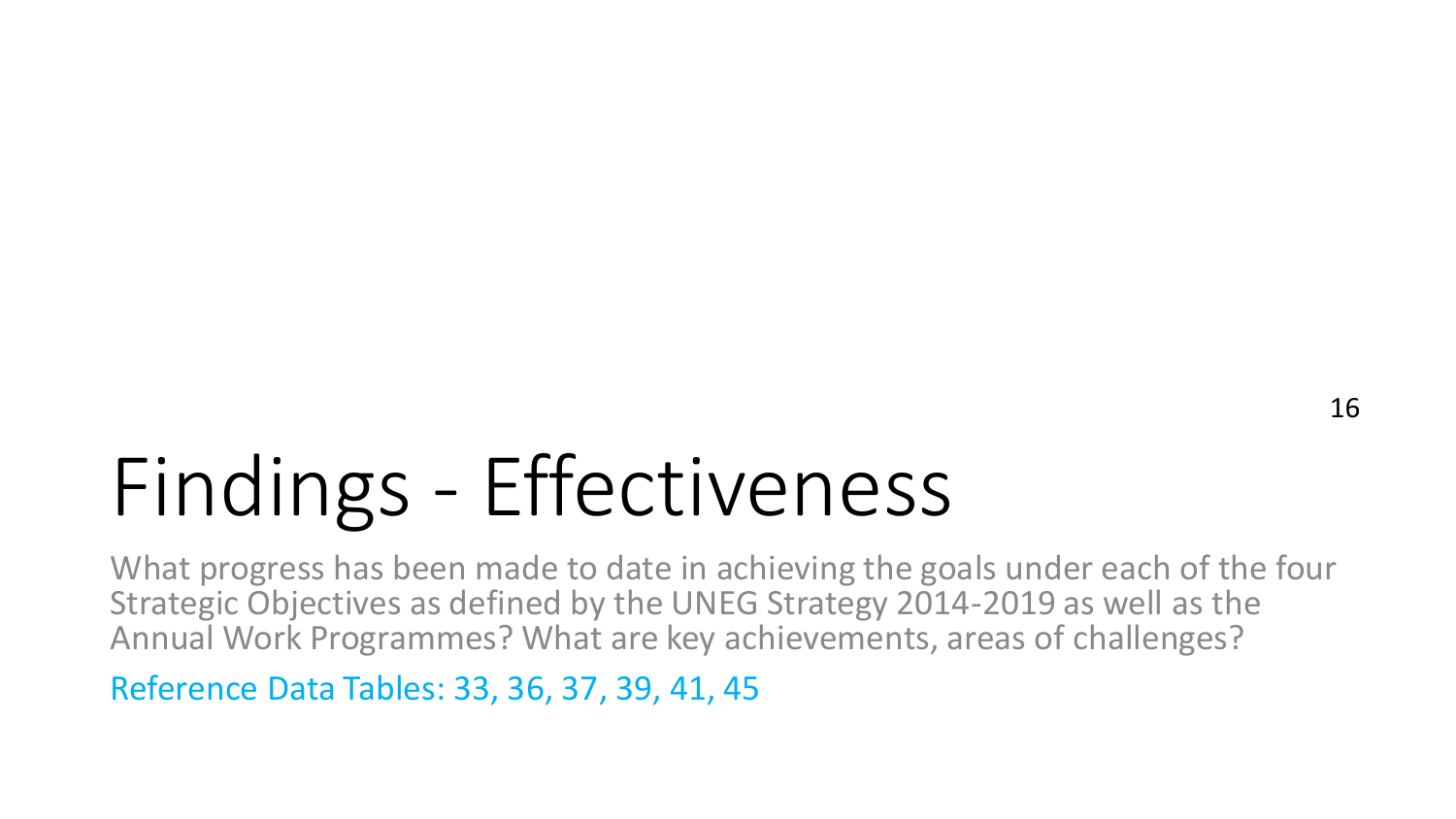#### Effectiveness: achievements before 2014

#### **2004-2012 Accomplishments**

- Norms and standards (2005)
- Peer Review 10 members (2006-2012)
- GA Reference to UNEG in 2008 TCPR/ 2012 QCPR
- Strengthen secretariat (2007)
- Principles of Working Together (2007;2009)
- Ethical Guidelines (2008)
- Core Competencies (2008)
- First Evaluation Practice Exchange (2008)
- Guidance Evaluation ToRs (2010)
- Guidance Quality Checklist (2010)
- Guidance Evaluation Follow-up (2010)
- Guidance FAQ UNDAF evaluations (2011)
- Framework for Peer Review (2011)
- First Non-UNDP Chair elected (2011)
- Human Rights & Gender Equality (2011)
- Admission of new members vote (2012)
- Guidance UNDAF Management Response (2012)
- Guidance Strengthen National Evaluation (2012)
- Guidance impact evaluation (2013)
- UNEG Strategy (2013)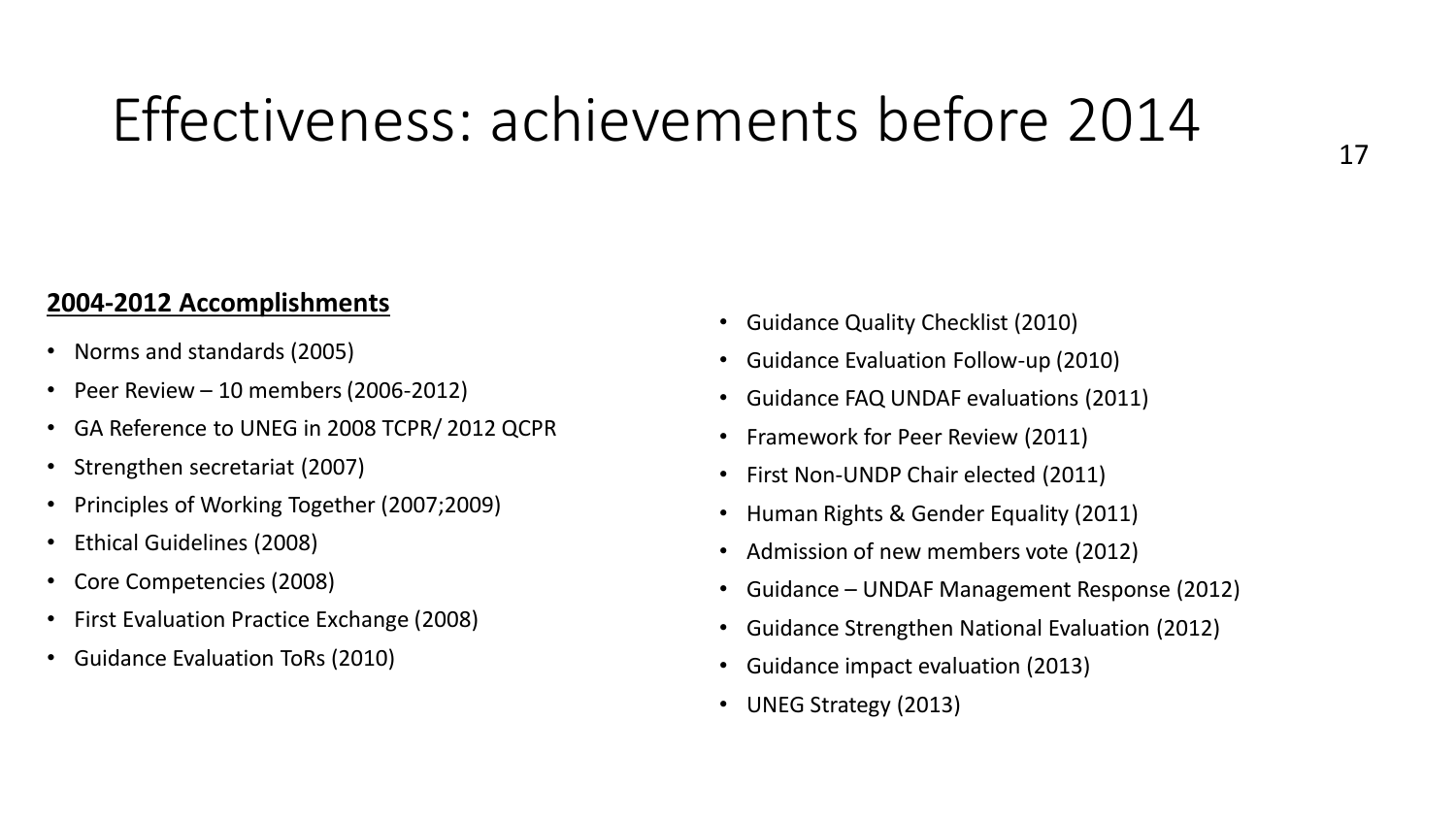#### Effectiveness: achievements since 2014

#### **2014- 2018 Accomplishments**

- UNGA Resolution (2014)
- Guidance Joint evaluations (2014)
- Guidance Human Rights and Gender equality (2014)
- Guidance Normative Work (2014)
- UNEG Strategy update (2015)
- International Year of Evaluation (2015)
- Principles of Working Together (2015)
- Updating Norms and Standards (2016)
- Updating competencies framework (2016)
- Enhancing humanitarian assistance
- Enhancing decentralized evaluation
- Live webinars
- Evaluation Learning Weeks
- System-wide Evaluation, UNSWAP
- Peer Reviews 8 members (2013-2017)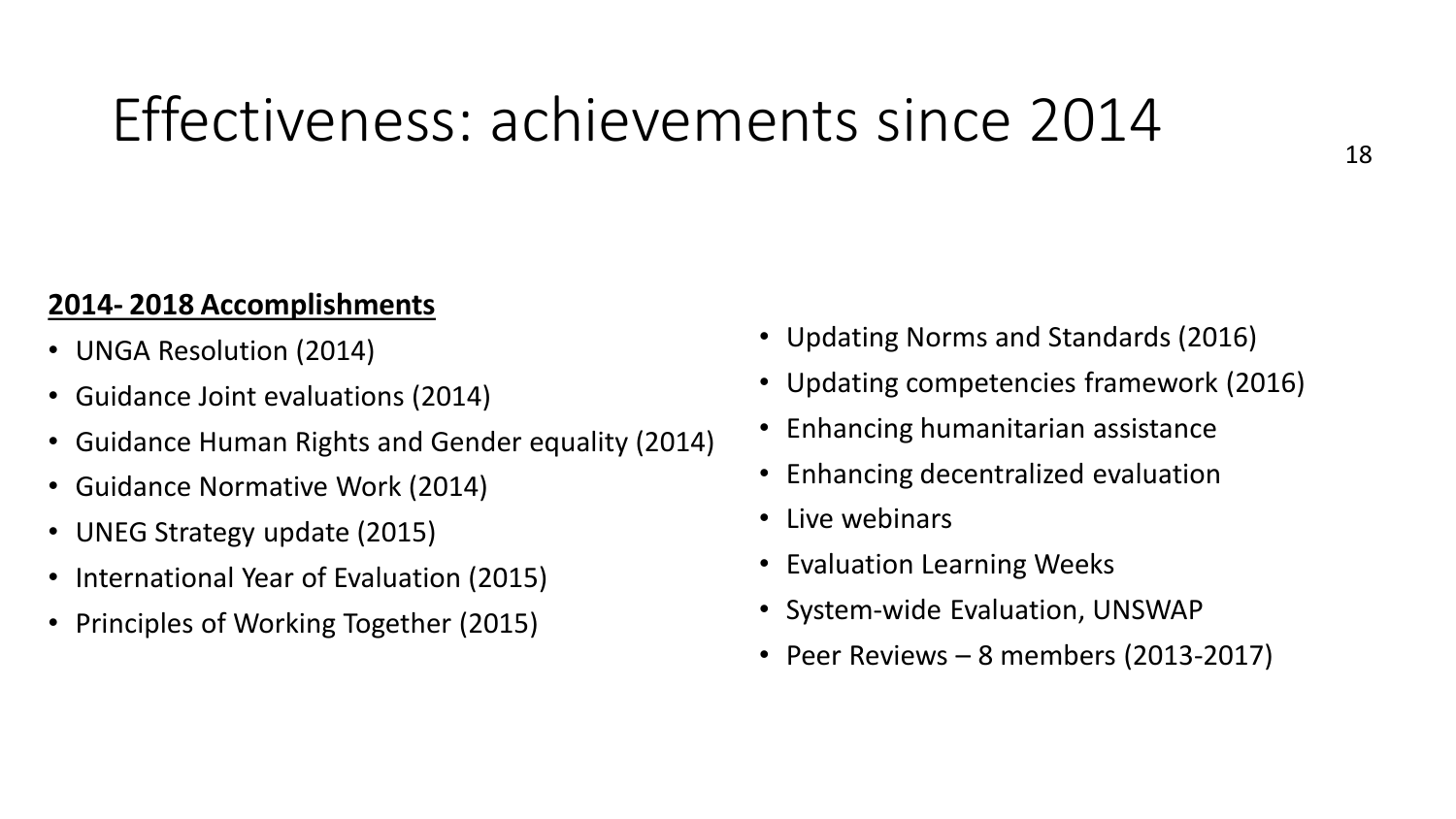### Effectiveness: achieving Strategic Objectives

19

- General SOs are so broad they will never be achieved. Members not sure about overall progress. No targets have been set (KPI). Insufficient monitoring being conducted. With no measures, no way to say whether useful or interesting results are being achieved. At working group level and Vice-Chairs, communication is sporadic.
- SO1 76% of UNEG Heads believe on track, but only 47% of Staff, with 40% saying they do not know. All acknowledge the updated Norms and Standards and guidance has been good. This is seen as something concrete and visible. More could have been done on certification
- SO2 Both Heads (39%) and Staff (35%) generally agree, with 44% of staff saying they do not know. More should have been done to promote use. It is unclear what UN organizations do with evaluations.
- SO3 Heads (27%) and Staff (22%) are less convinced that SO3 is on track. Somewhat in limbo. More could be done and communication is insufficient. Limited achievement. To what extent evaluation is actually informing UN system wide initiative is unclear to members.
- SO4 Heads (30%) and Staff (29%) are also convinced that SO3 is on track, with 55% of Staff expressing that they do not know what is happening. Formulation of SO is vague. Needs to be sharpened and ensure a broad base support to UNEG. Has had more influence outside UN than within. The work does not seem to be leading to much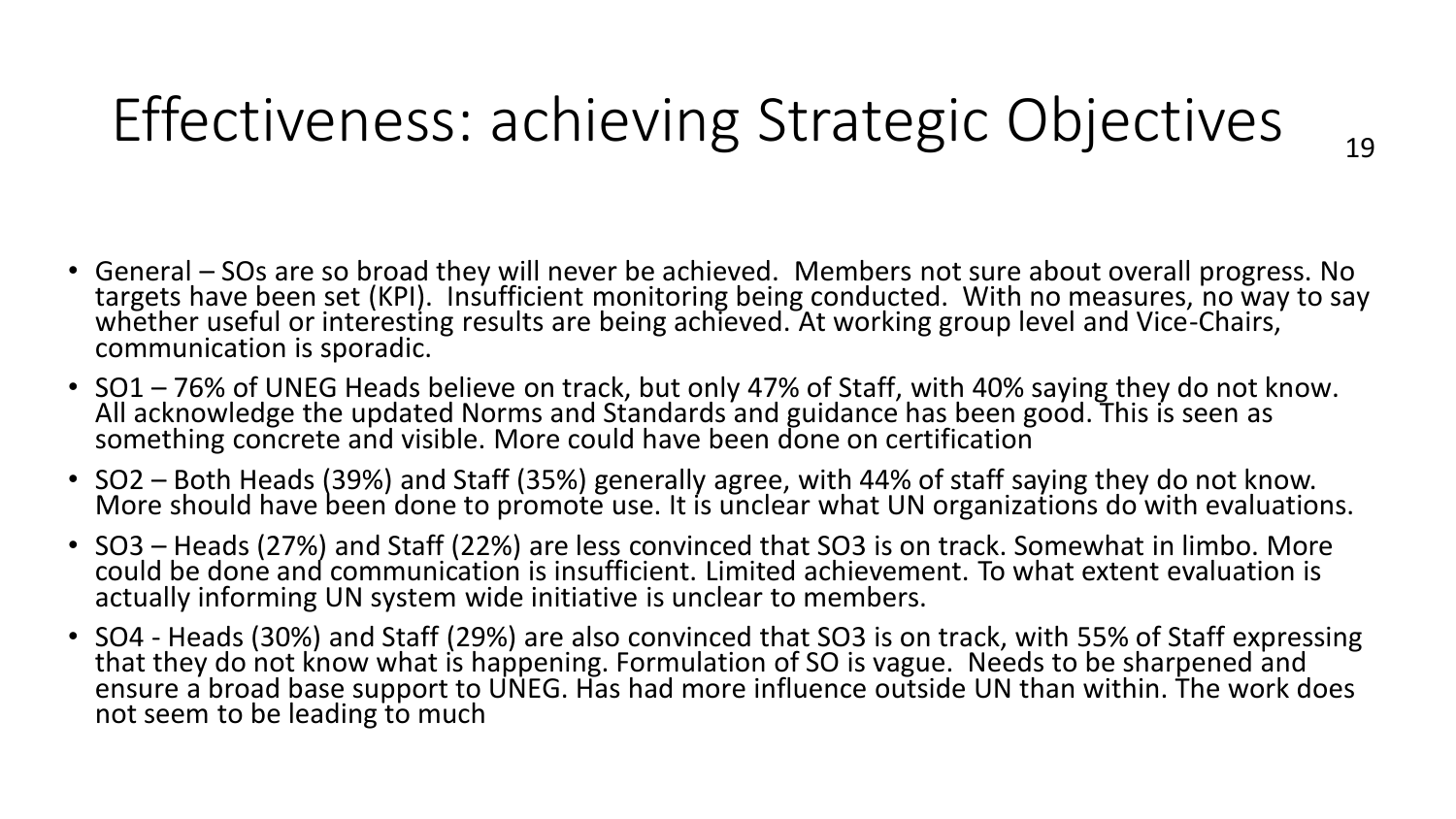#### Effectiveness: emerging messages

- In 2013: no clear strategic objectives against which to conduct an assessment
- In 2018 there is a clear specification of objectives, achievable results and outcomes.
- All strategic objectives are given equal weight in the Strategic Plan but UNEG members do not rate them equally
- The interviews suggest that UNEG Strategic Objectives resulted from much negotiation and compromise. The issue was how to curtail ambition given the reality of resources.
- There is a perception that there are too many objectives and work streams.
- SO1 is a carry over from earlier and represents the daily business of UNEG; SO2 is new and has been kept small
- If there is confusion, it exists around SO3 and SO4, which are less clear. One is looking inward to the UN (SO3) and the other is looking outward beyond the UN (SO4)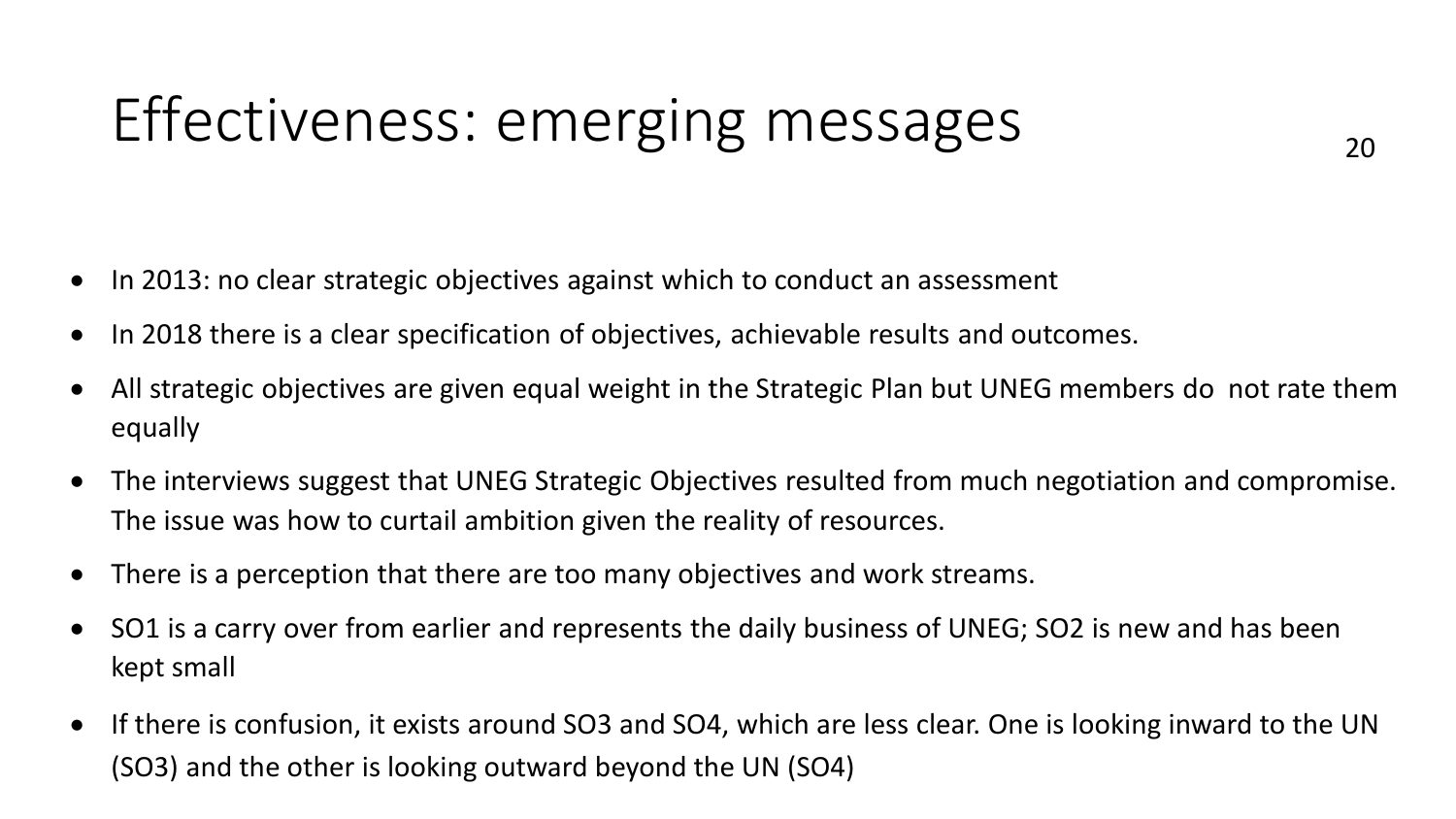Effectiveness: Is UNEG on track to achieve each of its stated outcomes?

• Heads believe that SO1 (64%) and SO4 (58%) are being accomplished. Staff less convinced by as much as 10-20%.

21

- Both Heads and Staff agree that the evidence of achievement for SO2 and SO3 is also less than convincing. SO2 is not seen as an outcome but more a statement of principle.
- Staff believe that the absence of hard data and targets make the outcomes difficult to track and to assess progress. Little to no discussion ever takes place. There is much room for improvement.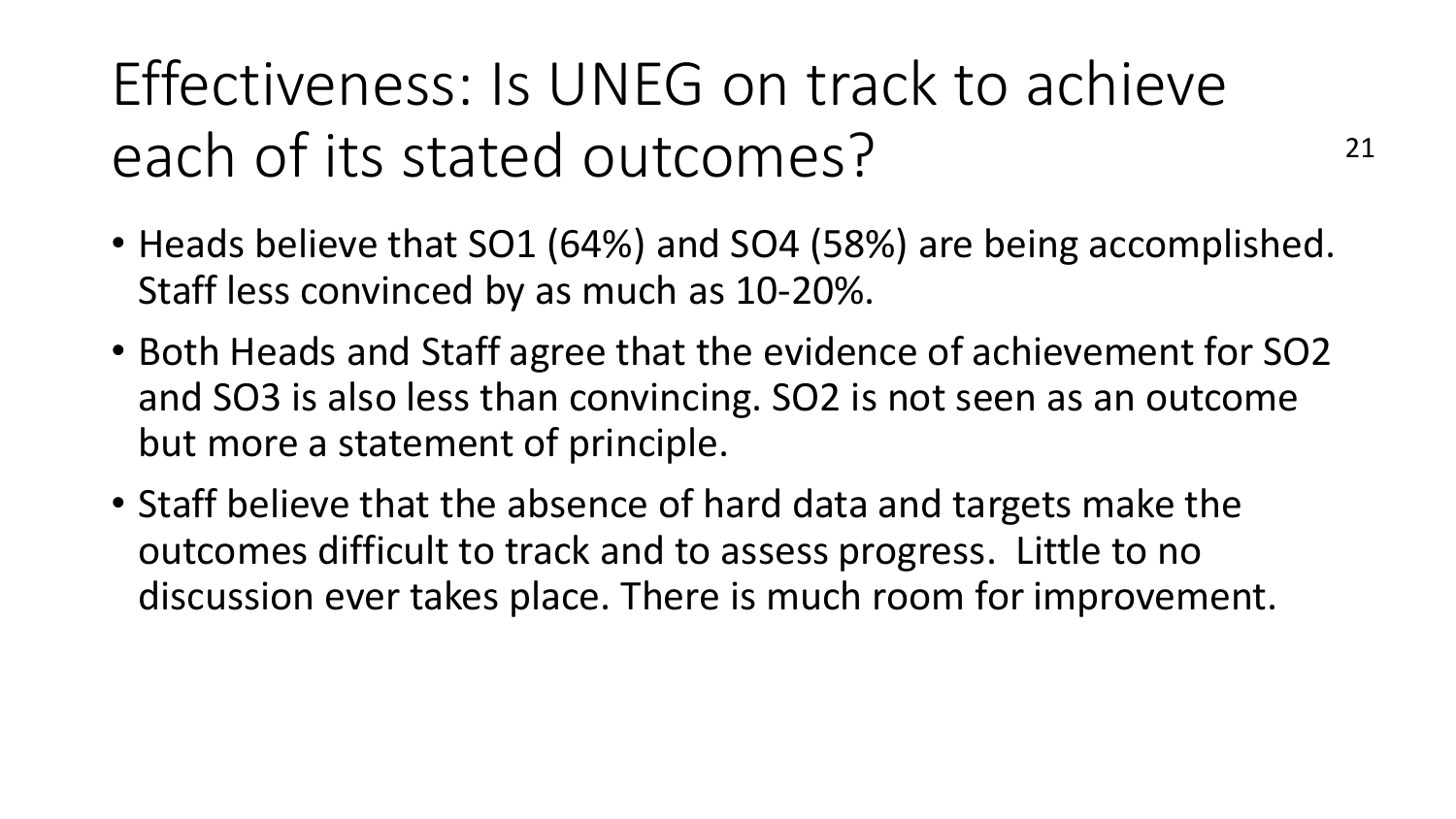### Effectiveness – Is UNEG on track to achieve each of its stated Impacts?

22

- Again, UNEG Heads (40%-53%) are much more convinced than staff (28%- 36%) that expected impacts are being achieved.
- UNEG Heads (30%-40%) and UNEG Staff (45%-55%) claim that they simply do not know whether UNEG activities are achieving their expected impacts.
- There is a belief, especially UNEG heads that impact is being realized and most visible for SO1 (e.g. Norms and standards and evaluation competency).
- System wide across agencies is not strong.
- Currently, evaluation plays a less important role in the UN system than the role it used to play within the MDG/Paris-Accra framework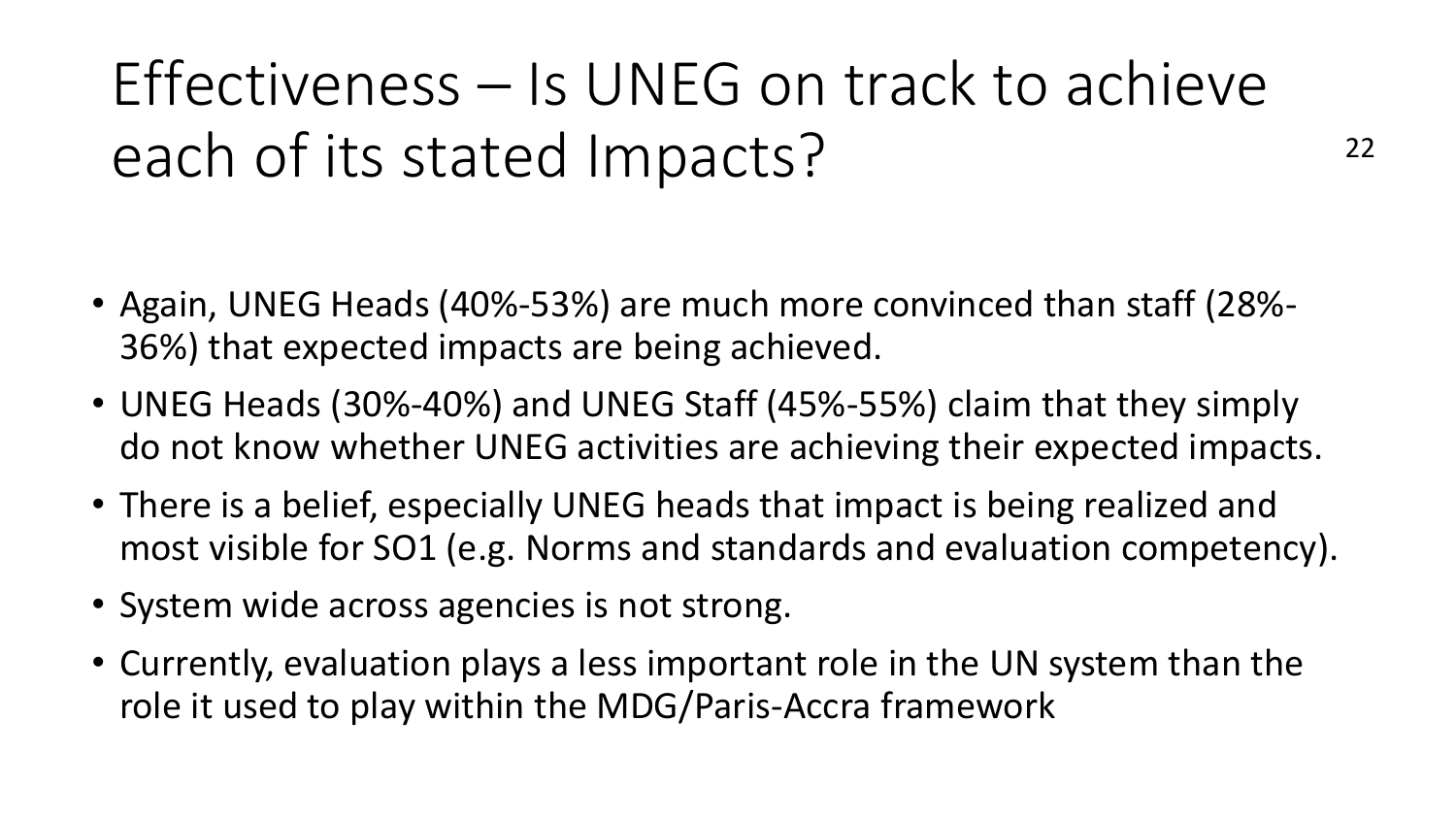#### Effectiveness – UNEG Activities

- UNEG heads (70.6%) believe that UNEG activities are helping to achieve UNEG's vision and mission. UNEG staff less so (57.1%)
- Significant proportions of UNEG Heads (26.5%) and UNEG Staff (28.6%) don't know, or are unconvinced, whether UNEG activities are helping to achieve UNEG's vision and mission.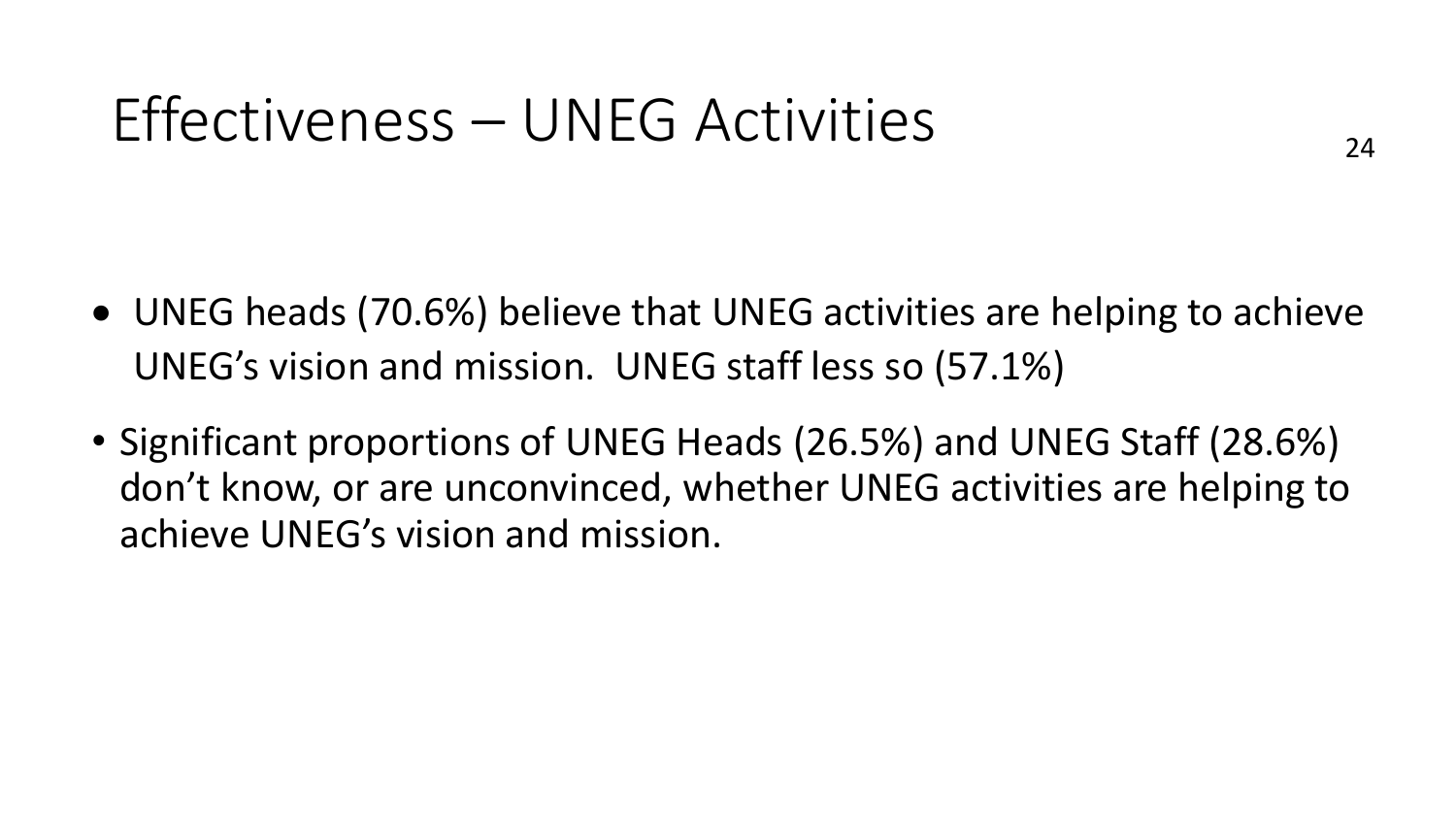Effectiveness: Ranking Strategic Objectives in relation to UNEG vision and mission

25

- UNEG Heads and Staff recognize that in spite of the Strategy's presentation, some Strategic Objectives are more important than others.
- Both UNEG Heads and Staff rank order the Objectives in the order they appear
- UNEG Heads (60.6%) and Staff (53.9%) agree that Strategic Objective one is the most important.
- UNEG Heads (57.6%) and Staff (61.5%) agree that Strategic Objective four is the least important.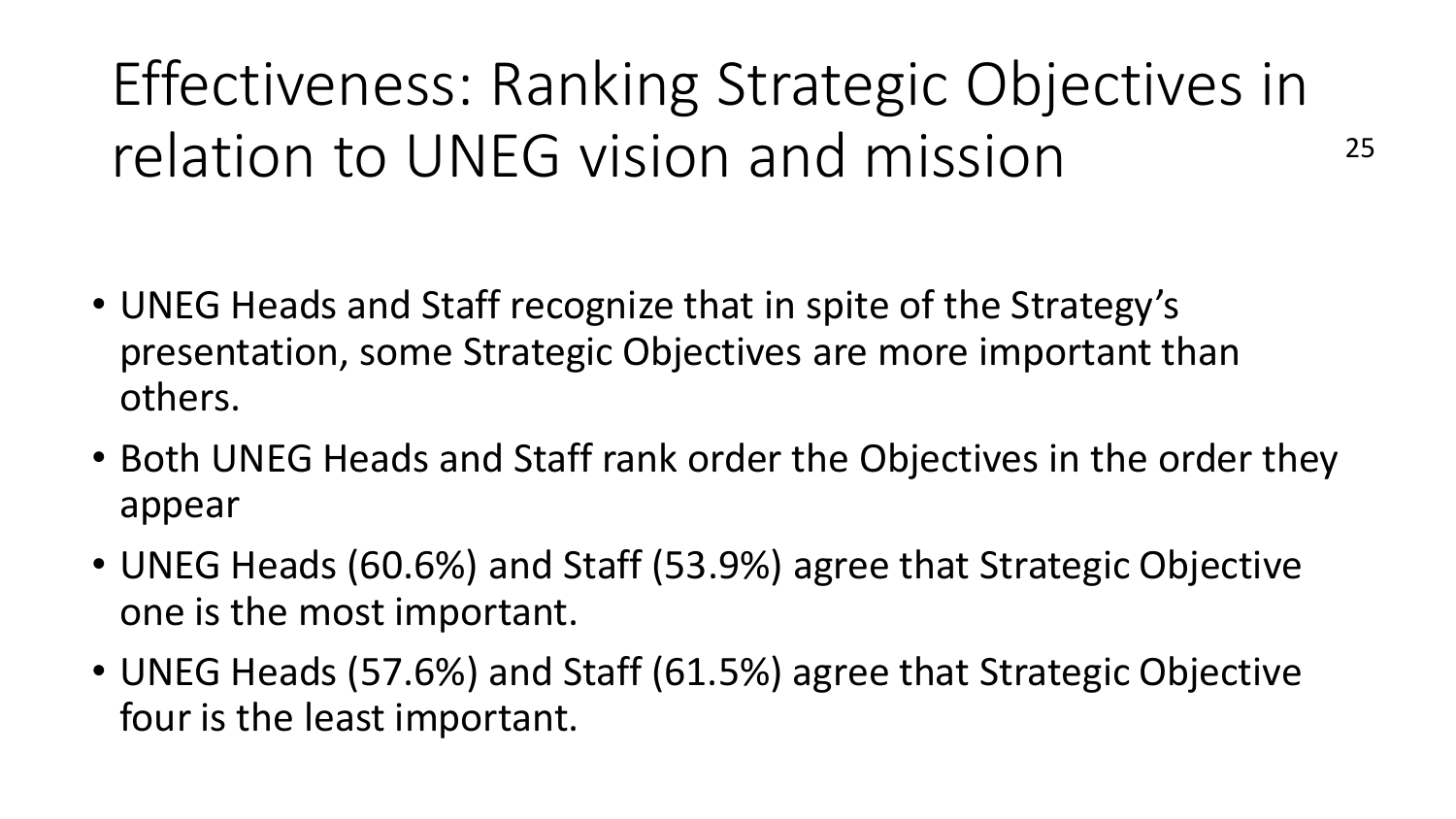#### Effectiveness: achieving vision and mission

- Heads are more convinced than Staff that UNEG's activities are supporting achievement of its vision, though at this level there is a relatively high degree of uncertainty
- All recognize that there is an order of magnitude in the SOs in terms of their contribution to achieving the vision and mission of UNEG
- Both Heads and Staff rank the order of the objectives as they appear in the Strategy, with SO1 being the most important, SO4 the least important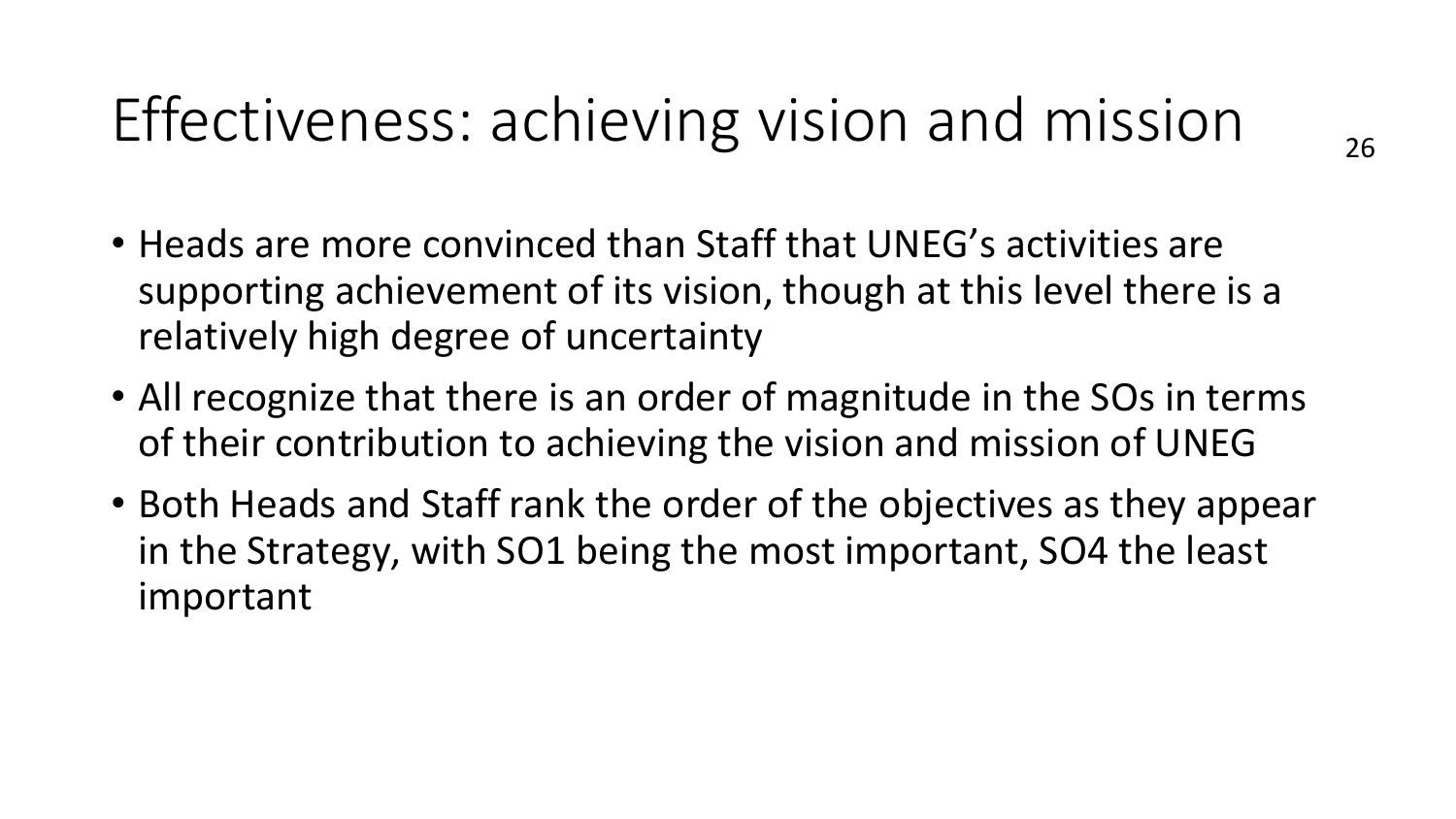#### Effectiveness – influencing evaluation capacity and performance with organizations 27

- UNEG Heads are more certain than staff that UNEG has influenced learning (81.3%) and increased accountability (71.9%) within their organizations
- If one part of evaluation capacity is increased resources, UNEG Heads are less convinced about UNEG's influence (46.9%)
- UNEG Staff are generally less convinced on all fronts. A higher proportion does not know or see the influence of UNEG within their organizations (15.1% to 28.3%)
- UNEG Staff agree with heads, but to a lesser extent, that UNEG's influence has been in terms of fostering learning (60.4%) and increasing accountability (56.6%), but more convinced that it has translated into increased resources to evaluation (51%).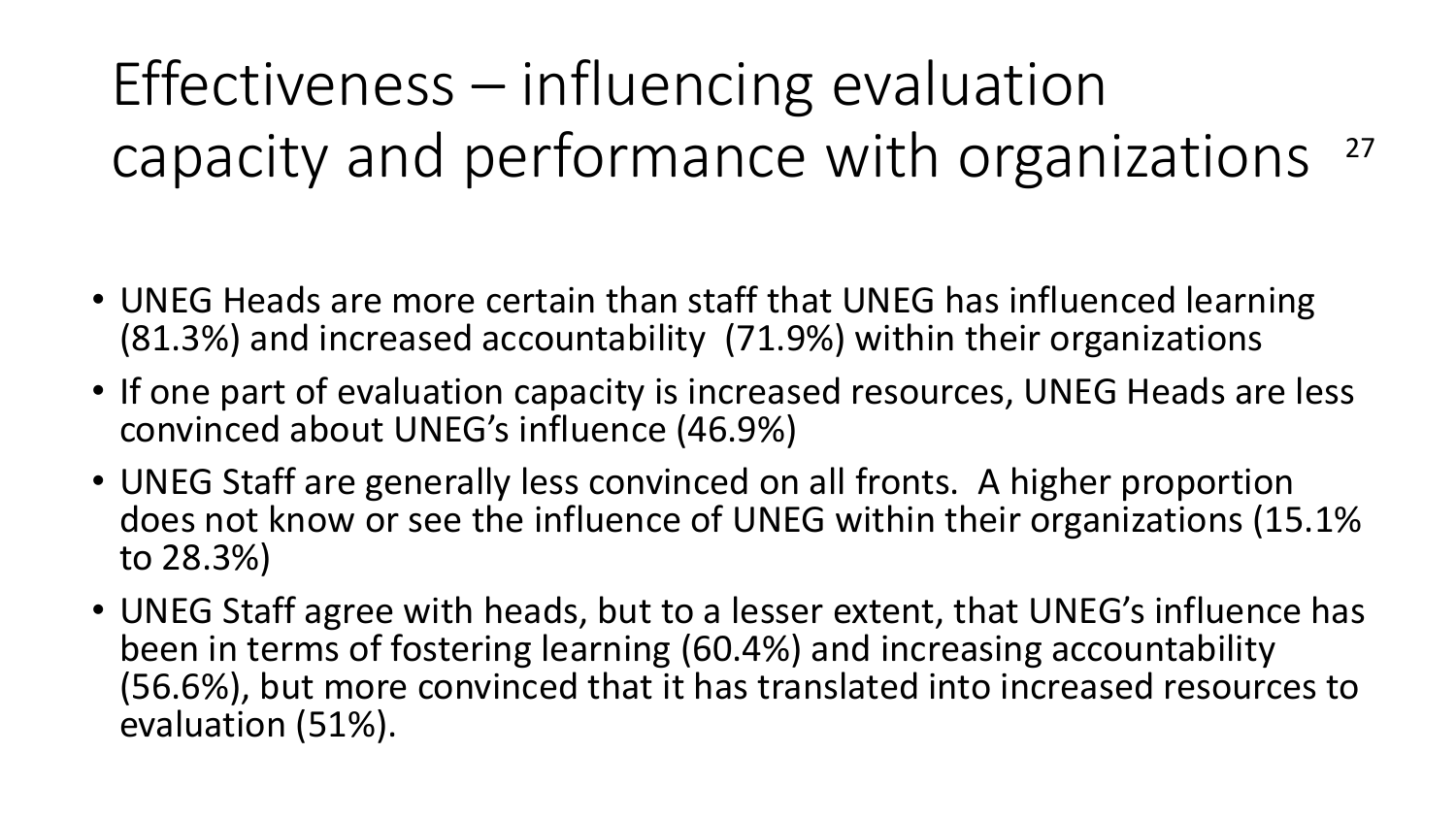#### Effectiveness: Unexpected or unintended results Identified by UNEG Heads

28

- UNEG membership was leveraged in the revision of members' evaluation policy - mandated independent evaluations of projects (at a certain budget threshold), and strengthened evaluation capacities.
- UNEG representatives were invited to deliver workshop for senior management.
- UNEG has impacted staff career development, recruiting consultants, and discussing joint evaluation activities that had not captured in members' strategic plan.
- Auditors seemed to have learned more about the positive aspects of survey research and (data visualization) presentation of results in their reporting.
- UNEG provided evaluation training for participants in the evaluation of On Site Inspection Exercises in conducted in 2008 and 2014.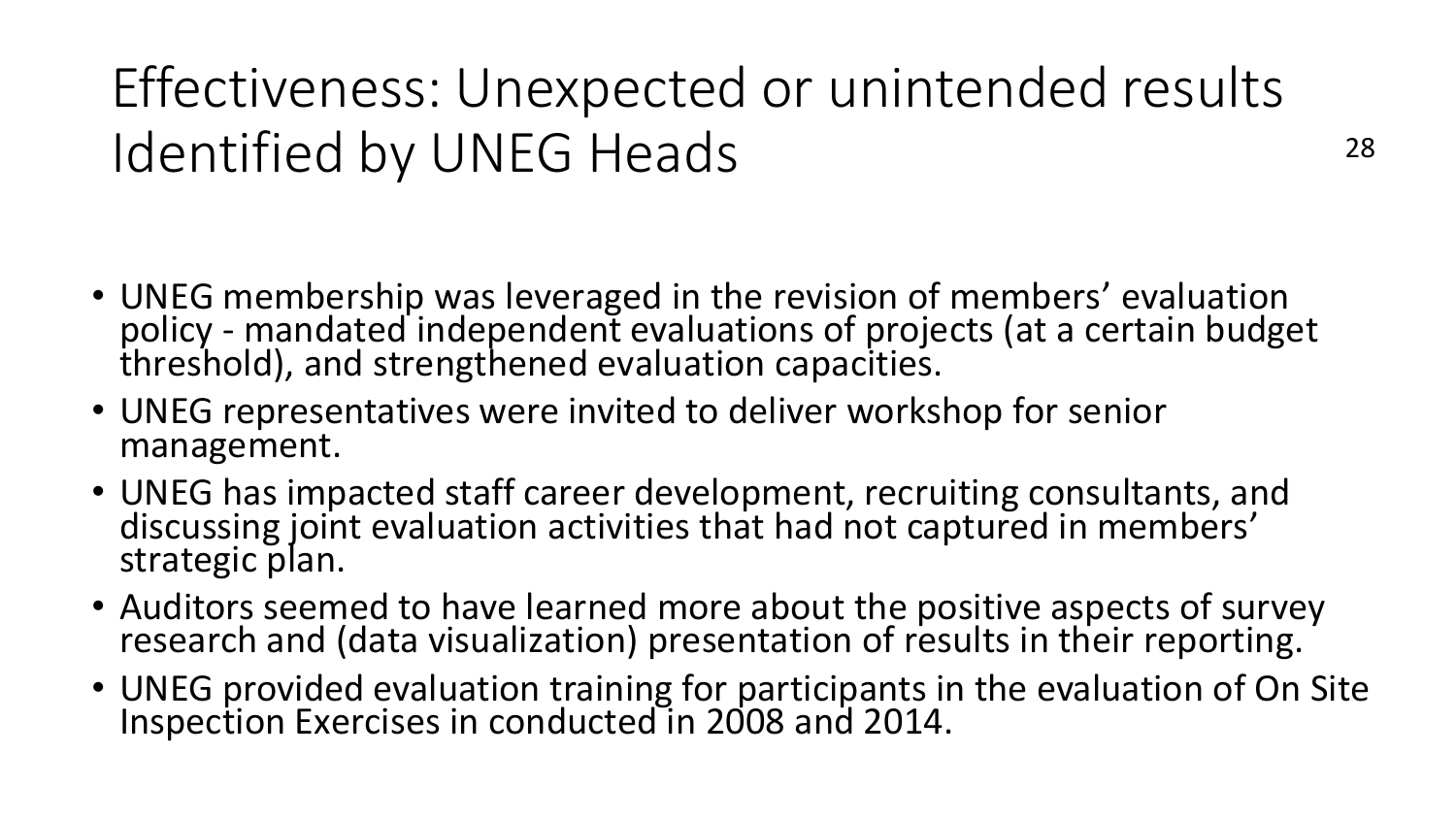#### Effectiveness: Unexpected or unintended results Identified by UNEG Staff

- UNEG has enabled bilateral collaborations with other agencies
- UN SWAP engagement was considered a helpful tool for galvanizing support for integrating human rights and gender in evaluation.
- UNEG has helped uplift evaluation, making it an activity and a function that is guided in an official capacity by a UN entity.
- The contributions of some interest groups have been singled out (e.g. the HEIG) has produced guidelines on evaluating humanitarian principles that was considered timely given the expenditure of vast amounts of resources in conflict situations.
- It is known that UNEG is a good network but the AGM, held in Vienna was not utilised as a tool to trigger cultural change within the organisation.
- Peer Review: need to strength independence and reinforce the function, among others.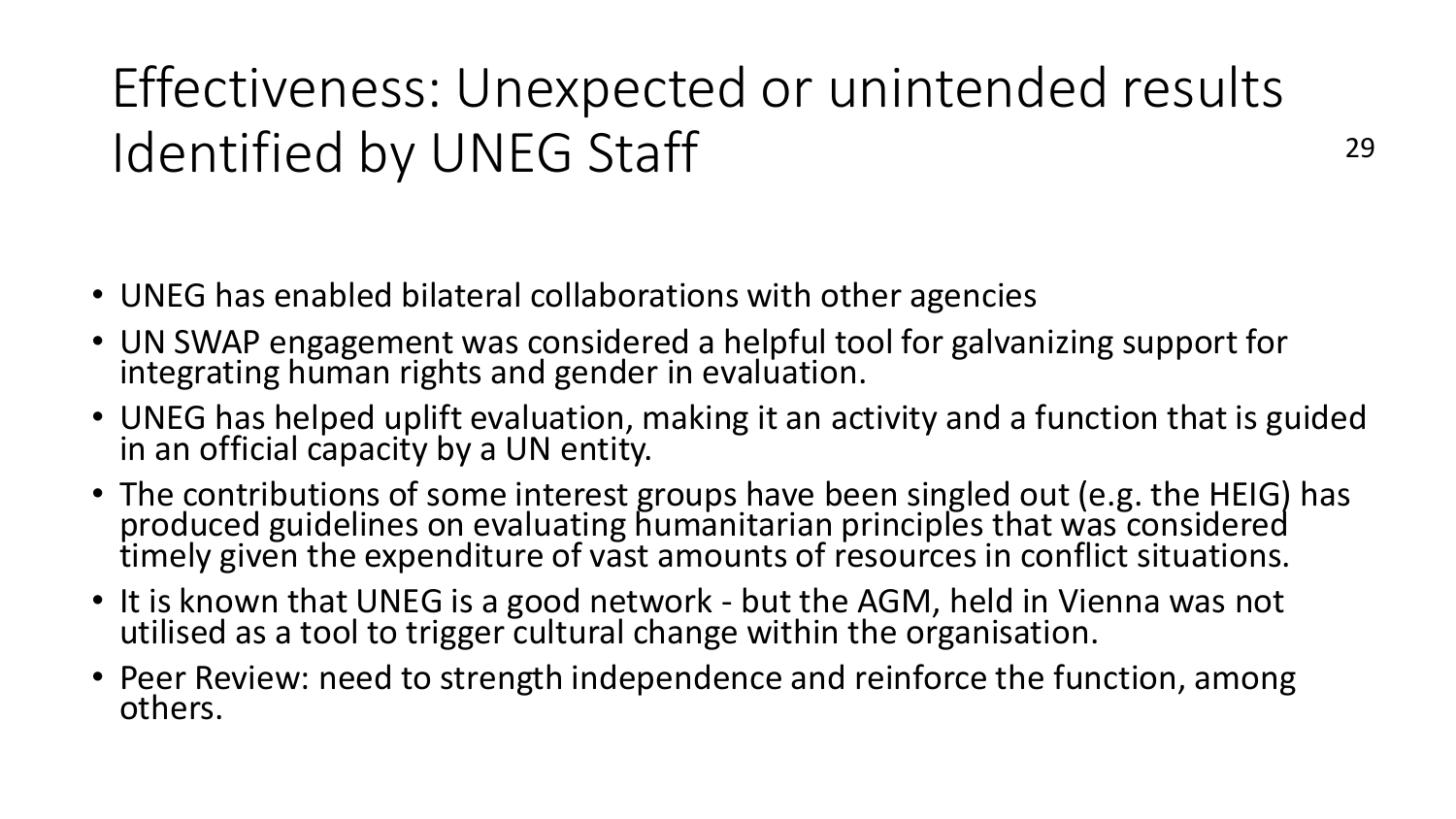#### Effectiveness: achievements

- UNEG's influence on member organisations' practice has been mixed, with most influence on fostering learning and increasing accountability; almost half of UNEG Heads said that UNEG was not helpful in increasing resources for evaluation.
- UNEG Staff are less convinced than UNEG Heads regarding the influence of UNEG within their organization
- Unexpected results tended to be positive outcomes UNEG Heads note leverage, staff career development, consultant recruitment, senior management access; UNEG Staff noted agency collaboration, UN SWAP engagement and HEIG contributions
- Positive influence on auditors was noted as an unexpected result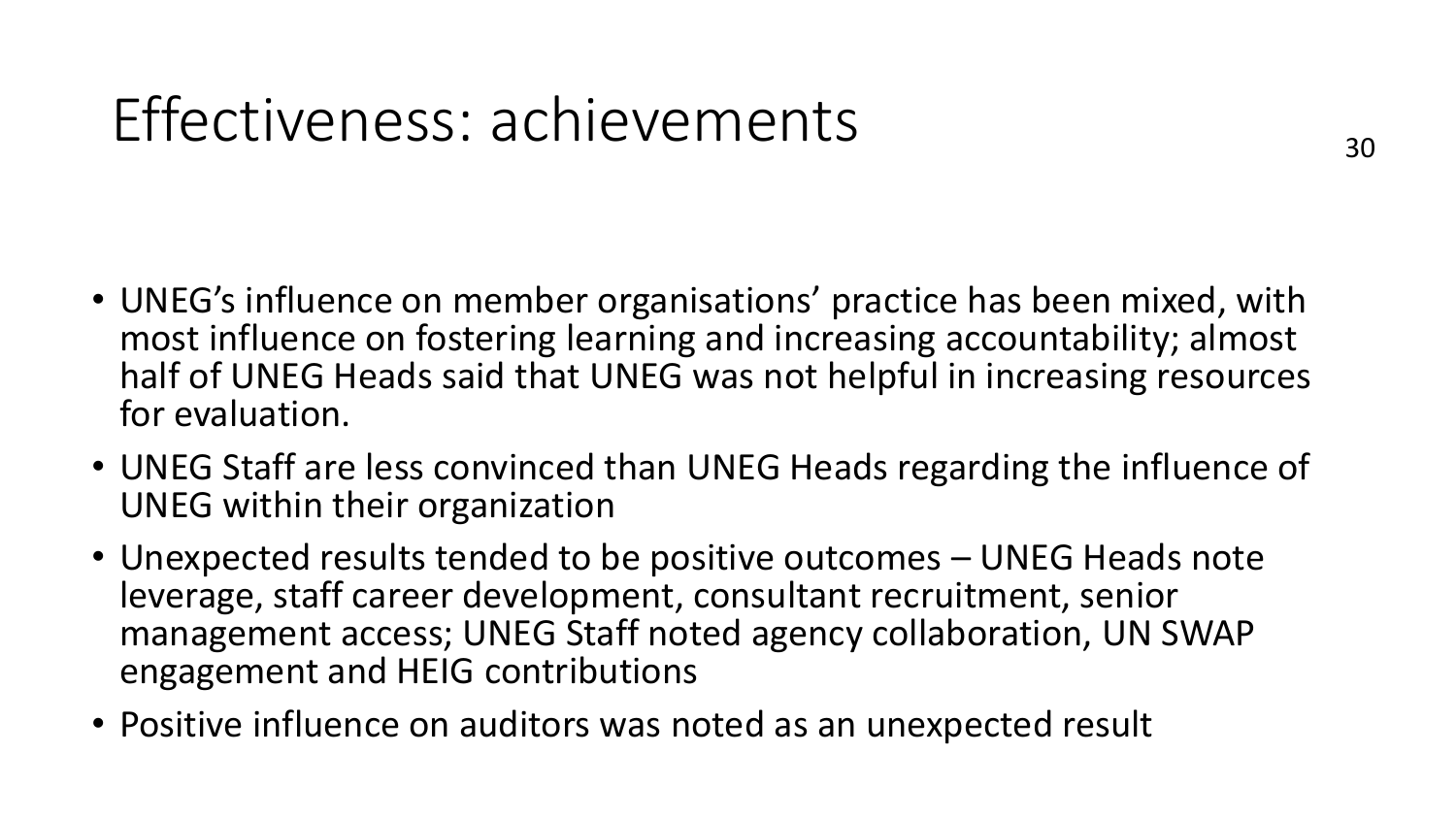#### Effectiveness: challenges

- Programme modalities have faced challenges in delivering results similar to 2013 it was felt that there are too many interest/ working groups and focus is diffused
- The Strategic Plan has brought a level of formalization to the network, and increased the pressure to deliver products, sometimes to the detriment of the working/ interest group
- There is limited communication between groups or interaction across groups (eg meeting regularly throughout the year as previously done)
- When comparing UNEG to other sources of professional support, little has changed since 2013; over half of UNEG Heads and Staff feel that UNEG's contribution is essential or important, but a large proportion (43%) are less positive
- Rather less than half of UNEG members thought that the UNEG programme implementation modality reflects good practice in comparison to other networks, but a large proportion did not know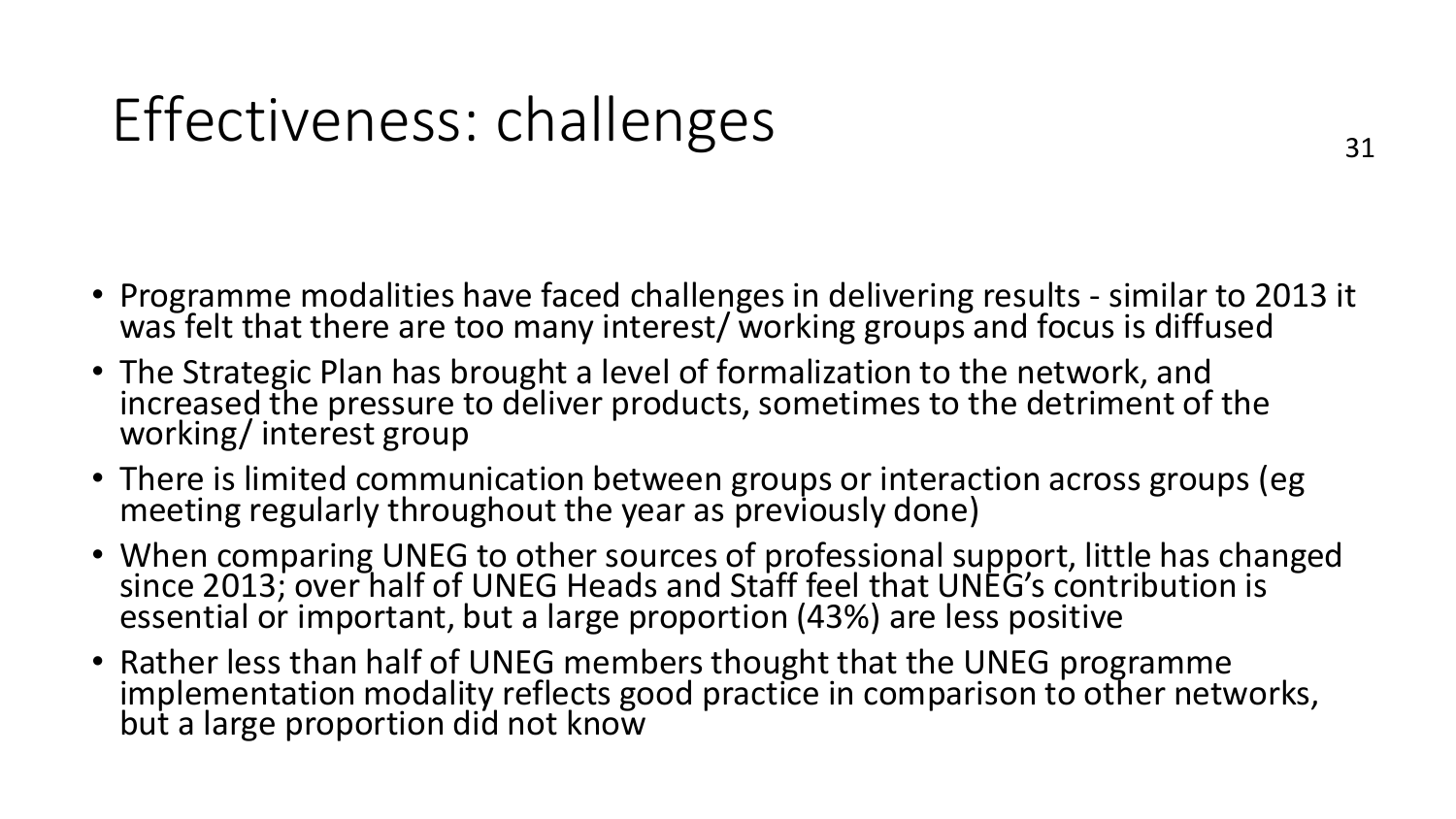#### Effectiveness: example of challenges

**Depositing Evaluation Plans and Completed Evaluation in UNEG's Archives from 2013-2017**

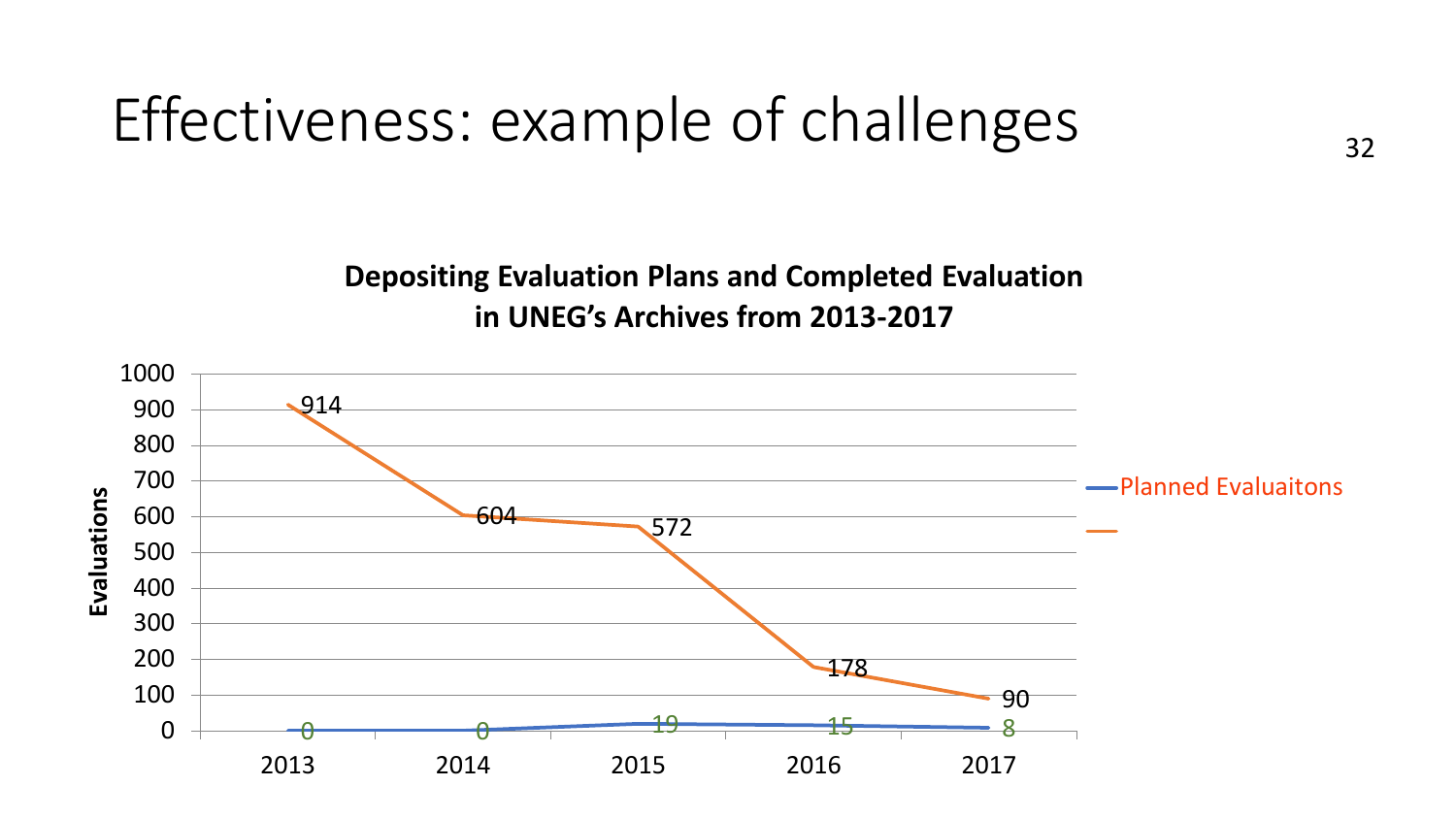## Findings - Partnerships

Is UNEG well positioned, in terms of partnership and cooperation, within the UN system – does it contribute to major UN objectives? And within the broader evaluation community outside of the UN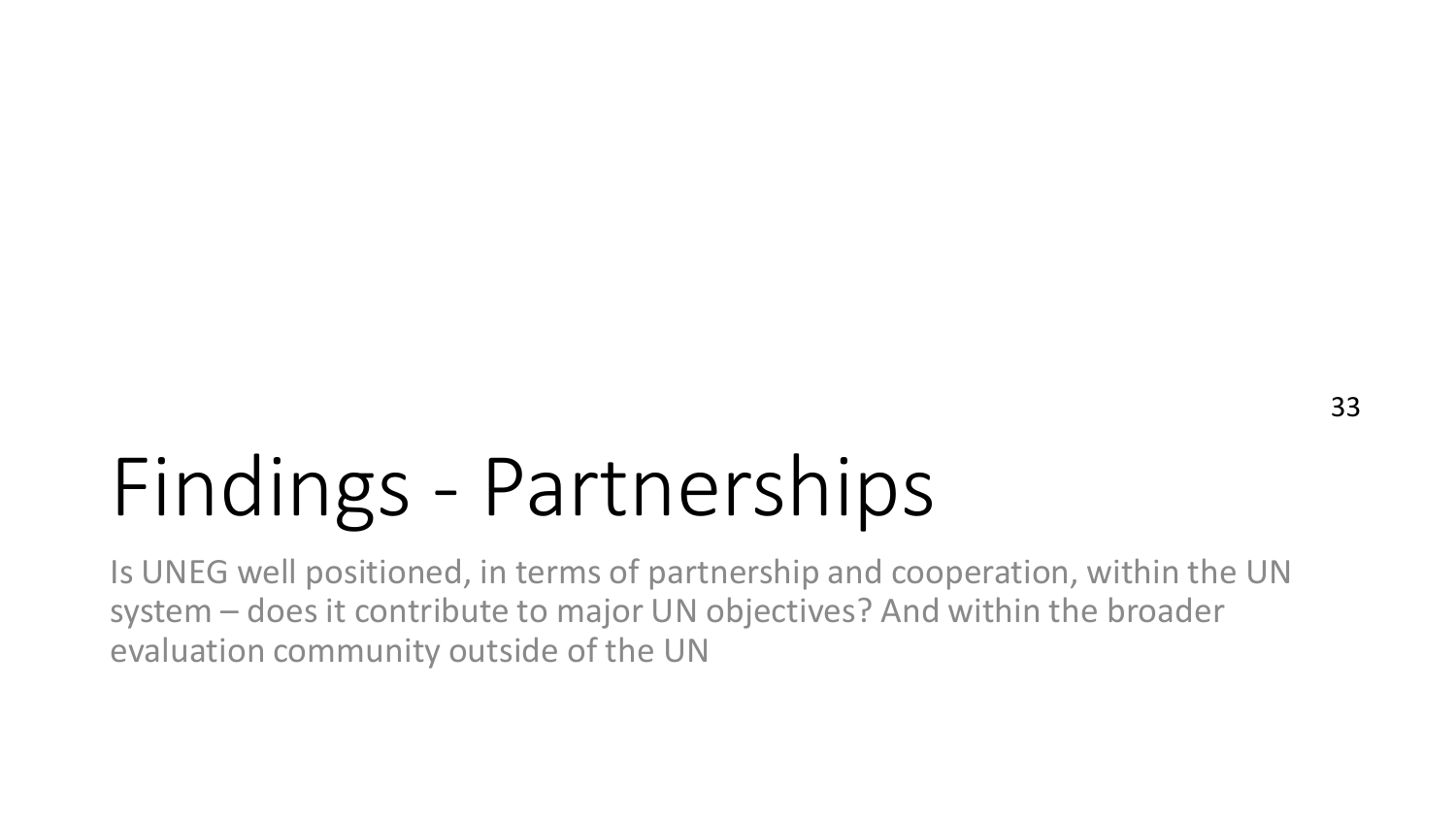#### Partnerships: contribution to Agenda 2030

- UNEG has anticipated topics of interest within the wider UN system gender, human rights, ISWE etc
- UNEG Strategy agreed before SDGs, which open an opportunity for review (and potentially evaluation) at national level as well as evaluation of UNEG member actions
- The SDGs will demand a stronger emphasis by UNEG on national evaluation capacity development
- Concern that SOs do not yet apply an 'SDG lens' to their work including SO3; and that UNEG N&S, guidance, products need revision to reflect SDGs
- Contributing to Agenda 2030/ SDGs will require stronger UNEG emphasis on joint evaluation/ system-wide initiatives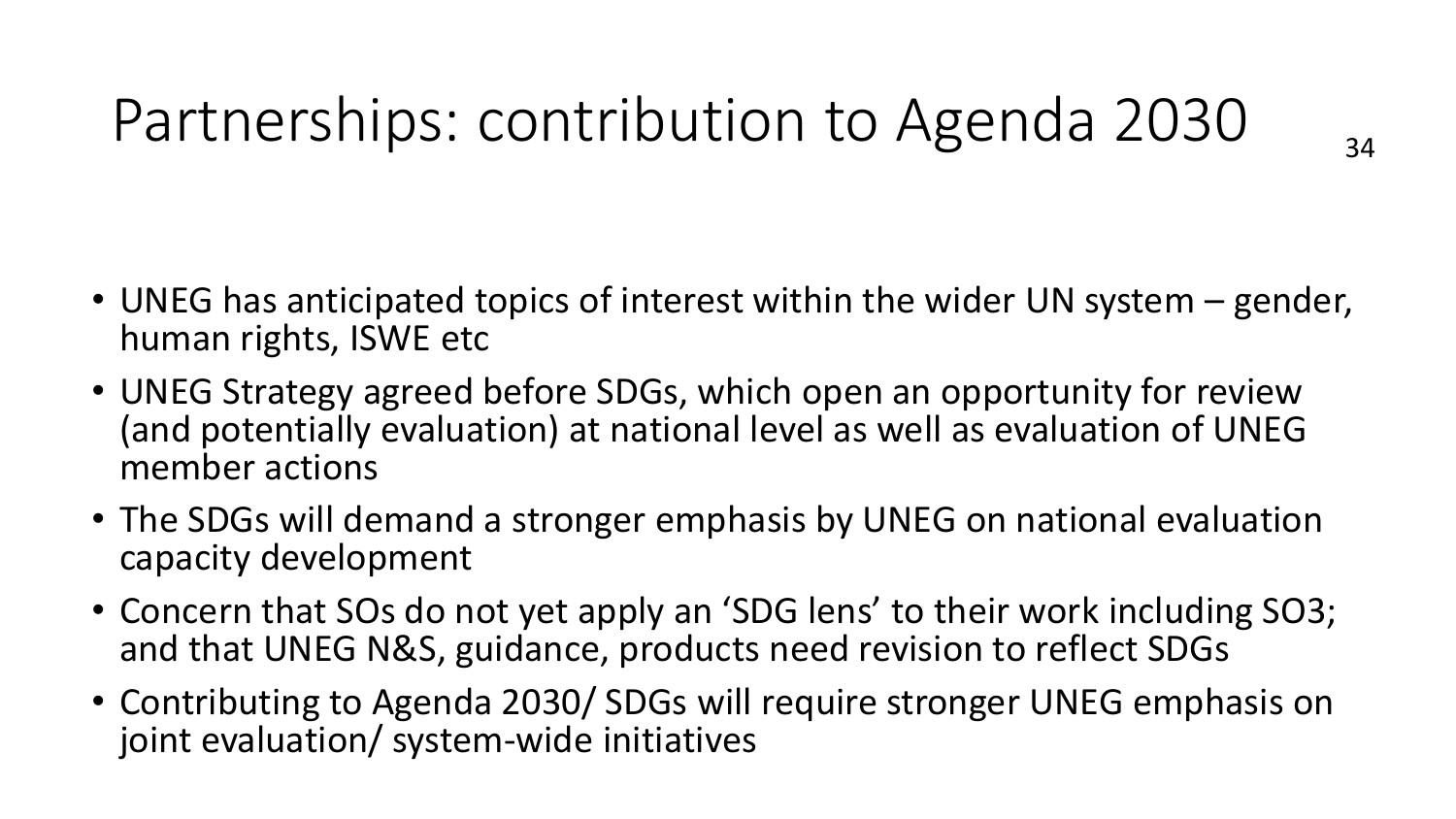#### Partnerships: contribution to UN reform

- UNEG has contributed to UN reform processes through guidance and ISWE
- UNEG Heads and Staff feel that the SOs are strongly or somewhat relevant to the current UN reform agenda, but UNEG priorities need to better reflect UN reform
- The 2013 assessment urged UNEG to engage in UN reform but UNEG has not sustained relationships with UN interagency groups
- More recent engagement in UN reform has been encouraged by the Chair through development of two White Papers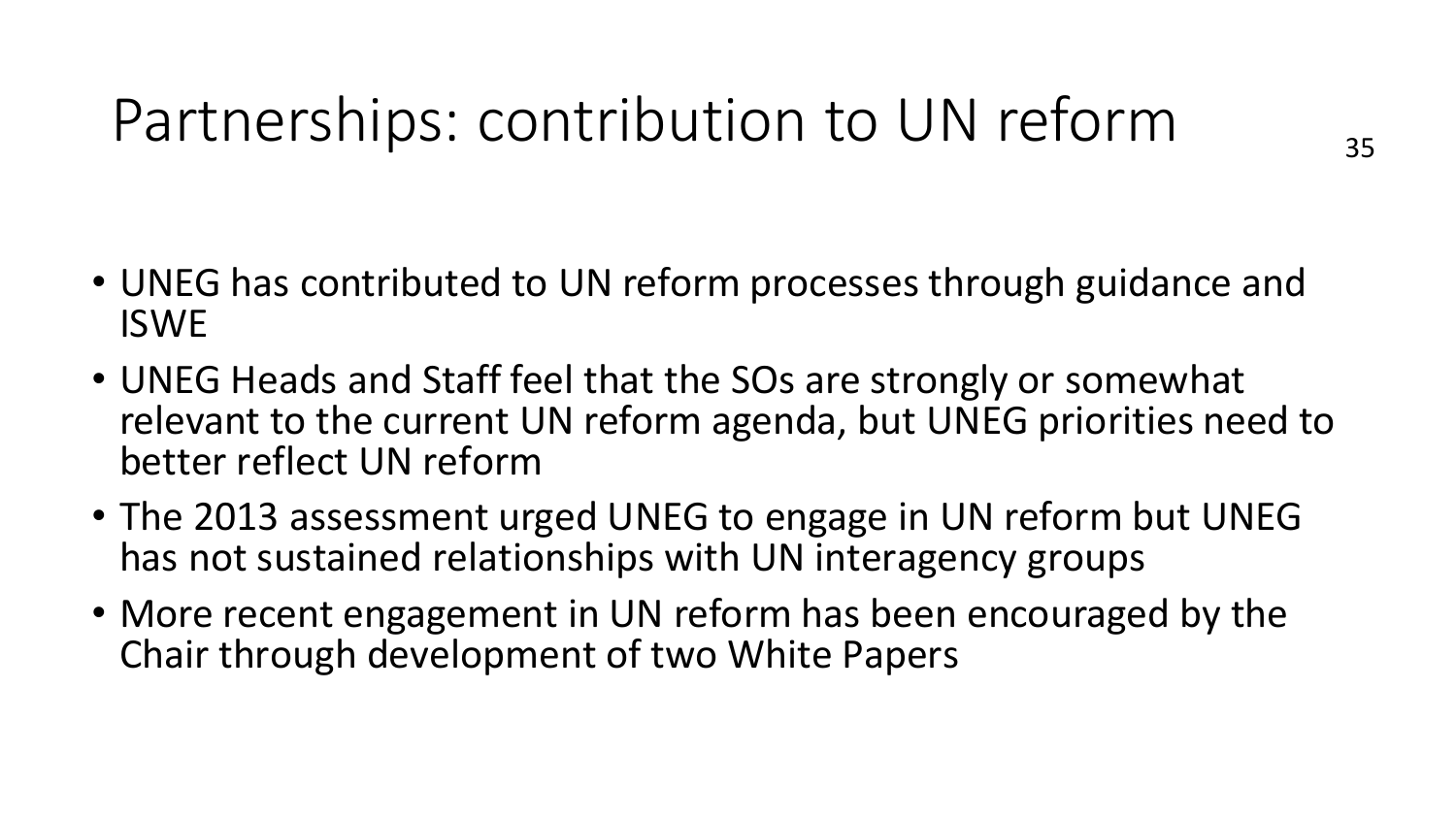#### Partnerships with the evaluation community

- The 2013 Assessment noted that UNEG failed to develop relationships with inter-agency policy groups; this situation has persisted, though good relationship with UNRIAS
- Between 2014-2017 SO4 made strong links to the evaluation community, in particular IOCE, EvalPartners, and through UNEG's observer status on other evaluation networks (ECG, EvalNet) and observer members in UNEG (ALNAP, JIU)
- Concerns among UNEG members about the emphasis on external partnerships led to the review of the partnership strategy; although partnerships are considered to be relevant, a very large majority of UNEG members (83%) do not know what the Partnership Strategy Task Force is doing
- There is a clear difference in opinion regarding expanding observer membership with UNEG Heads being much less supportive than UNEG Staff, who feel that more openness would promote cross-fertilization of ideas, learning opportunities, raising professional standards, improve funding and mitigate irrelevance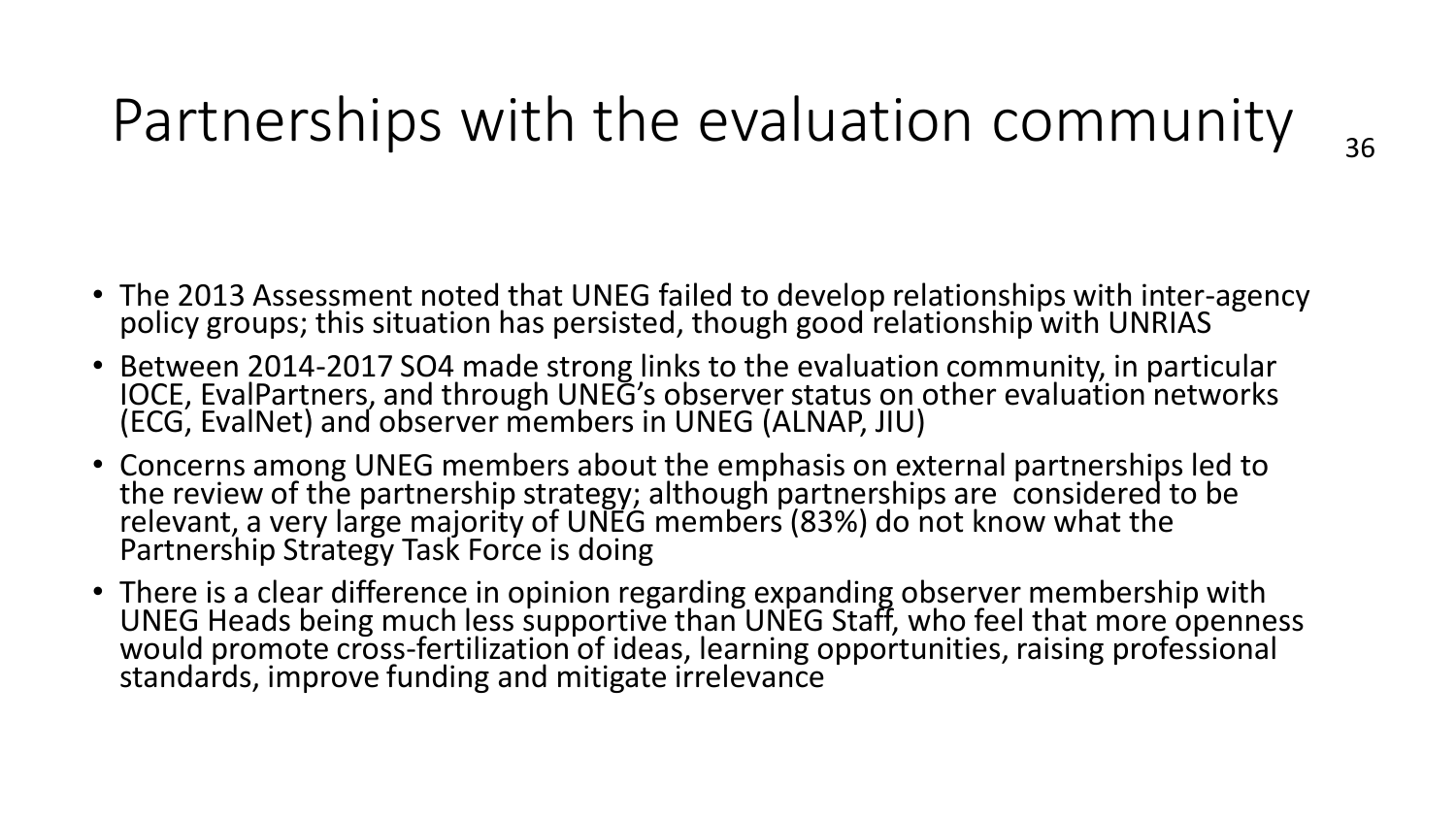## Findings - Efficiency

To what extent has UNEG been efficient in the use of resources provided by its membership and UNDP?

Reference Data Tables: 58, 60, 61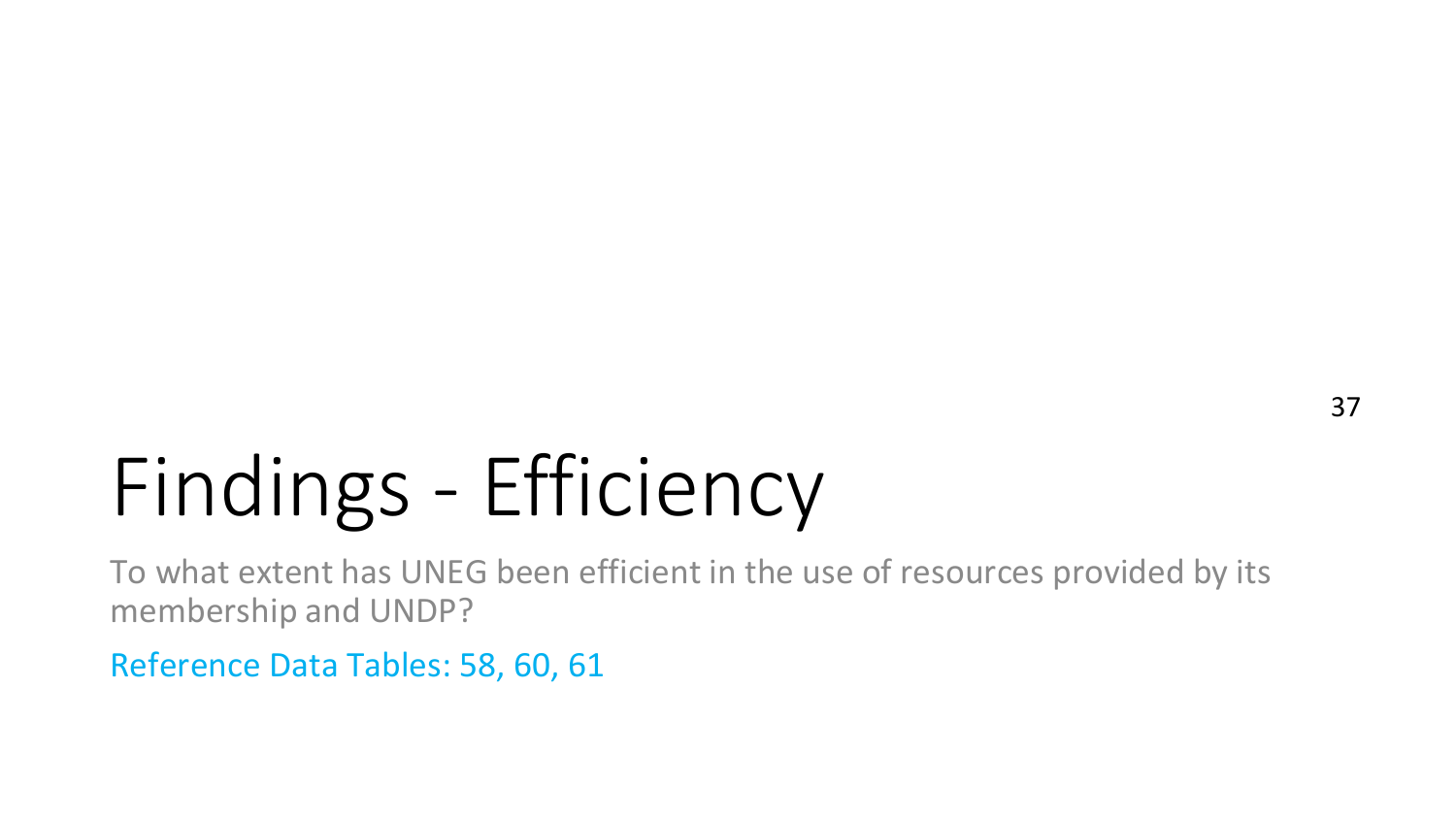### Total Annual UNEG Contributions and Expenditures (2004-2018)

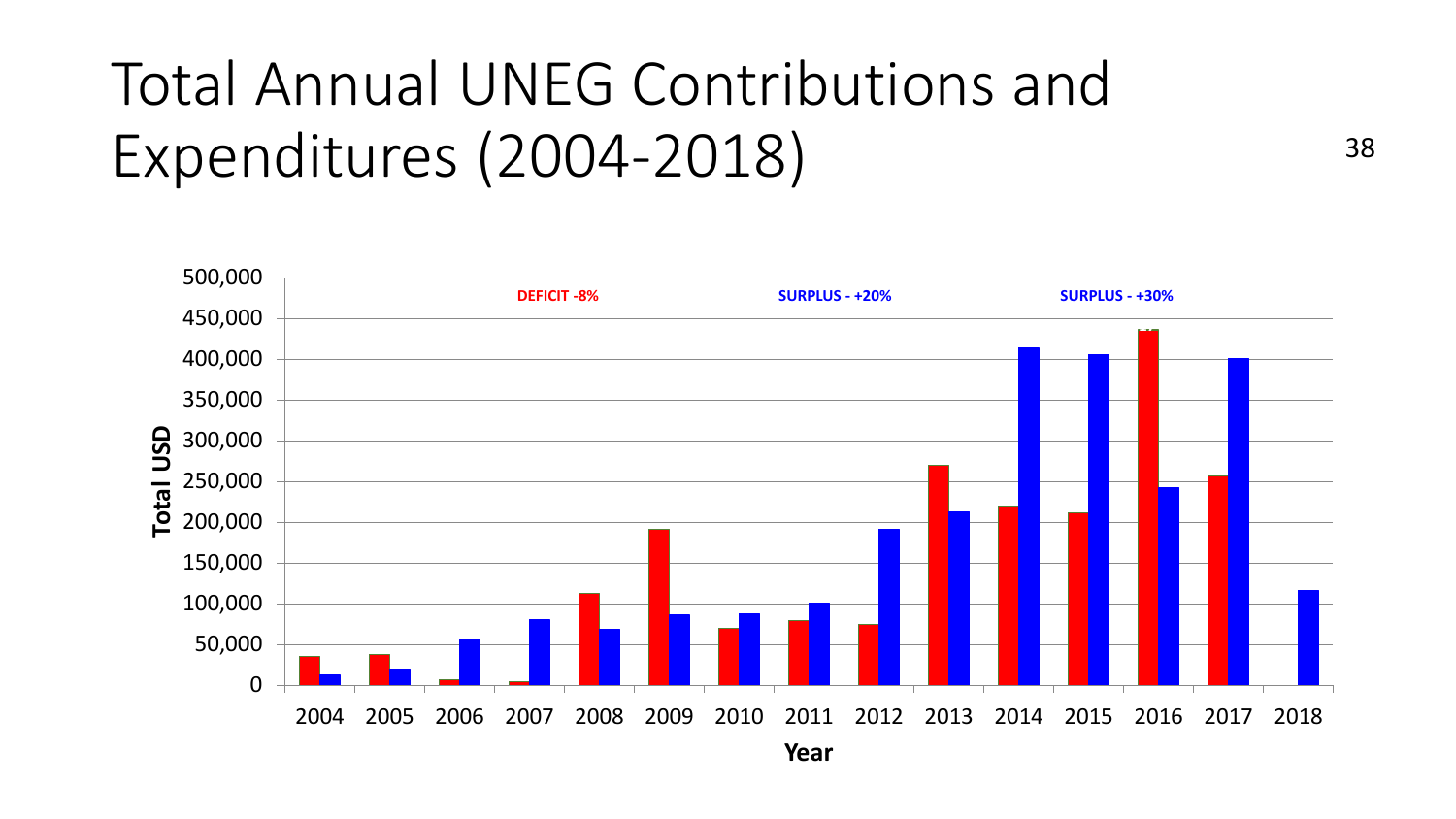### Efficiency: sustainability of membership fee pilot

- Almost half of UNEG heads feel that the membership fee pilot meets the needs of members.
- Results based on unit size are less strongly supportive of the pilot, but there is relatively little differentiation in support between different sized units
- For those that commented, there was strong support for keeping the pilot as is, with the tiered approach considered fair
- Since 2014, each year has seen an increase in the number of members making the contribution
- There is a view that the fee should remain voluntary, but conversely if mandatory it would be easier for some members to pay
- A number of members noted that there is insufficient information on how spending decisions are made, and requested more detailed reporting
- There is very strong support for seeking financial support from other institutions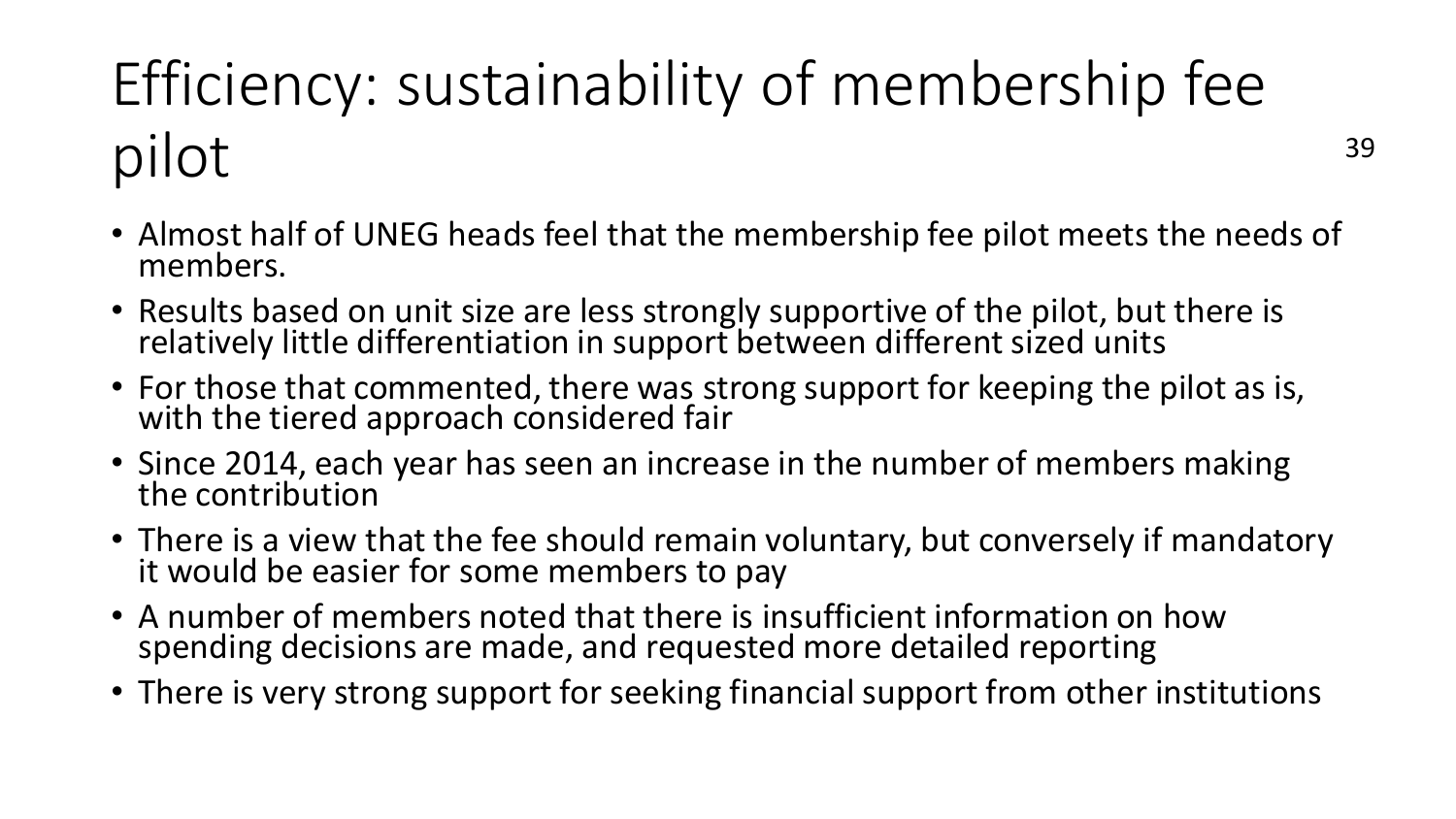#### Efficiency: expanding observer status

- Overall, more than half of UNEG members felt that observer status should be opened up to outside professional networks. However, this masks differences between UNEG heads who are less receptive to the idea, and UNEG staff who are significantly more keen
- Key benefits cited are cross fertilisation of ideas/ learning, and specific technical work
- Experience in other networks varies, with ALNAP having the most open policy (but also the most resources supporting the network)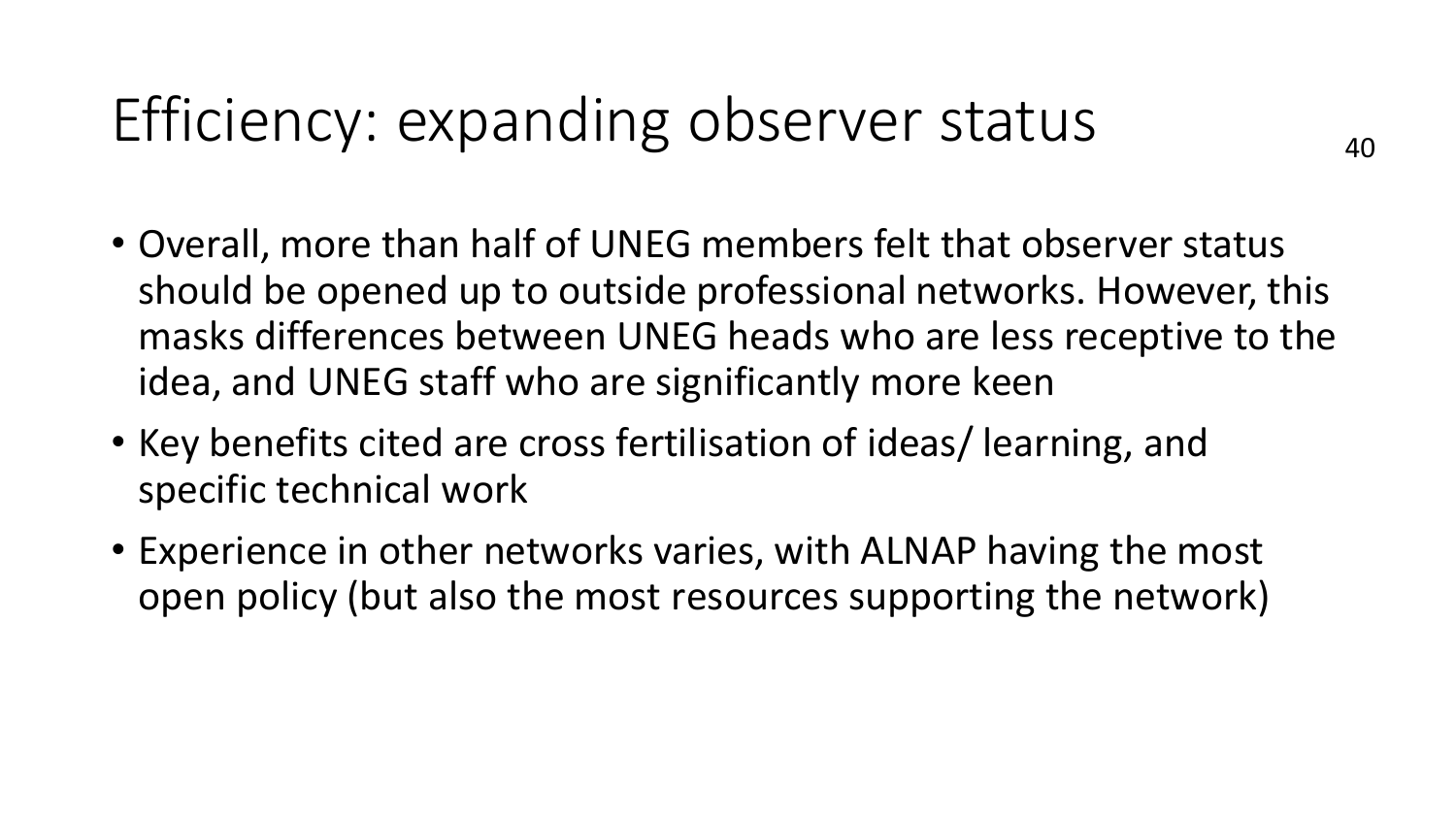#### Efficiency

- The membership fee pilot has brought more resources, despite its voluntary nature, and the network currently has a substantial reserve.
- 2017 saw little draw down on funds in comparison to 2016, an unusually high spending year, but more than in 2014 or 2015
- The costs of the AGM are of concern to some members of the network, who do not see that it provides value for money
- The use of a pooled arrangement managed by the Secretariat (UNDP) has associated transaction costs, both financial and otherwise which some other networks avoid
- The funding model is disproportionately reliant on one member (UNDP) providing significant resources, which is a weakness; UNDP has indicated that it cannot maintain the current level of support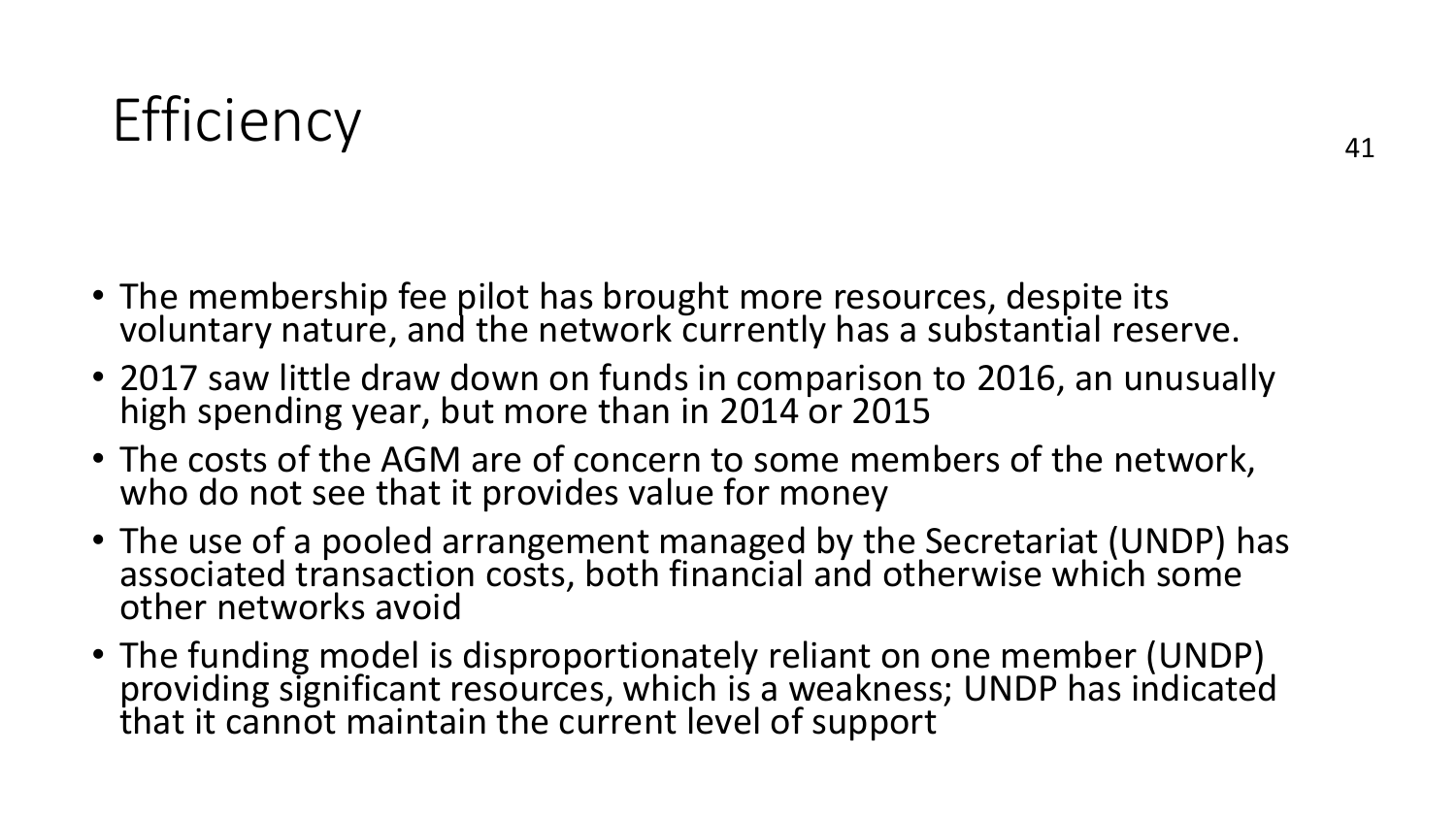# Findings - Governance

Have decision-making mechanisms been effective, inclusive and representative? How well does work planning and prioritization work? Has the programme implementation modality been appropriate? How effective is the UNEG Secretariat in supporting and coordinating the work of various SOs? To what extent is the Secretariat sustainable?

42

Reference Data Tables: 48, 53, 54, 55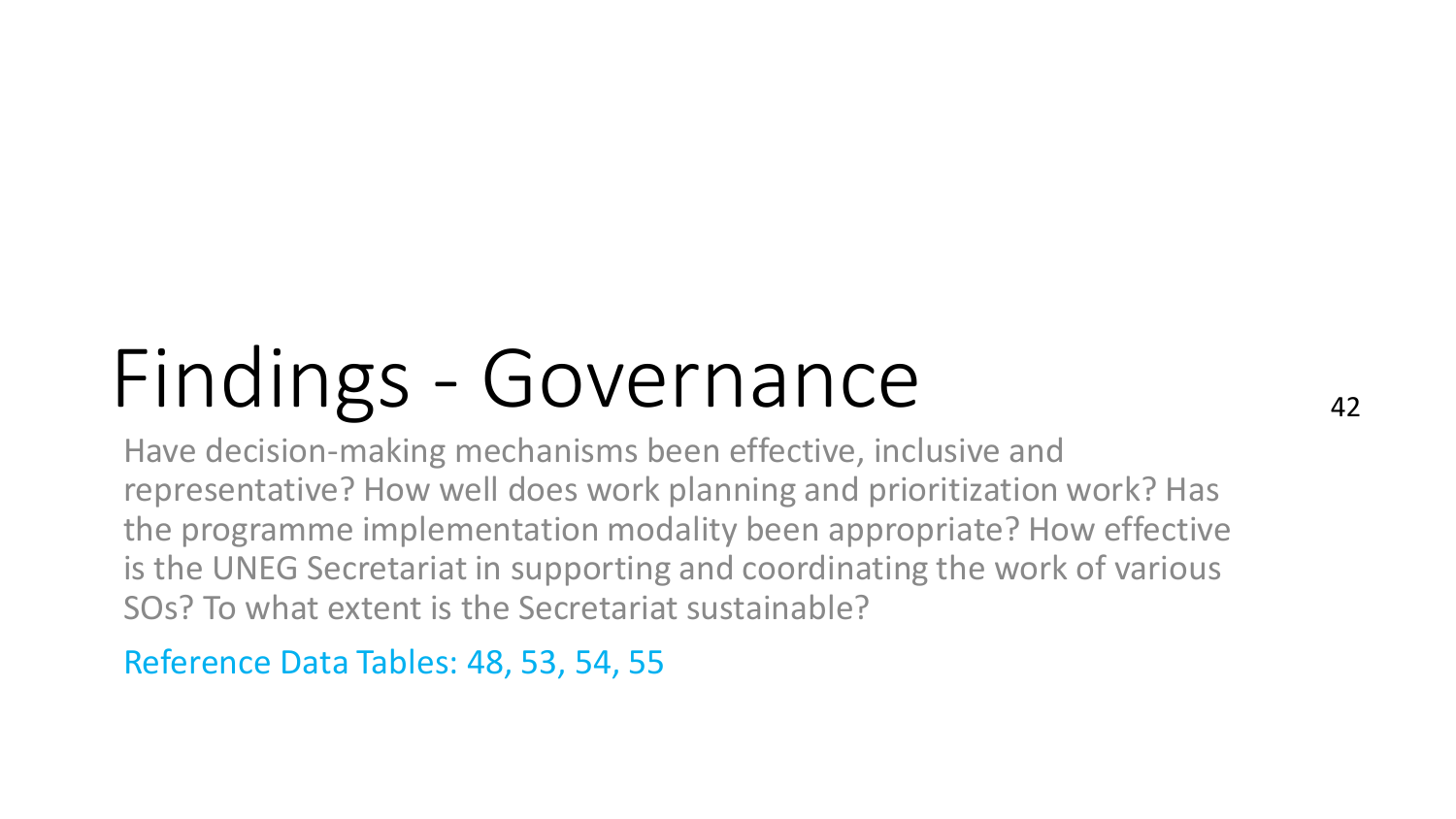#### Governance: decision-making mechanisms

- Comparing 2013 to 2018, with the exception of increased concerns over the role and voice of smaller organizations, some improvements have occurred over the past years in **all** indicators.
- There is a substantial difference in views between UNEG Heads, who tend to be more favourable than Staff in their opinion of the role of governance mechanisms in making UNEG more effective.
- It was felt that decision-making in the Executive Group could be more transparent, including better sharing of AGM decisions by UNEG Heads with UNEG staff
- View is that the network should be more inclusive and less hierarchical with more representative leadership space for other constituencies (e.g. smaller agencies, lower levels (P-5, P4).
- The governance mechanism lacks some of the features of other networks which are designed to ensure continuity in leadership
- Other large networks have adopted governance mechanisms which are intended to ensure representativeness on governance mechanism for all constituencies in the network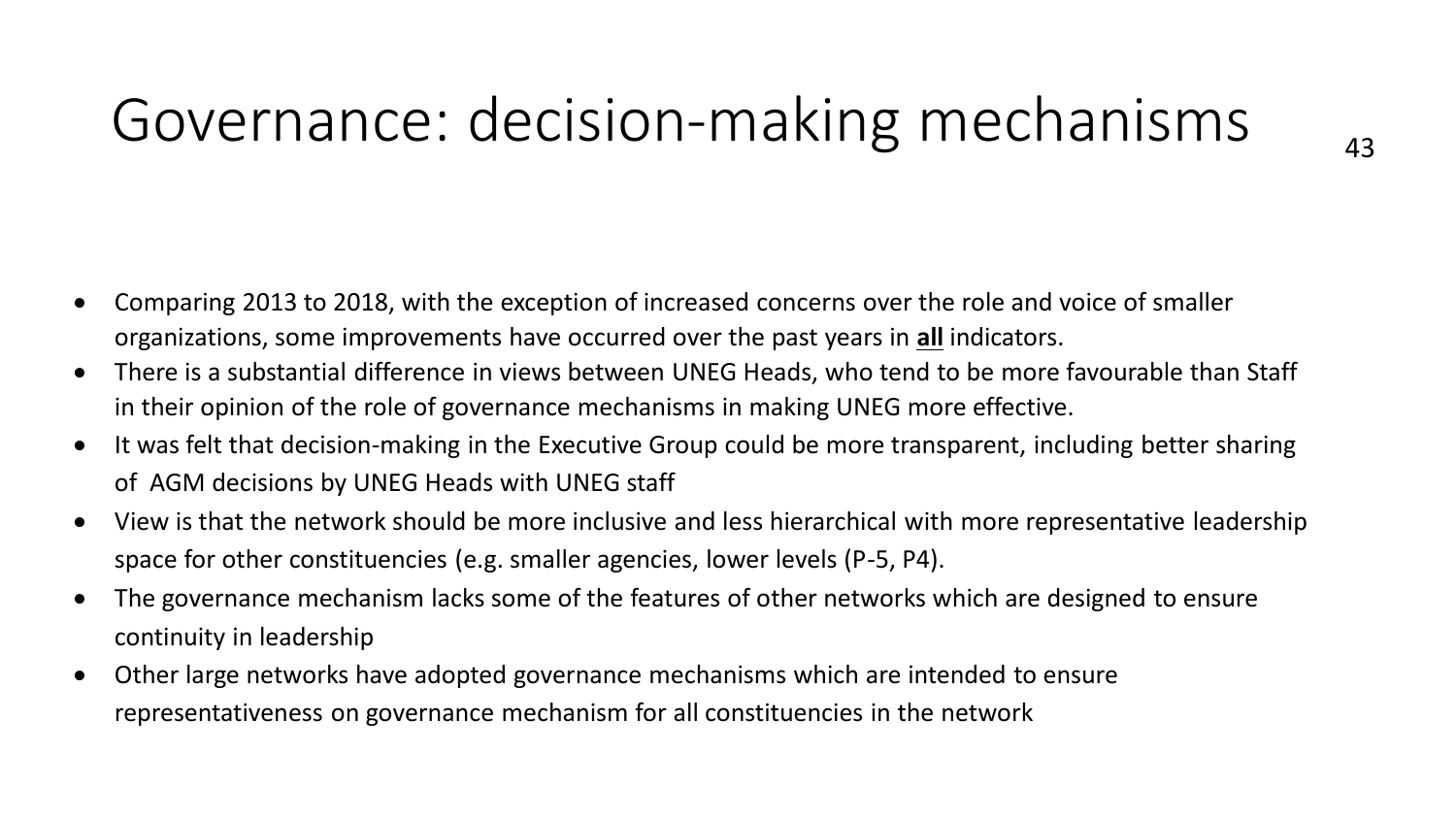### Governance: prioritization and achieving objectives

- Staff are more positive than UNEG Heads about working/interest groups reporting to schedule and being held responsible by AGM.
- Staff believe that interest/working groups should meet on a more regular basis for updates on the work that is going on in the different agencies.
- The mandates of working groups need clarifying.
- There is a general perception that the pace has slowed, and the loss of momentum has become even more pronounced over the last 12-16 months
- The Vice Chair arrangement was intended to improve coordination across working groups, but this has not functioned as envisaged
- There are concerns that the working groups are not able to take advantage of synergies, and may be duplicating work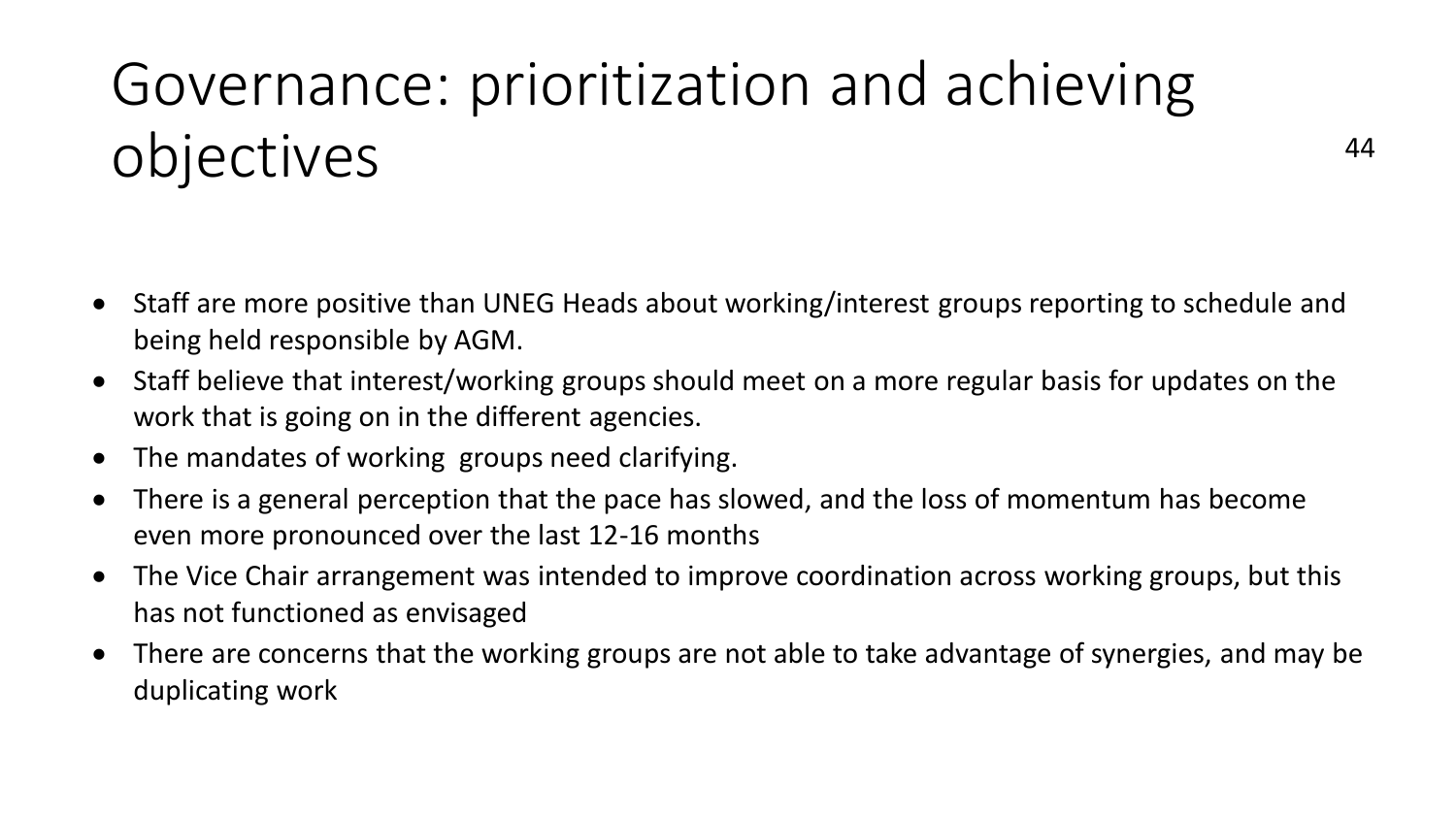#### Governance: Secretariat

- While the role/mandate of the Secretariat is relatively clear, the Executive Coordinator role is less clear.
- Differences in view are pronounced between UNEG Heads and Staff regarding the clarity of role/mandate for Executive Coordinator and Secretariat. UNEG staff were much less favourable, and believed the role and mandate needed revising.
- The role of the Secretariat has not met expectations that it would be more proactive in supporting the working groups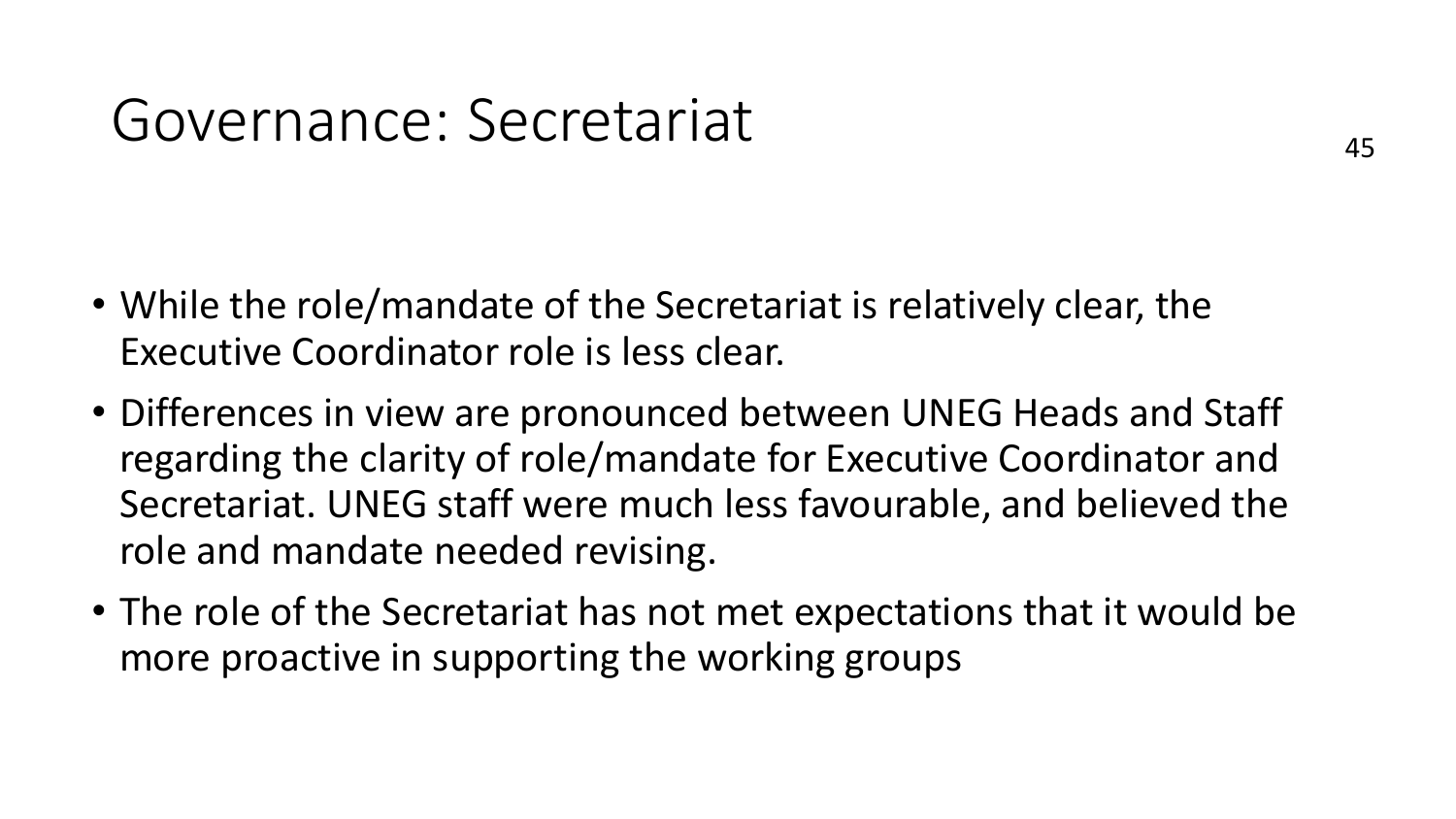## Preliminary Conclusions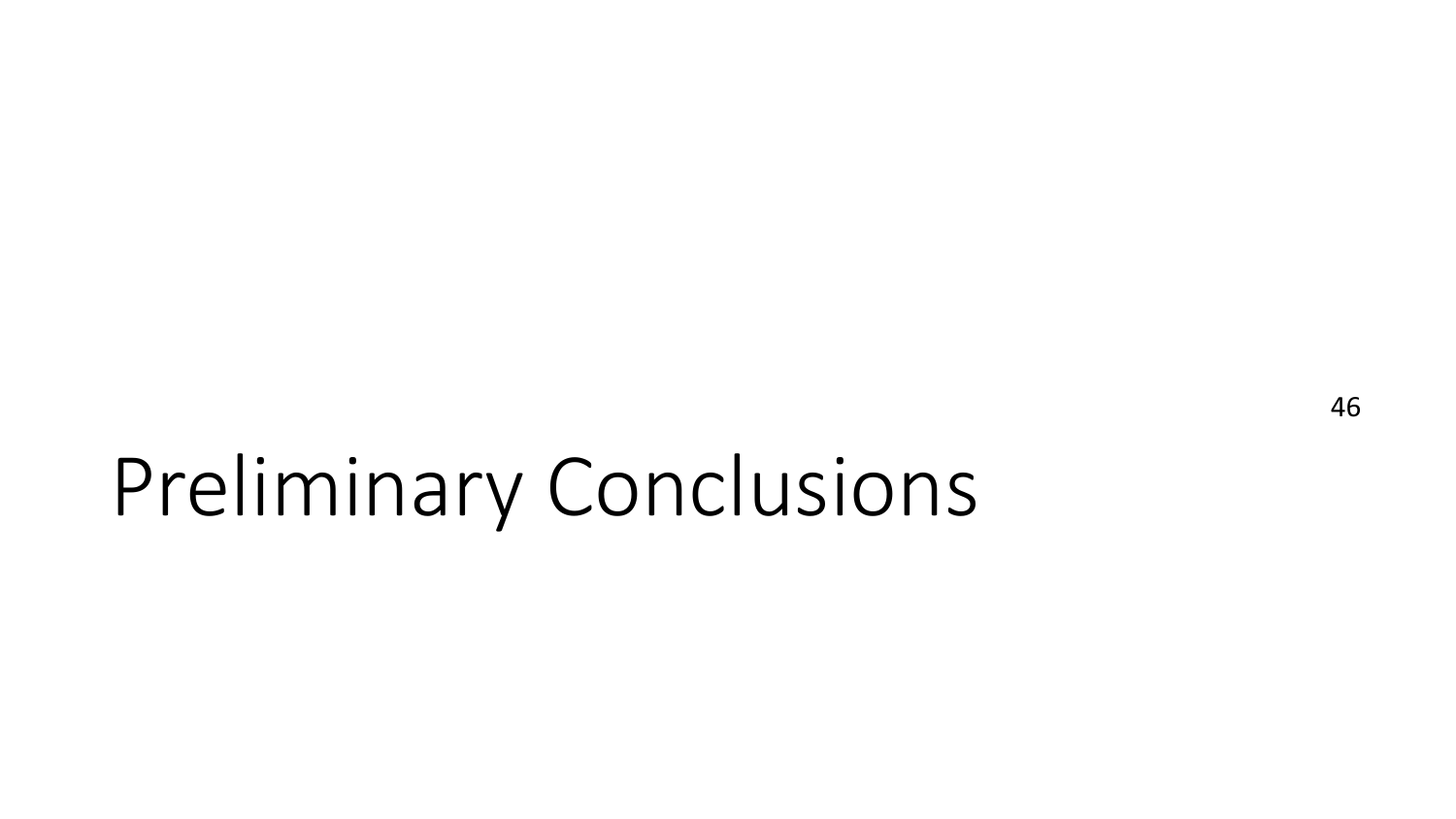### Emerging Conclusions: the good news

- UNEG contributes to the professionalization and strengthening of the evaluation function; normative work is still the cornerstone
- UNEG continues as an important reference source
- Many front-end accomplishments
- UNEG and evaluation is specifically on the UN reform radar (UN Secretary General)
- Preserved membership diversity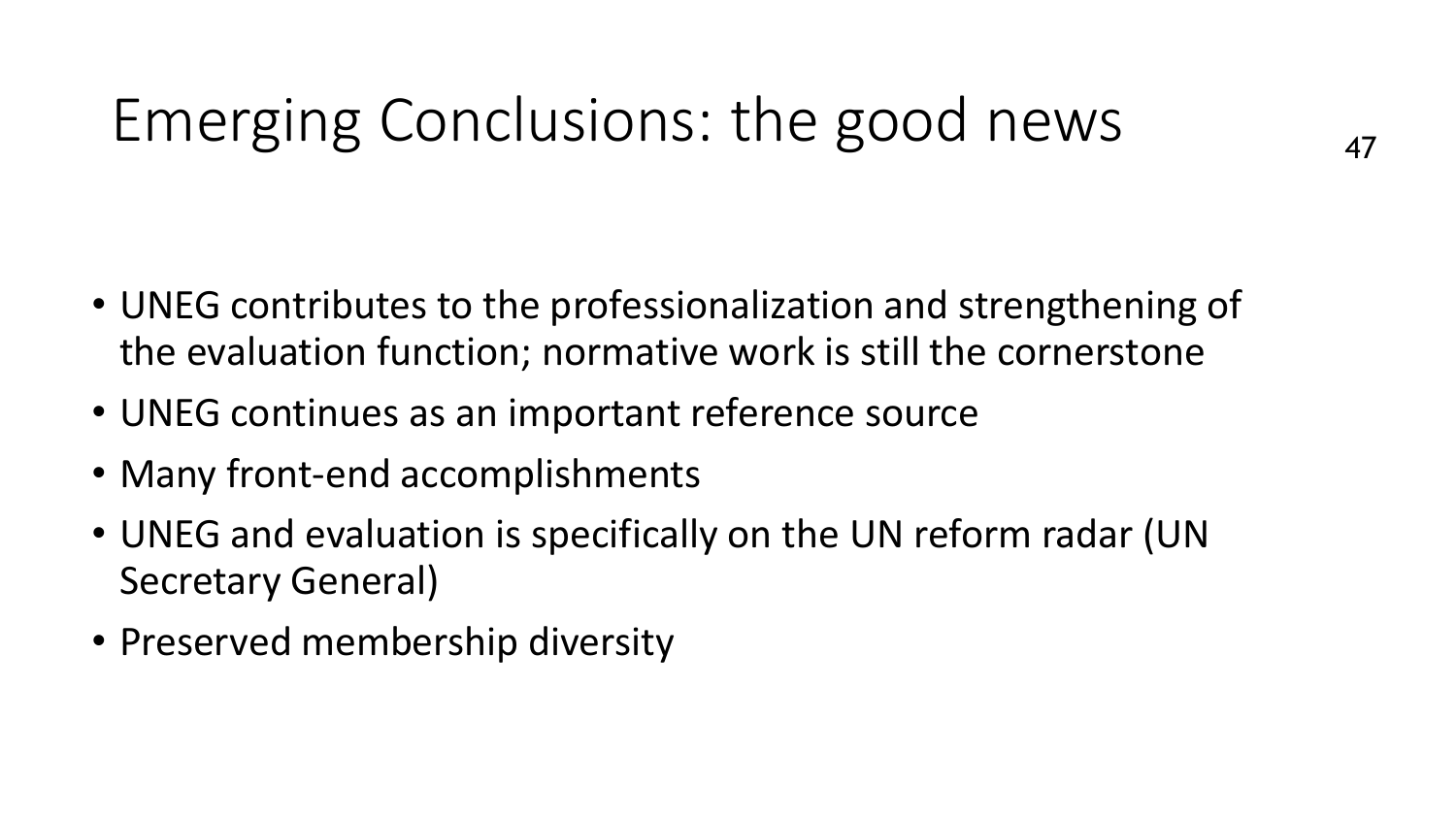#### Emerging Conclusions: more good news

- Opportunities have emerged
- Resource base is more secure than in 2013
- UNEG's approach continues to be UN centered
- Maintained partnerships outside the UN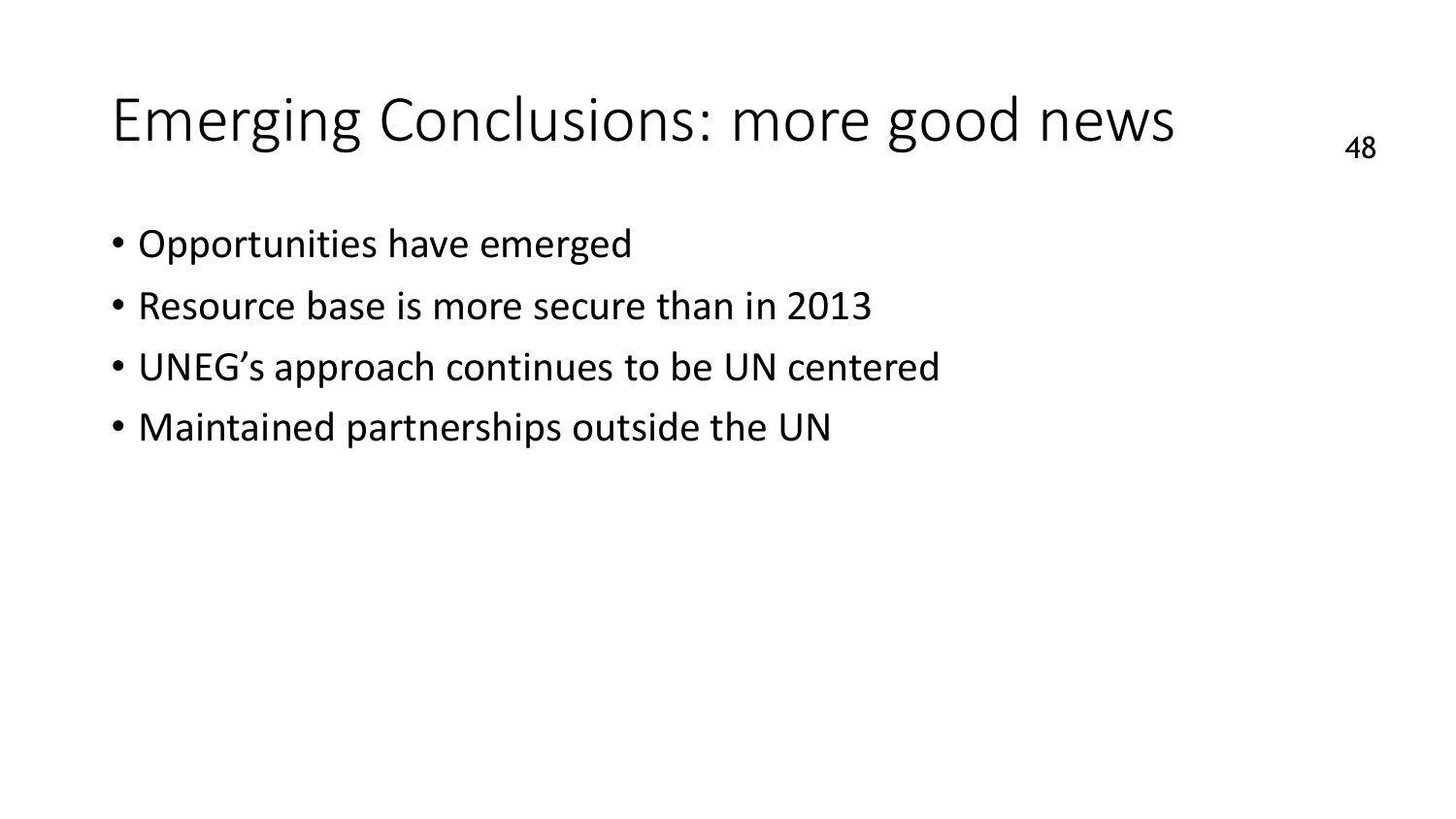### Emerging conclusions: the less good news

49

- Performance information to monitor and evaluate UNEG ́s contribution to the evaluation function is limited
- To add value UNEG needs to engage in concrete activities which generate knowledge and experience that is beneficial to UNEG members and others
- UNEG activities appear unfocused and loosely connected to higher level strategic logic
- UNEG has lost momentum and is experiencing lower commitment levels
- In comparison to 2013, less sense of ownership/ commitment and reduced recognition and legitimacy within the broader UN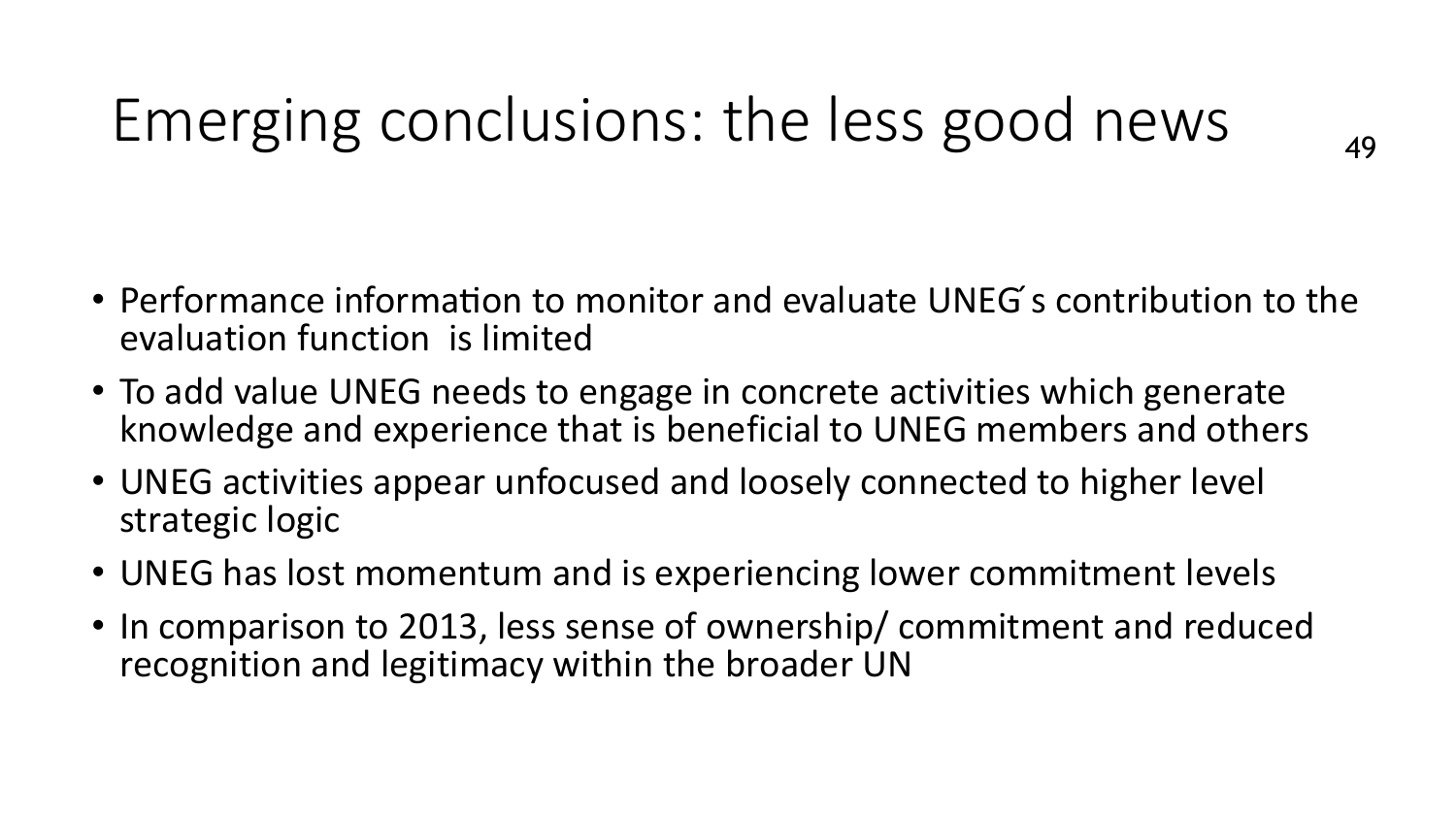### Emerging conclusions: more less good news

- 
- More can be done to support professionalization of the evaluation function
- Governance is an issue
- UNEG needs to introduce Value for Money
- The imminent change in the resource base will impose constraints on the network and challenge sustainability
- UNEG's performance rating has dropped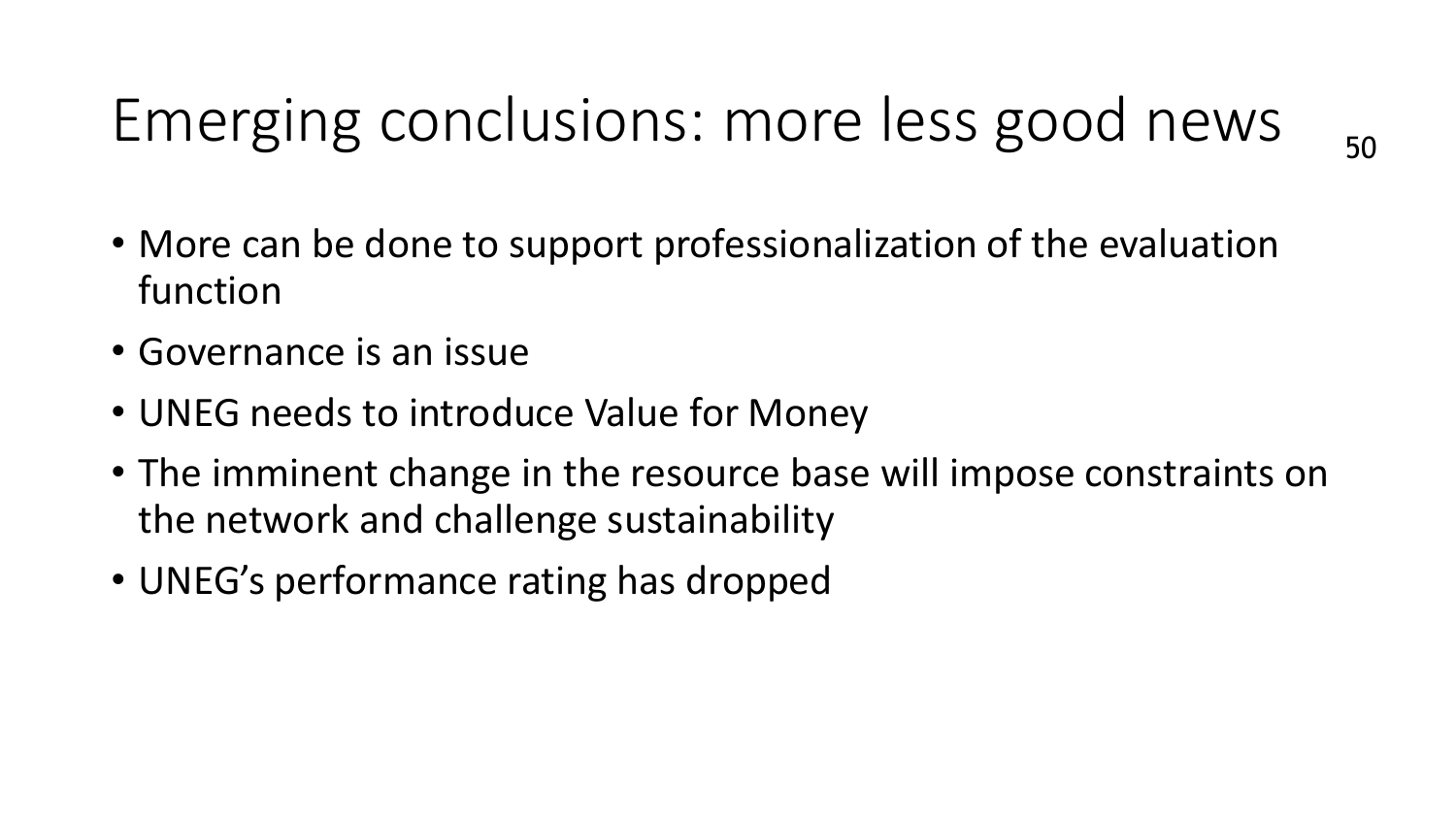# Preliminary implications for UNEG as a network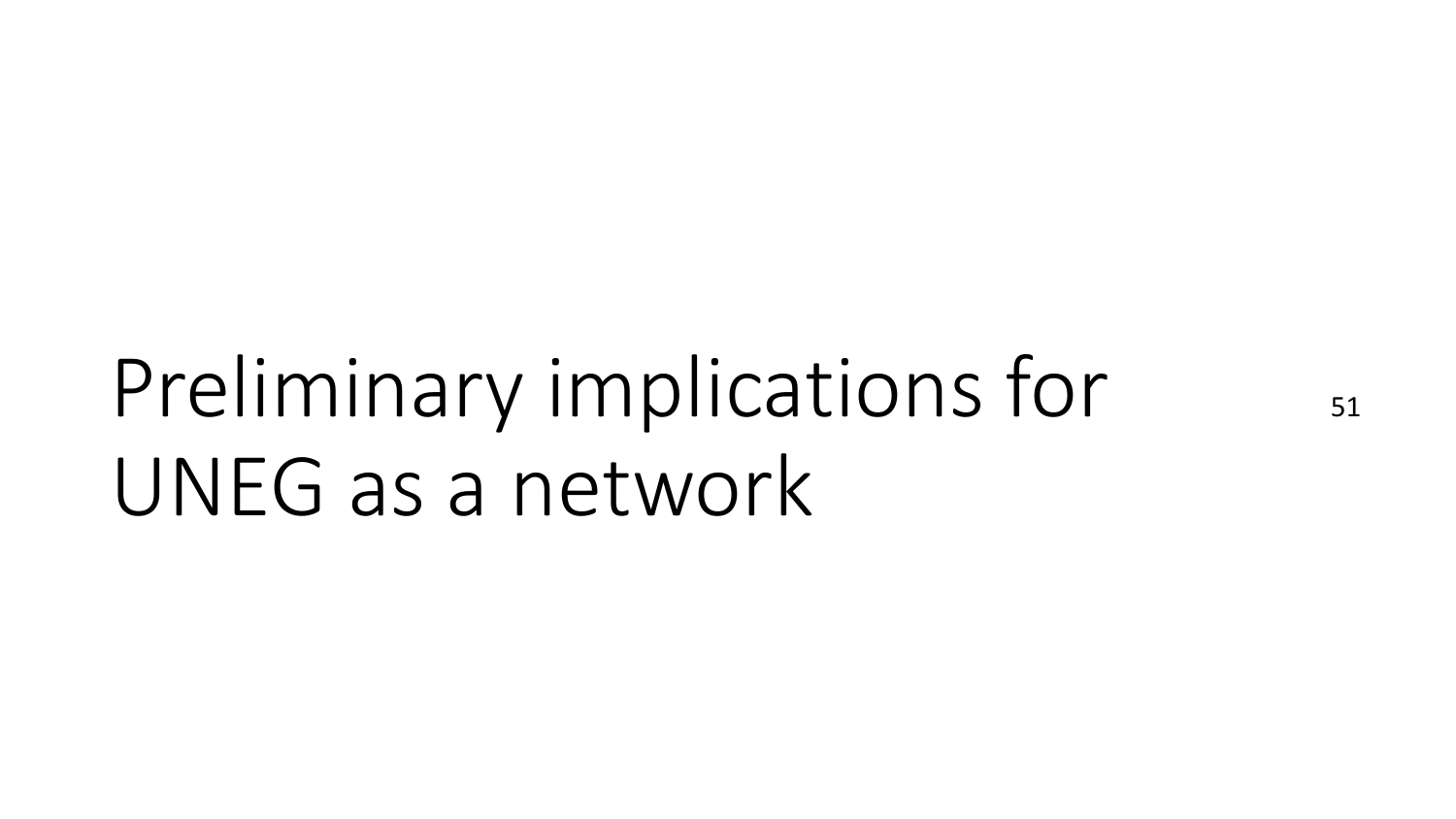UNEG's Strengths and Weaknesses in the face of emerging Opportunities and Threats 52

#### **Strengths**

- Two-thirds of the inputs provide by UNEG Heads and Staff focus on three key assets:
- UNEG as a professional evaluation network
- Evaluation norms, standards and guidelines
- Sharing evaluation knowledge, learning, and practice

#### **Weaknesses**

• Two-thirds of the inputs focus on a much longer list of threats.

#### **Opportunities**

- Two-thirds of the inputs focus on three key opportunities
- Capacity building Professionalization
- UN Reform Independent System Wide Evaluation
- SDGS Agenda 2030

#### **Threats**

• Two-thirds of the inputs focus on a much longer list of threats.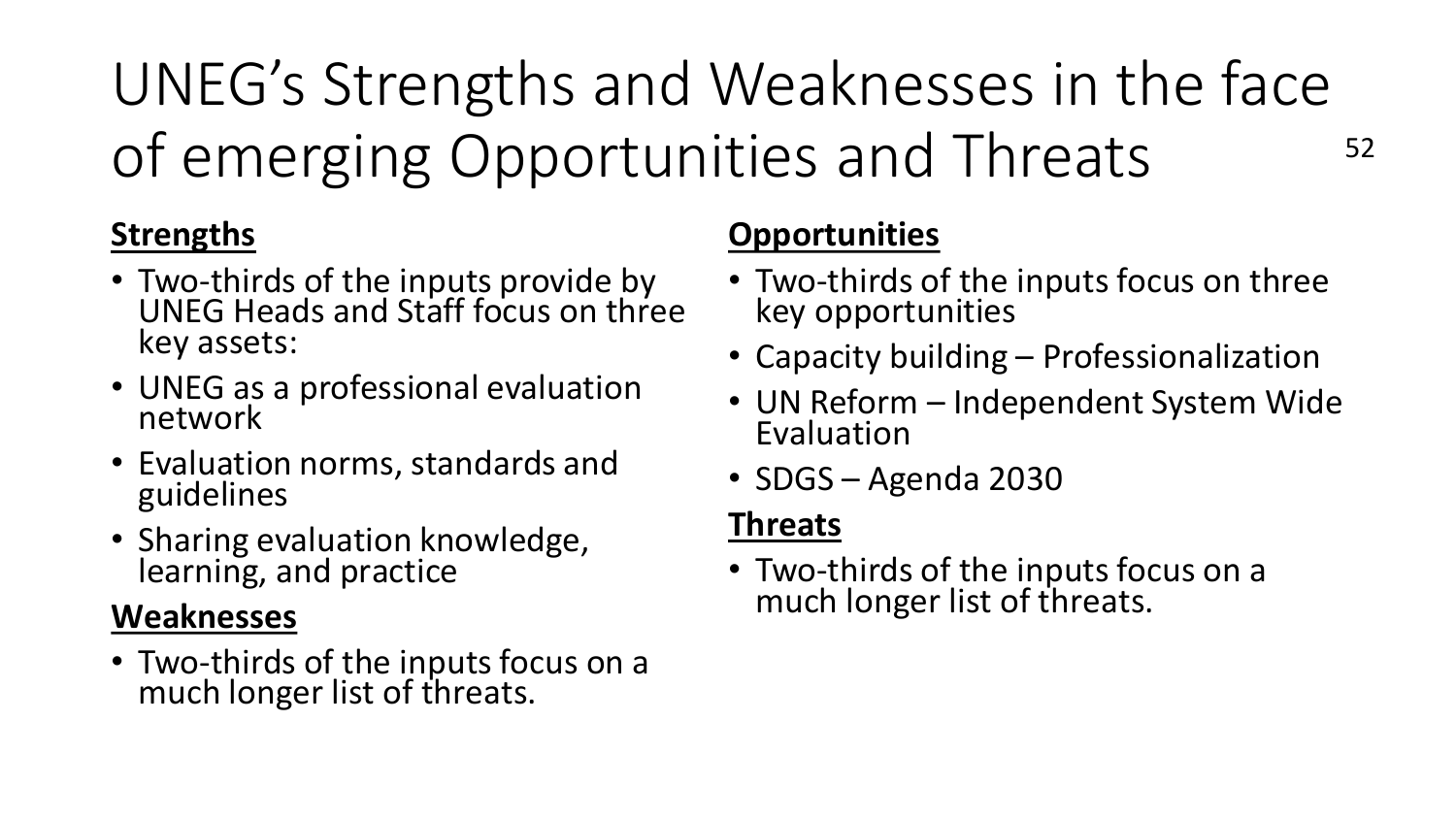#### External Comparators

• See Benchmarking sheets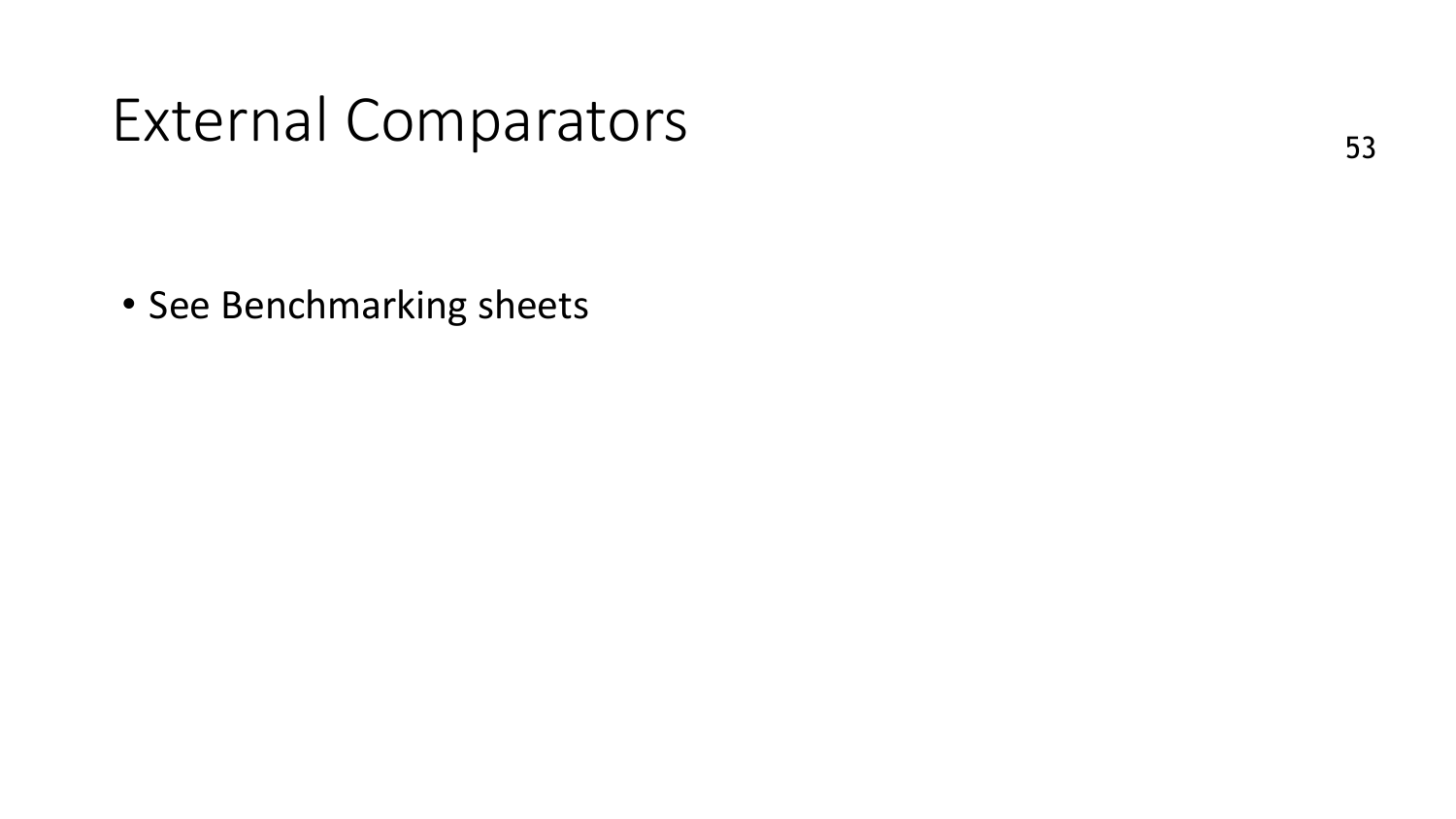#### UNEG – is it a strong network?

- Possess many comparative advantages, not few.
- Do things better than other networks.
- Capabilities and resources are abundant, including financial assets and people, experience, knowledge and data.
- High innovation.
- Include members with recognizable accreditations, qualifications and certifications.
- Communications process and systems are finely tuned functions.
- Network is positioned to seize upon many opportunities, can be ambitious, focusing on growth orientation strategies.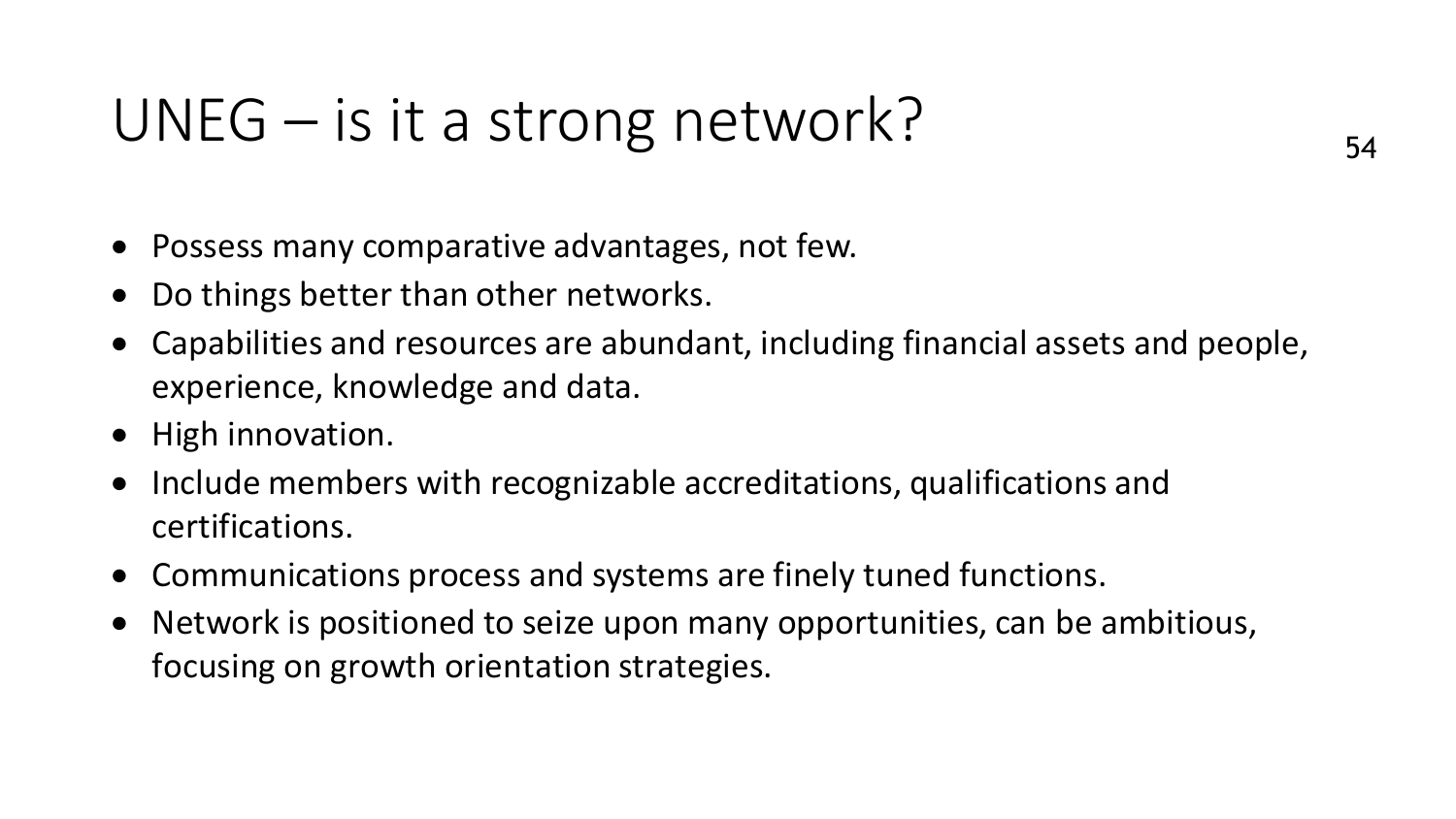### UNEG – is it a weak, threatened network?

- Weaknesses and threats predominate in comparison to few strengths and opportunities.
- Credibility of members may be called into question.
- Stakeholders, users, clients are confused about network's value added.
- Low Innovation, especially with respect to tool development.
- Network is more inward looking, inflexible, and comfortable, relying on a business as usual approach.
- Focus should be on tactics and activities that build internal capabilities and mitigate weaknesses.
- Defend against external challenges,
- Timing is not right to pursue overly ambitious objectives.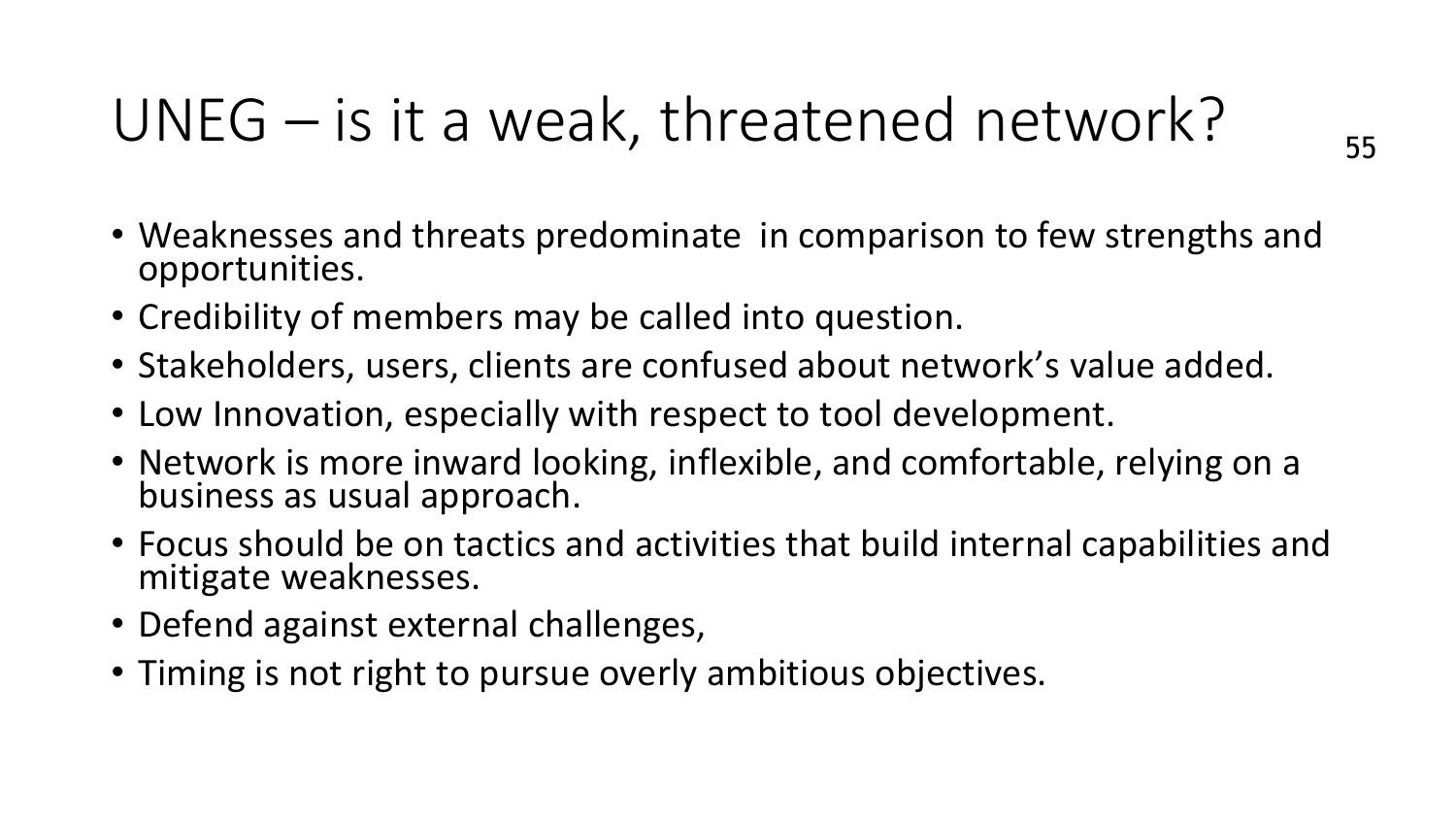#### UNEG – a struggling network with prospects

- 56
- Some agreed upon strengths and opportunities, however weaknesses and threats are numerous.
- Weaknesses may include but not limited to:
	- lack of formal recognition; ineffective knowledge sharing; unequal and limited participation; poor transparency and governance; passive communications and outreach; competition from other networks; limited accreditation; lack of focus (too many working groups and priorities).
- Internal capability building needs to be emphasized to take advantage of a few very favorable opportunities (SDGs and Secretary General UN Reform).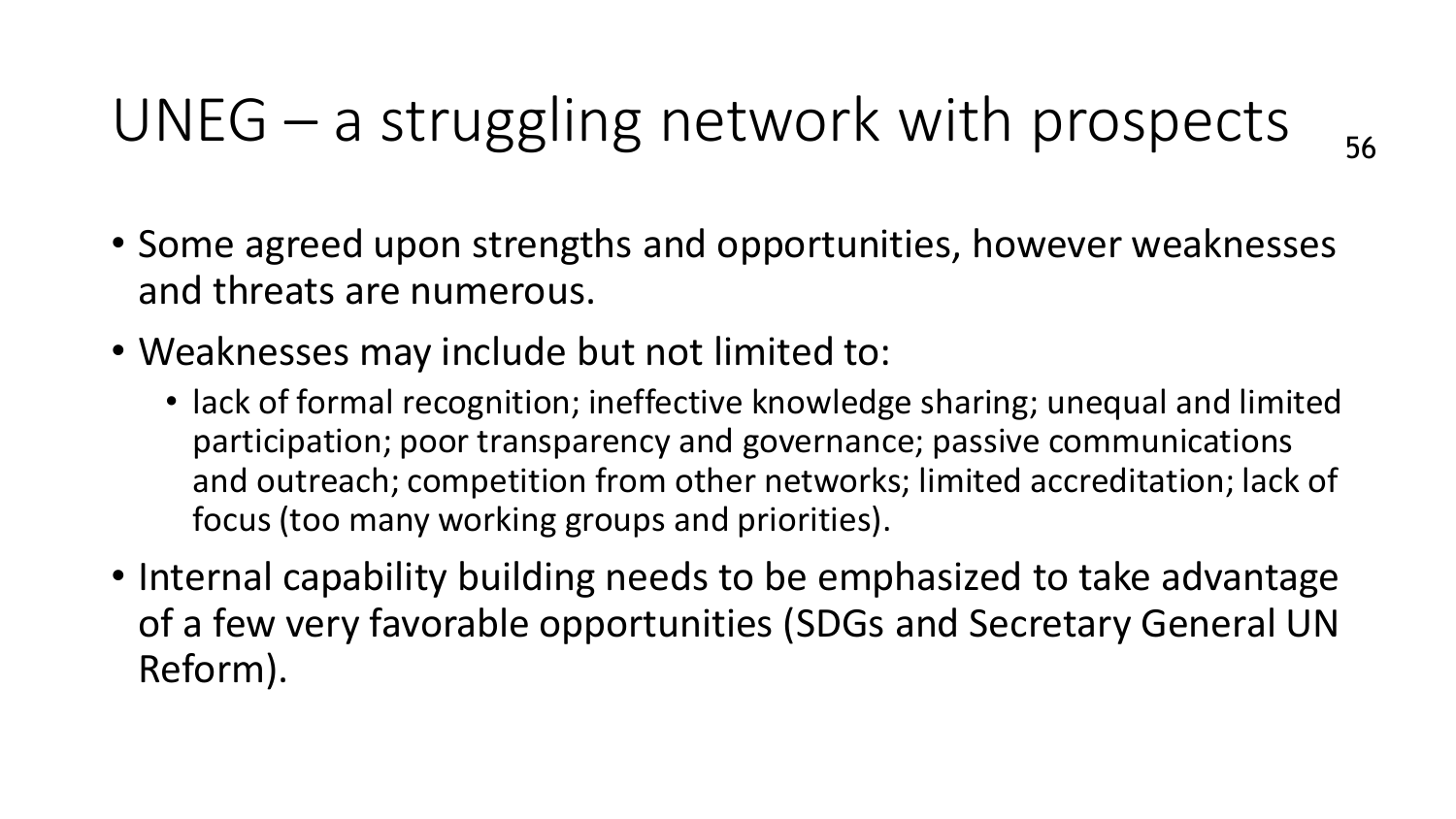#### Course corrections short term

- Sharpen the vision.
- Be a source of inspiration. UNEG should be more than the sum of its parts
- The network should be more nimble and adaptive, and move away from the constraints imposed by following objectives, hierarchies, etc.
- Mobilize all the professional talent, including both UNEG staff and UNEG heads.
- Focus more on content, lesson learning and sharing in key areas, with less emphasis on the production of guidance.
- Concentrate more effort on responding effectively to the challenges and opportunities of Agenda 2030, including re-scoping and focusing the work of SO3
- UNEG should continue as a platform for evaluation professionals to work together or share knowledge, but the platform itself could be improved and use different modalities for different objectives.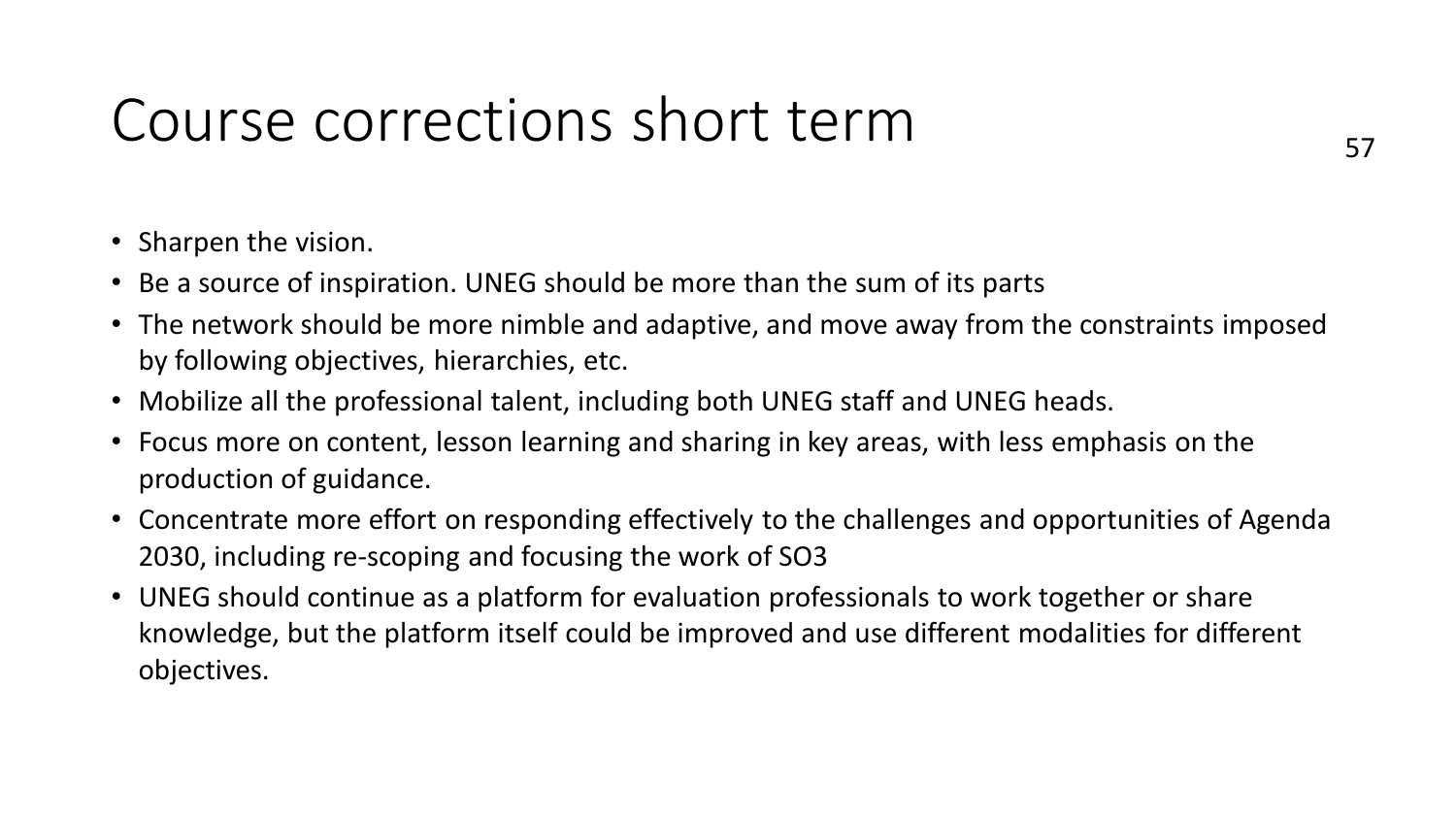### Governance: Core areas for future strategy

- SDG-Agenda 2030
	- Conduct key externally valued activities as a network, to position UNEG itself as an actor within the UN system. This entails, using the timing of the SG reform and the 2030 Agenda to put evaluation 'knowledge' in the centre
- Evaluation use
	- Needs greater outreach to client stakeholder, users and partnership within the UN (e.g. planning people) and a more proactive approach, with key efforts in adopting a leadership position, in reaching out to other offices and functions within the UN system.
- Professionalization
	- Increase effort (e.g. credentials and/or certification), learning, knowledge and information sharing, with an emphasis placed on UN support to helping implement the SDGs and 2030 Agenda